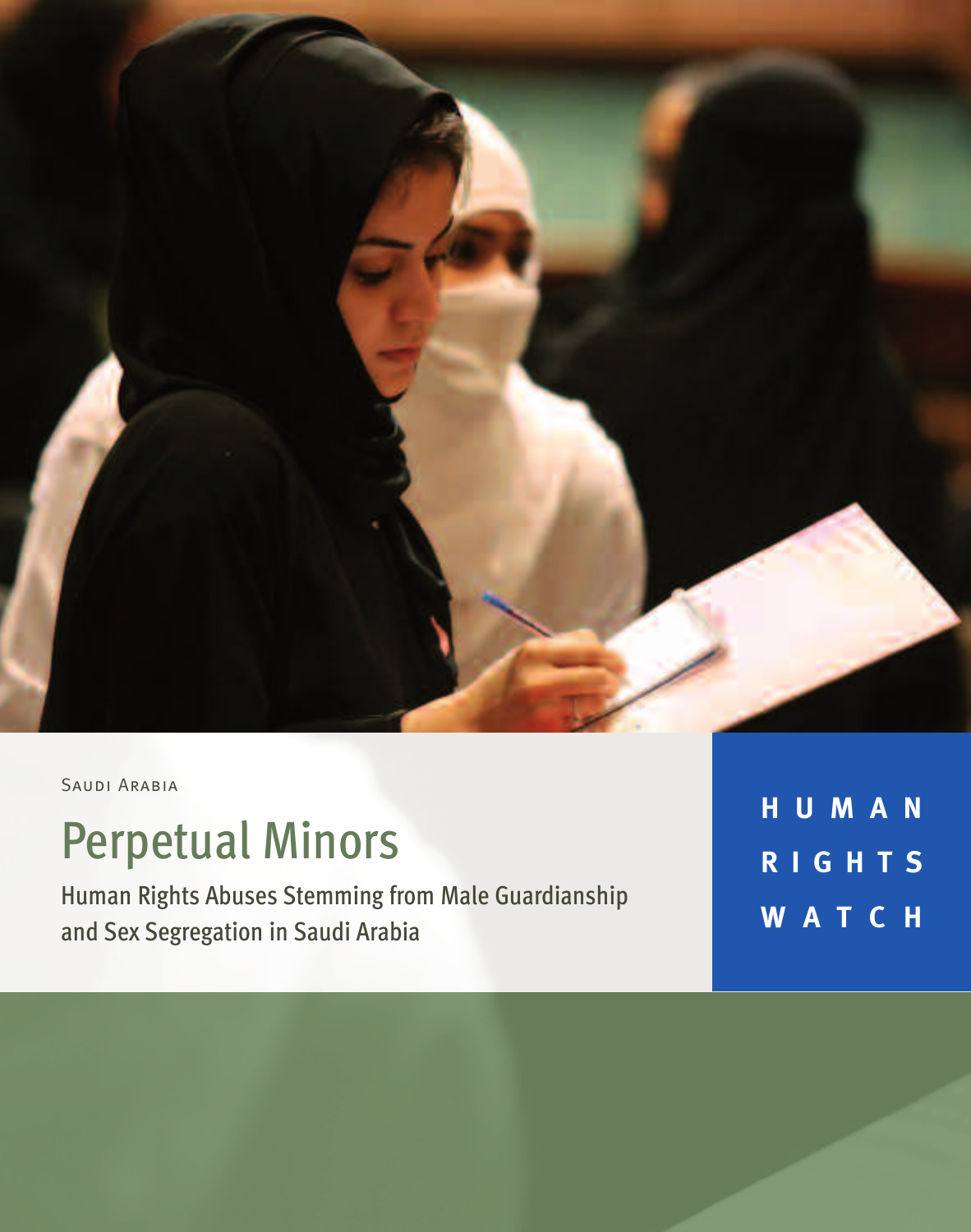

# **Perpetual Minors**

# **Human Rights Abuses Stemming from Male Guardianship and Sex Segregation in Saudi Arabia**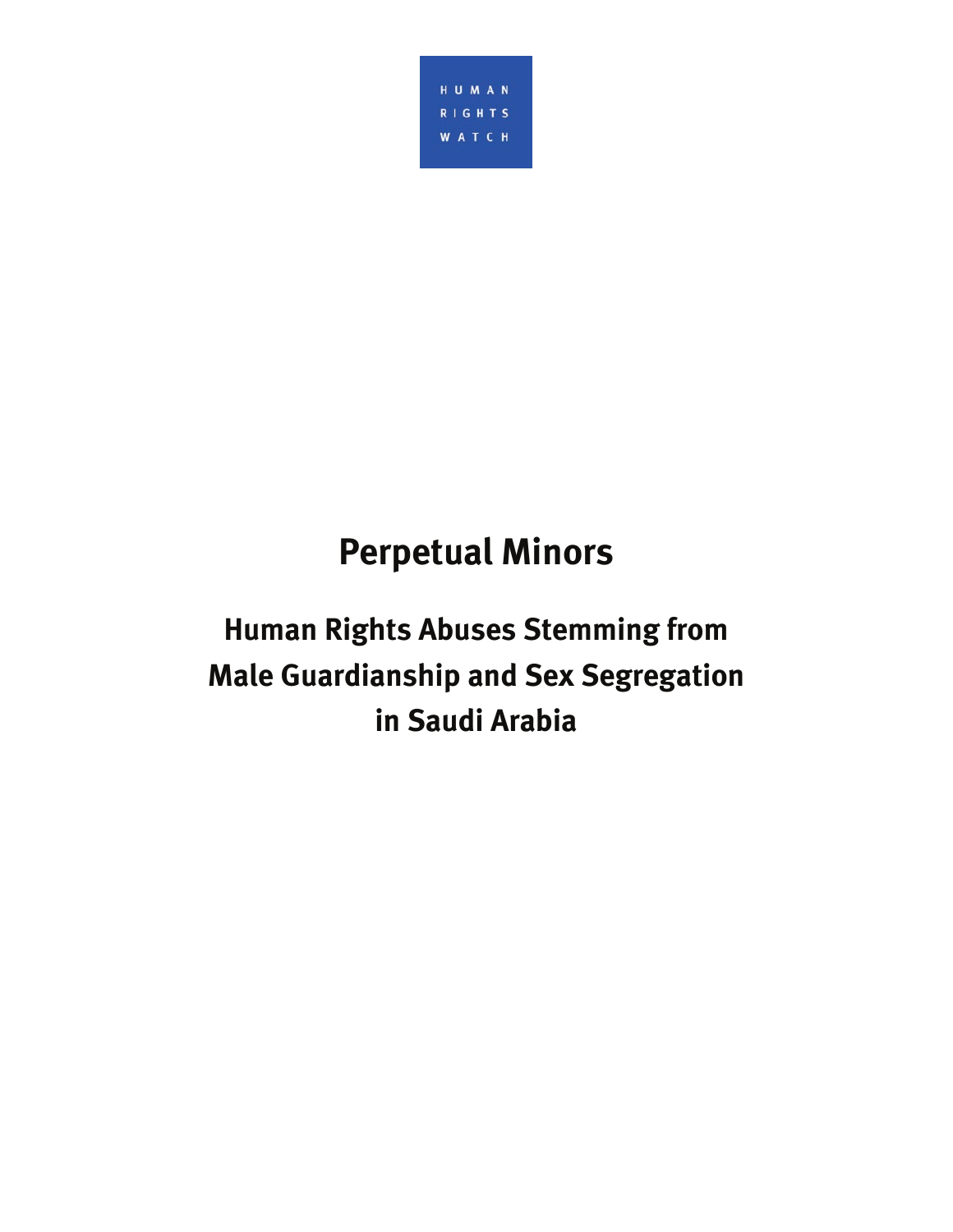Copyright © 2008 Human Rights Watch All rights reserved. Printed in the United States of America ISBN: 1-56432-307-2 Cover design by Rafael Jimenez

Human Rights Watch 350 Fifth Avenue, 34th floor New York, NY 10118-3299 USA Tel: +1 212 290 4700, Fax: +1 212 736 1300 hrwnyc@hrw.org

Poststraße 4-5 10178 Berlin, Germany Tel: +49 30 2593 06-10, Fax: +49 30 2593 0629 berlin@hrw.org

Avenue des Gaulois, 7 1040 Brussels, Belgium Tel: + 32 (2) 732 2009, Fax: + 32 (2) 732 0471 hrwbe@hrw.org

64-66 Rue de Lausanne 1202 Geneva, Switzerland Tel: +41 22 738 0481, Fax: +41 22 738 1791 hrwgva@hrw.org

2-12 Pentonville Road, 2nd Floor London N1 9HF, UK Tel: +44 20 7713 1995, Fax: +44 20 7713 1800 hrwuk@hrw.org

6 rue des Graviers 92200 Neuilly sur Seine, France Tel: +33 (0) 1 41 92 07 34, Fax: +33 (0) 1 47 22 08 61 paris@hrw.org

1630 Connecticut Avenue, N.W., Suite 500 Washington, DC 20009 USA Tel: +1 202 612 4321, Fax: +1 202 612 4333 hrwdc@hrw.org

Web Site Address: http://www.hrw.org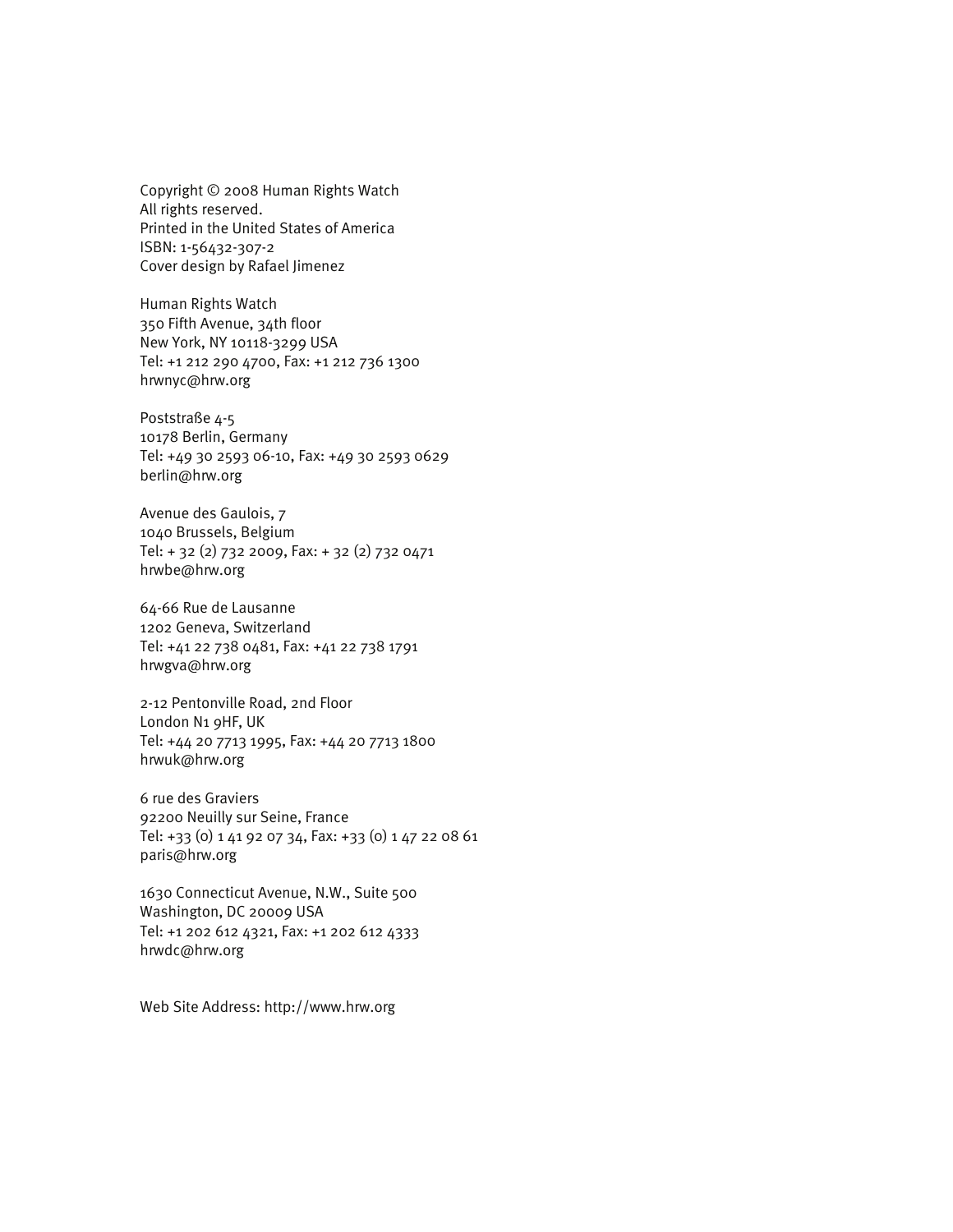HUMAN RIGHTS **WATCH** 

**APRIL 2008 1-56432-307-2** 

# **Perpetual Minors**

# **Human Rights Abuses Stemming from Male Guardianship and Sex Segregation in Saudi Arabia**

| I. Background on Women's Rights and the Role of the Religious Establishment 7       |
|-------------------------------------------------------------------------------------|
| II. Human Rights Violations Resulting from Male Guardianship and Sex Segregation 10 |
|                                                                                     |
|                                                                                     |
|                                                                                     |
|                                                                                     |
|                                                                                     |
|                                                                                     |
|                                                                                     |
|                                                                                     |
|                                                                                     |
| To Governments with Final or Pending Free Trade Agreements with Saudi Arabia 44     |
|                                                                                     |
|                                                                                     |
| Appendix B: Study Abroad Form Requiring a Guardian's Consent for Female University  |
|                                                                                     |
| Appendix C: Surgical Procedure Form Requiring a Guardian's Consent 49               |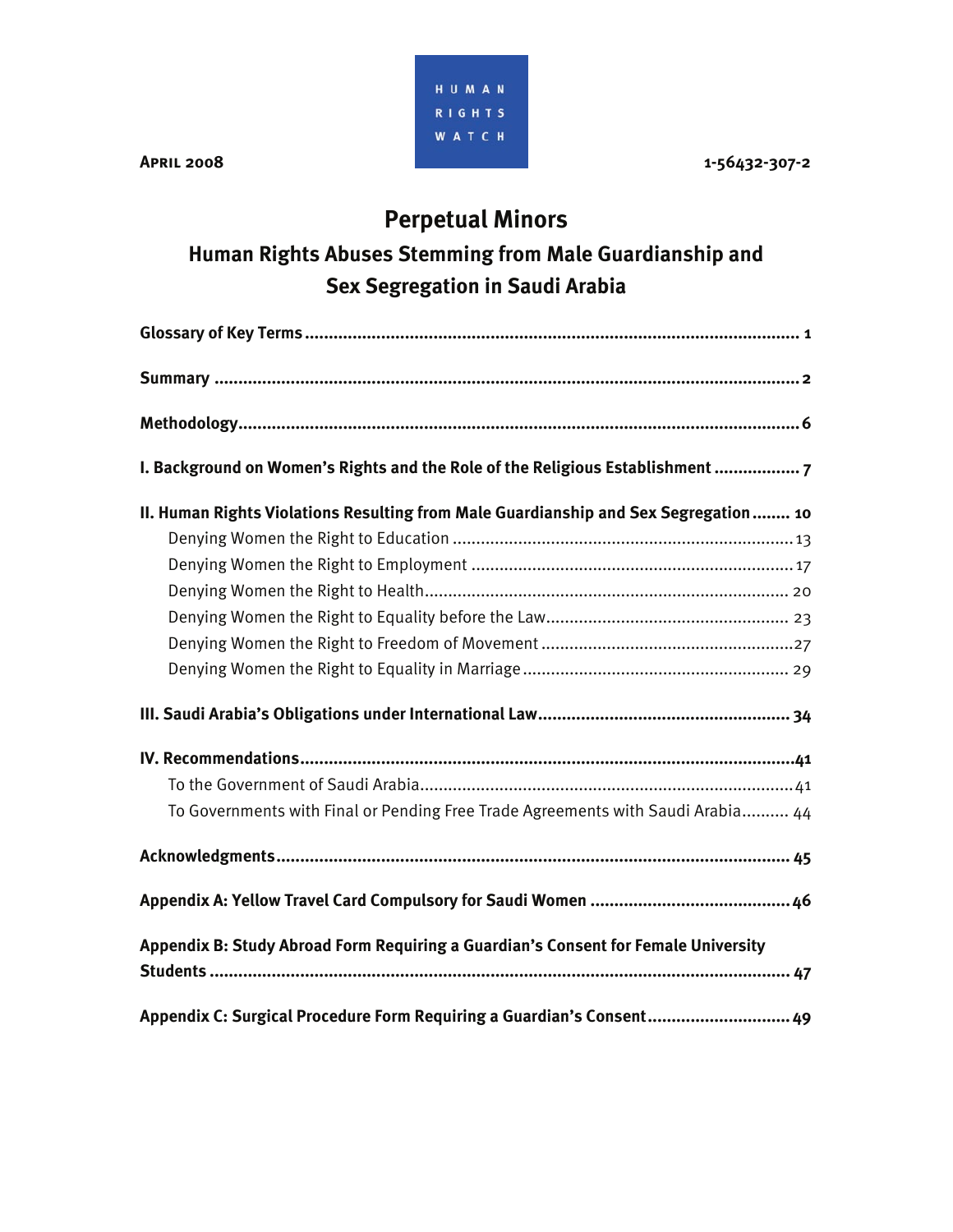# **Glossary of Key Terms**

| Ahliyya       | Legal capacity to act in legal or financial transactions.                                                                     |
|---------------|-------------------------------------------------------------------------------------------------------------------------------|
| Madhhab       | School of Islamic law or jurisprudence.                                                                                       |
| Mu'arif       | A male relative able to verify the identity of a woman wearing <i>niqab</i><br>(a face veil).                                 |
| <b>Mahram</b> | A close male relative whom it would be unacceptable to marry.                                                                 |
| Qiwama        | The act of being superior to, a degree above, or given more<br>physical strength.                                             |
| Wakil         | A legal proxy.                                                                                                                |
| Wali al-amr   | The guardian who acts on behalf of a minor or any person not<br>qualified to act in legal matters on his or her own behalf.   |
| Wilaya        | Guardianship or the appointment of a person to act on behalf of<br>and in the interest of a person of limited legal capacity. |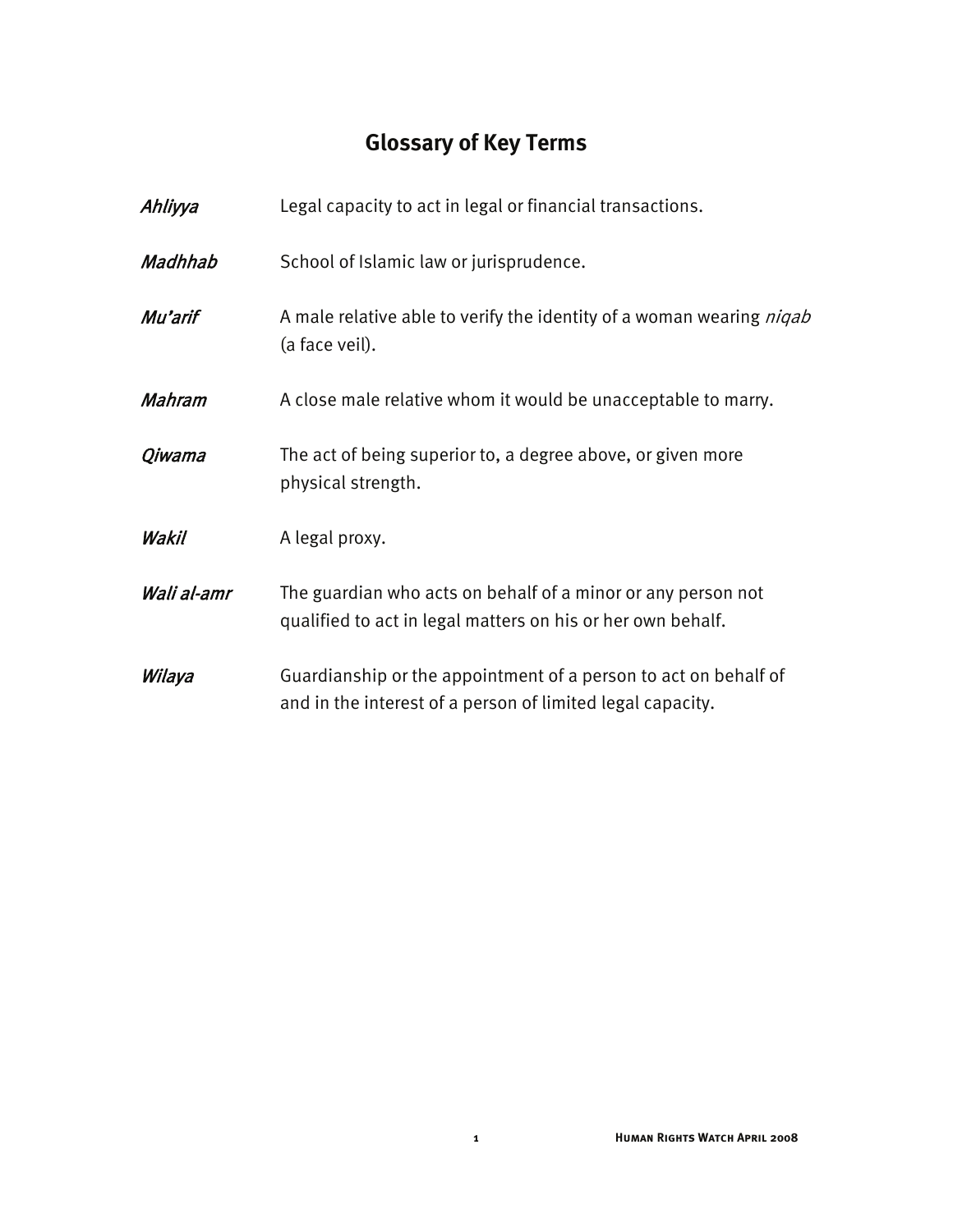#### **Summary**

I'm not proud to be a Saudi woman. Why should I be proud of a country that is not proud of me?

—A Saudi woman (name withheld), Riyadh, December 7, 2006

Fatma A., a 40-year-old Saudi woman living in Riyadh, cannot board a plane without written permission from her guardian. As a divorced woman whose father is deceased, the Saudi authorities have now transferred her guardianship to her son. "My son is 23 years old and has to come all the way from the Eastern Province to give me permission to leave the country," she said. Throughout much of the world, it is taken for granted that the law empowers both men and women upon reaching the age of majority (typically 18) to make decisions for themselves. In Saudi Arabia, however, the government denies more than half of its citizens this fundamental right.

The Saudi government has instituted a system whereby every Saudi woman must have a male guardian, normally a father or husband, who is tasked with making a range of critical decisions on her behalf. This policy, grounded in the most restrictive interpretation of an ambiguous Quranic verse, is the most significant impediment to the realization of women's rights in the kingdom. The Saudi authorities essentially treat adult women like legal minors who are entitled to little authority over their own lives and well-being.

Every Saudi woman, regardless of her economic or social status, is affected by these guardianship policies and the deprivation of rights that their enforcement entails. Adult women generally must obtain permission from a guardian to work, travel, study, or marry. Saudi women are similarly denied the right to make even the most trivial decisions on behalf of their children.

Male guardianship over adult women also contributes to their risk of confronting family violence and makes it nearly impossible for survivors of family violence to avail themselves of protection or redress mechanisms. Social workers, physicians,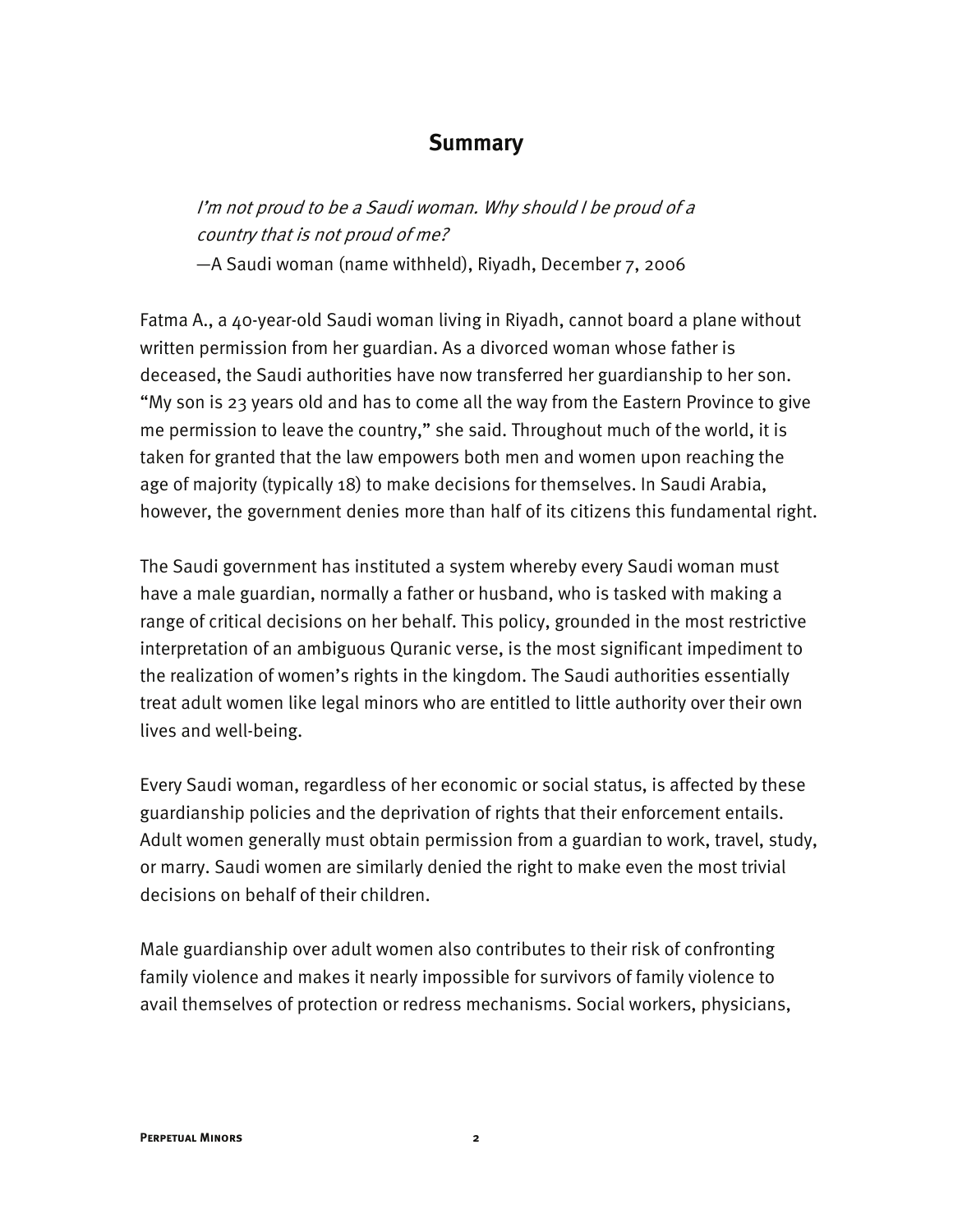and lawyers told Human Rights Watch about the near impossibility of removing male guardianship of women and children, even from abusive male guardians.

Even where permission from a male guardian is not mandatory or even stipulated under the government's own guidelines, some officials will ask for it, since the overarching system in place in the kingdom transfers virtually all decision-making power to a woman's guardian. Officials may ask women for their guardian's consent even where no law or guideline requires such consent because current practice assumes women have no power to make their own decisions. For example, several Saudi women and health professionals told Human Rights Watch that some hospitals require a guardian's permission to allow women to undergo certain medical procedures and to be discharged.

While the government has taken some steps in recent years to limit the absolute power of guardians, there is little evidence that these measures are actually being implemented in practice. Saudi women told Human Rights Watch that despite a recent Ministry of Interior decision allowing women over the age of 45 to travel without permission, most airport officials continue to ask all women for written proof that their guardian has allowed them to travel.

Strictly enforced sex segregation adds to these barriers and hinders a Saudi woman's ability to participate fully in public life. The Saudi government is willing to sacrifice a host of fundamental human rights in order to prevent the intermingling of men and women. In 2005 the absence of separate voting booths for women was used as an excuse to exclude them from the country's first-ever municipal elections. For employers, the need to establish separate office spaces and women's inability to interact with many government agencies without a male representative provide a significant disincentive to hiring women. In education, segregation often means that women are relegated to unequal facilities with inferior academic opportunities. Female students and professors also told Human Rights Watch that, unlike for their male counterparts, the gates to their colleges and departments are locked during teaching hours.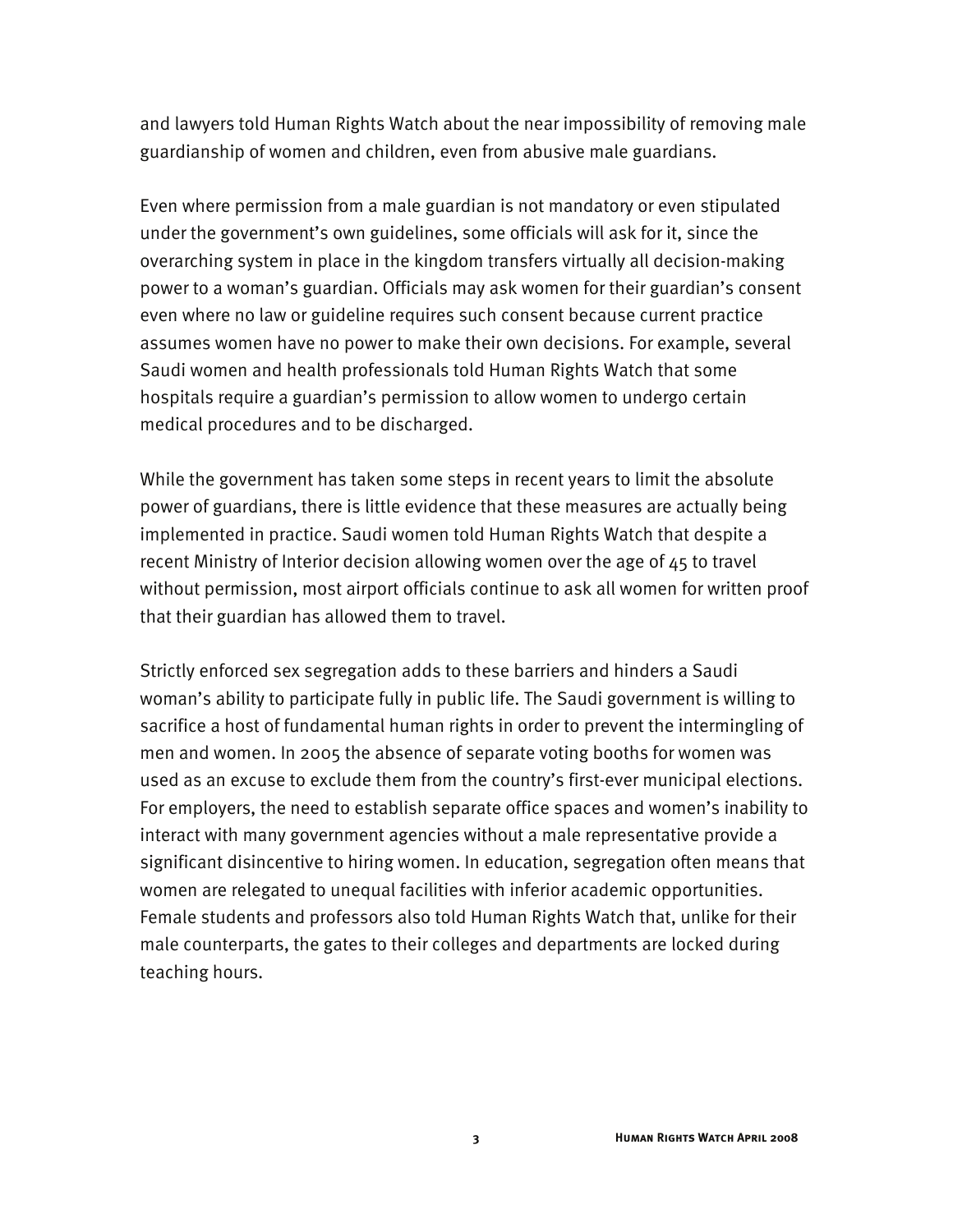The government's role in establishing and enforcing male guardianship and sex segregation is often ambiguous. In most manifestations of these practices, there appear to be no written legal provisions or official decrees explicitly mandating male guardianship and sex segregation, yet both practices are essentially universal inside Saudi Arabia.It is certainly the case that the government has done little to end these discriminatory practices and plays a central role in enforcing them. In doing so, the Saudi government chooses to ignore not only international law but even elements of the Islamic legal tradition that support equality between men and women. The religious establishment has consistently paralyzed any efforts to advance women's rights by applying only the most restrictive provisions of Islamic law while disregarding more progressive interpretations and the evolving needs of a modern society.

Senior government officials consistently told Human Rights Watch that the kingdom needed to wait for society to accept the notion of women's rights before the government could reform laws and policies in this area. Yet the Saudi government's policies toward women, including its complicity in allowing guardianship and sex segregation to persist and to permeate every aspect of women's lives, call into question its commitment to the advancement of women's rights. It is clear that Saudi Arabia's segregation and guardianship policies and practices are fundamentally affecting the ability of half its population to enjoy even their most basic rights, and are severely restricting their ability to participate meaningfully in society.

Saudi Arabia's accession to the United Nations Convention on the Elimination of all Forms of Discrimination against Women in 2001, however, obliges Saudi Arabia to take action to end discrimination against women without delay. For as long as it fails to take steps to eliminate the discriminatory practices of male guardianship and sex segregation, the Saudi government is scorning its international commitment to guarantee women and girls their rights to education, employment, freedom of movement, marriage with their free and full consent, and their right to health, including protection from and redress for family violence.

King Abdullah bin 'Abd al-'Aziz Al Sa'ud should promulgate by royal decree the dismantling of the legal guardianship system for adult women. The King should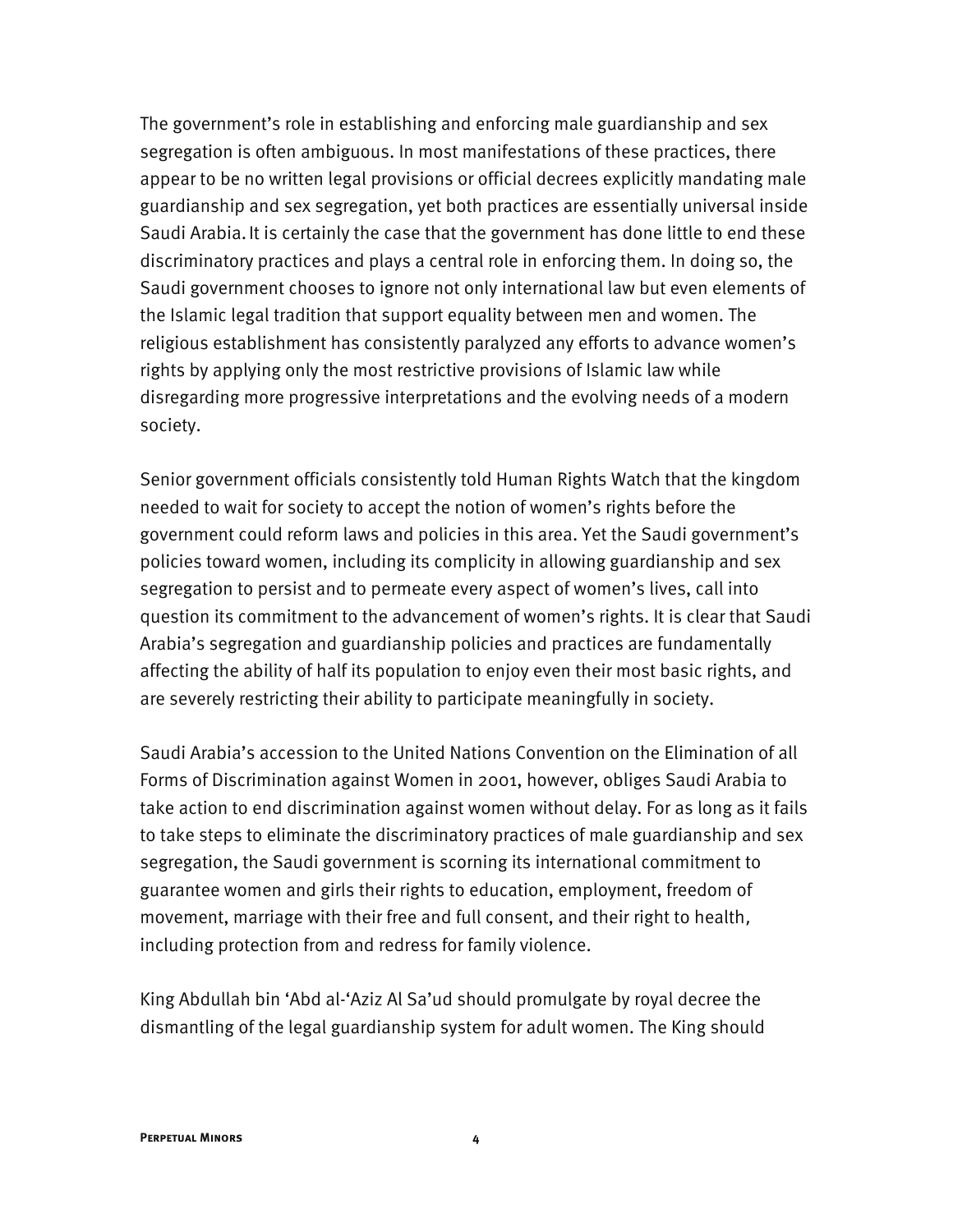establish an oversight mechanism to ensure that government agencies no longer request permission from a guardian to allow adult women to work, travel, study, marry, receive health care, or access any public service. The Ministries of Health, Higher Education, Interior, and Labor should issue clear and explicit directives to their staff prohibiting them from requesting a guardian's presence or permission to allow a woman access to any service, and they should ensure that women's full realization of their rights is not compromised or jeopardized by segregation policies and practices.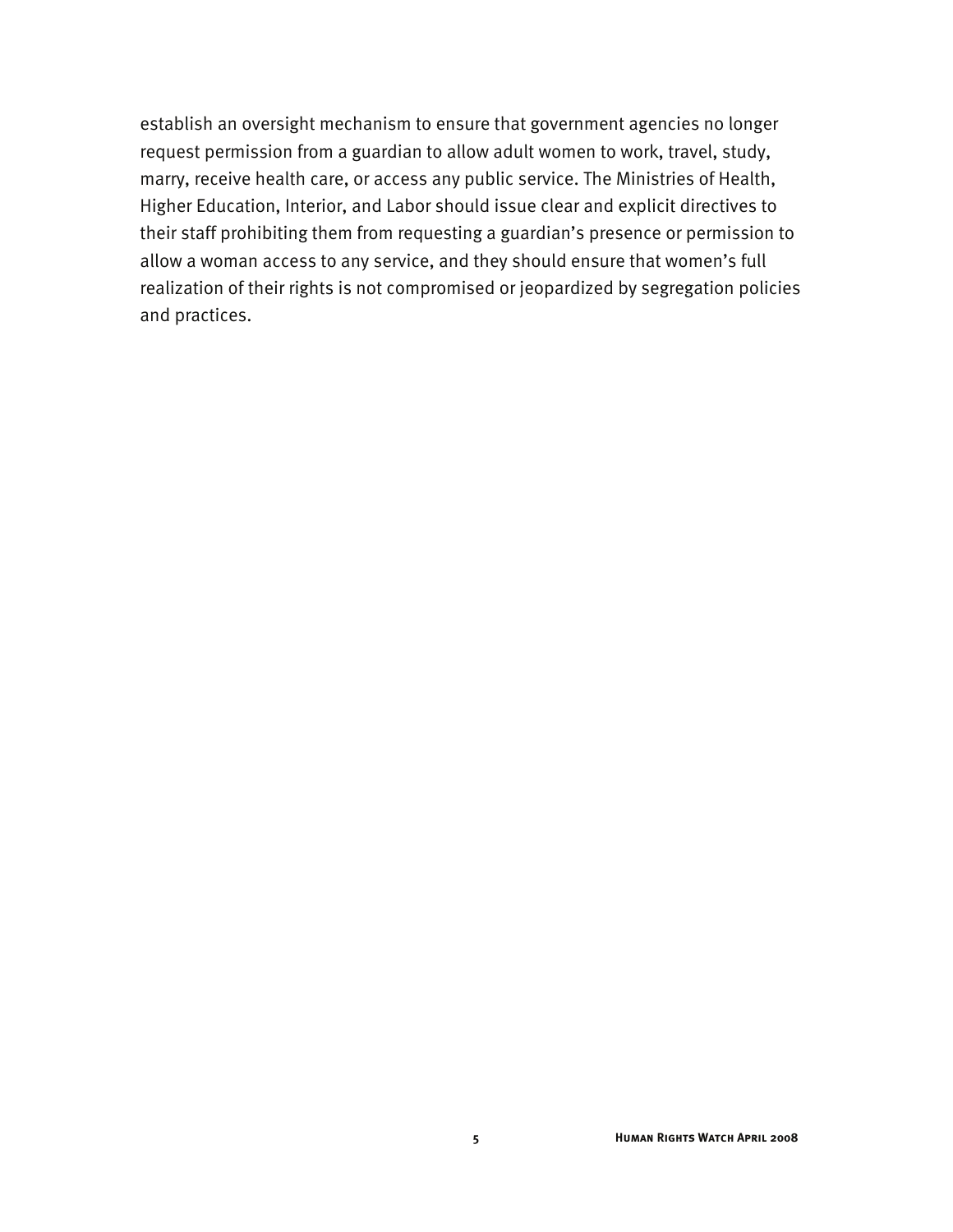#### **Methodology**

This report is based on 109 interviews conducted in Riyadh, Jeddah, Dammam, and al-Ahsa in November and December 2006 during Human Rights Watch's first factfinding visit to Saudi Arabia. During this three-week investigation, a female researcher interviewed Saudi women from a range of professional and socioeconomic backgrounds both privately and in group settings in their homes. Interviews were conducted in Arabic for the most part and interviewees were identified largely with the assistance of Saudi human rights activists. This report also draws on meetings with government officials in Riyadh during a short visit in March 2008. That visit, coordinated by the Human Rights Commission of Saudi Arabia, provided the opportunity for the government and Human Rights Watch to discuss our report findings and recommendations prior to publication.

The identity of interviewees has been disguised with pseudonyms, and in some cases certain other identifying information has been withheld, to protect their privacy. Identifying information for other individuals has been withheld in some cases for the same reasons. All participants were informed of the purpose of the interview, its voluntary nature, and the ways in which the data would be collected and used, and verbally consented to be interviewed.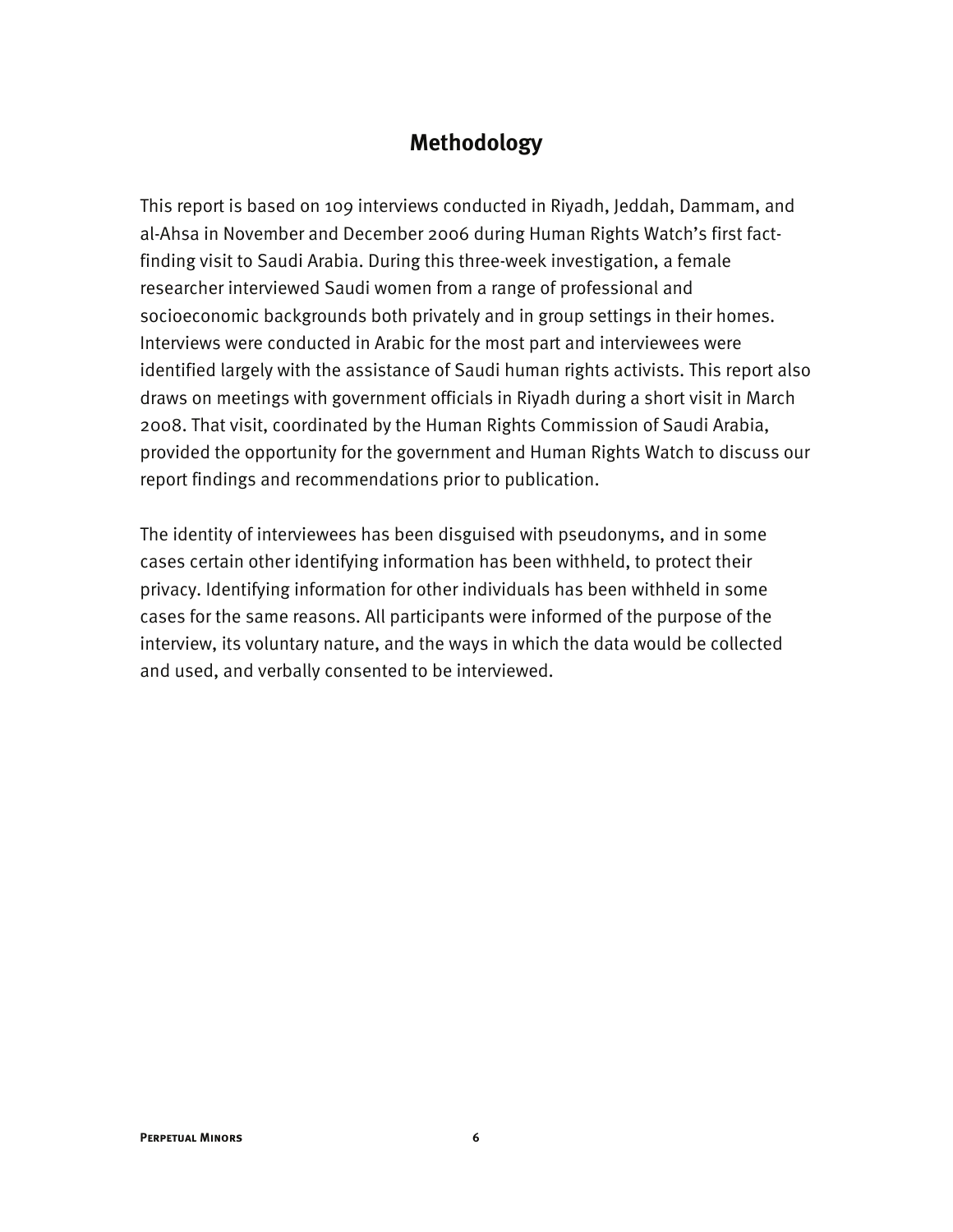## **I. Background on Women's Rights and the Role of the Religious Establishment**

Here we understand [human] nature as static. We think that women can do certain things but not others.

—Dr. A.A. al-Abdulhai, professor, King Saud University, Riyadh, November 29, 2006

The religious character of Saudi Arabia, whereby the state is the guardian of religion and all that it requires in human conduct, has a direct bearing on women's status in the kingdom. Saudi Arabia applies *Sharia* (Islamic law) as the law of the land. The first article of the kingdom's Basic Law of Governance elevates the Quran and the Prophet's traditions (Sunna) to the status of a constitution.<sup>1</sup> Consequently, the religious establishment plays a central role in the country's governance and has broad influence over many aspects of everyday life.<sup>2</sup> It is largely in control of all levels of education in the kingdom and the all-male judiciary, as well as of the policing of "public morality" through the Commission for the Promotion of Virtue and the Prevention of Vice (the religious police, al-hisba).<sup>3</sup>

Notwithstanding the diversity of its views in other areas, the religious establishment in Saudi Arabia has by and large opposed the empowerment of Saudi women. The Council of Senior Religious Scholars,<sup>4</sup> an official body created as a forum for regular consultation between the monarch and the religious establishment, successfully orchestrated Saudi Arabia's withdrawal from the 1994 United Nations Population and Development Conference in Cairo. The Council disapproved of the conference

<sup>1</sup> According to the Basic Law of Governance (1992), Saudi Arabia's "constitution is the Almighty God's Book, The Holy Quran, and the Sunna (Traditions) of the Prophet (PBUH)." See Basic Law of Governance, Umm al-Qura Newspaper (Mekka), issue 3397, March 6, 1992, art. 1.

<sup>2</sup> The "religious establishment" in Saudi Arabia consists of clerics whom the government has officially appointed and employed and individuals who belong to religious organizations that receive state support.

<sup>&</sup>lt;sup>3</sup> This Commission (*al-hisba*) is an early institution of the Islamic state, where, in Egypt, for example, its powerful officials regulated weights, measures, and proper dealings in the marketplace.

<sup>4</sup> The Council of Senior Religious Scholars is headed by Grand Mufti Shaikh Abd al-'Aziz Al al-Shaikh who issues the official interpretations of Islamic law in Saudi Arabia with the consent of the King. For more information on the Council and the role of religion in the kingdom, see Frank E. Vogel, Islamic Law and Legal System: Studies of Saudi Arabia (Leiden: Brill Academic Publishers, 2000).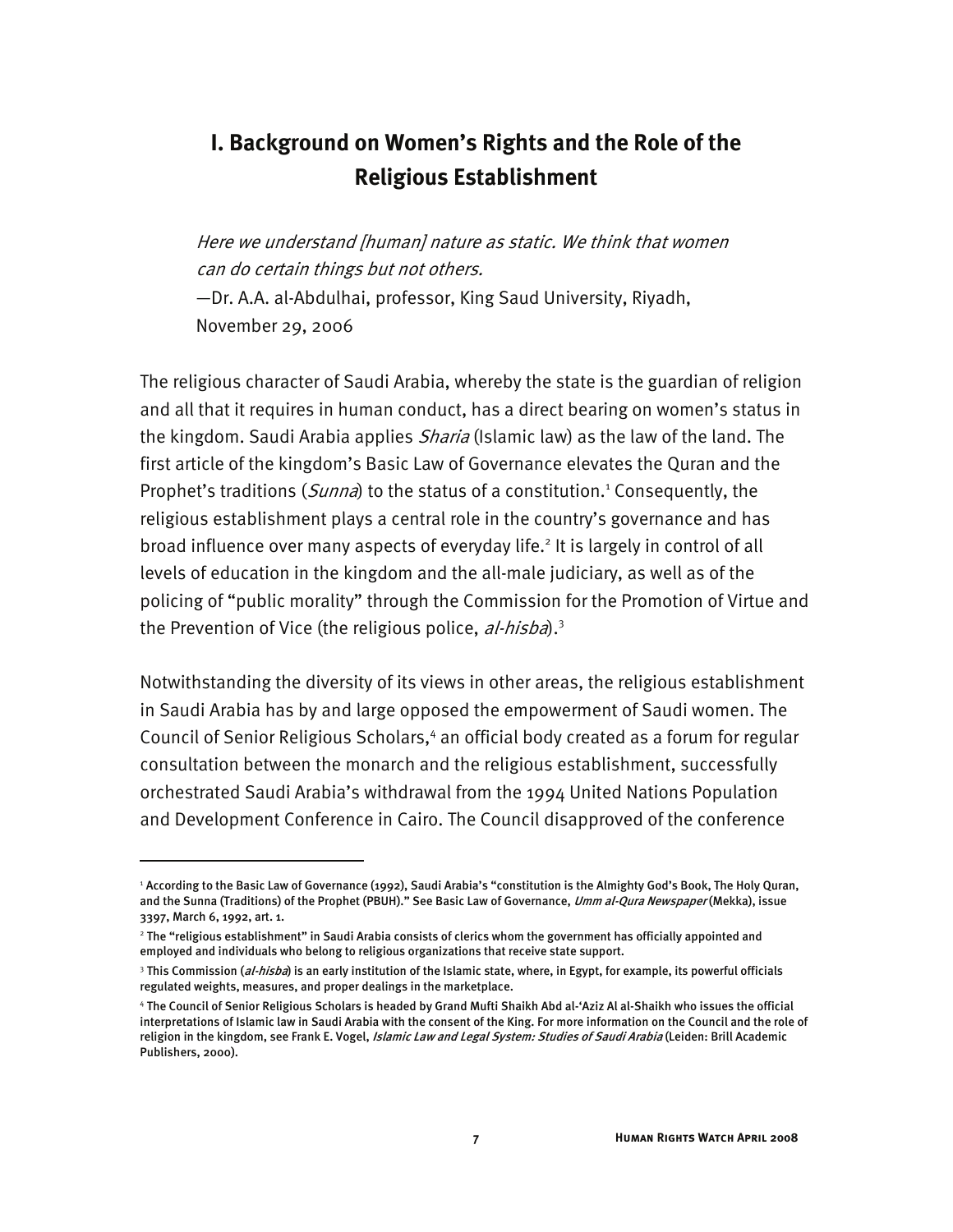topics, which included birth control, abortion, equality between men and women, and co-education, which it said were "against the laws of God and against the laws of nature."<sup>5</sup>

The Permanent Council for Scientific Research and Legal Opinions (CRLO), the official institution in Saudi Arabia entrusted with issuing Islamic legal opinions (*fatawa*, sing. fatwa), has also consistently promoted opinions that restrict women's rights. As one scholar noted, "Perhaps it does not come as a surprise that in most determinations, if the rights of women must be balanced against the rights of others, the CRLO consistently demands that women bear the burden of the loss of rights."6 For example, when the Council was asked in the late 1990s whether delaying marriage until a woman finished her secondary or university education was religiously acceptable, it issued the following *fatwa*:

For a woman to progress through university education, which is something we have no need for, is an issue that needs examination. What I see [to be correct] is that if a woman finishes elementary school and is able to read and write, and so she is able to benefit by reading the Book of God, its commentaries, and Prophetic *hadith*, that is sufficient for her. This is so unless she excels in a field that people need, such as medicine or its like, and as long as this study involves nothing prohibited, such as the mixing of the sexes and other things.<sup>7</sup>

When asked what the Islamic ruling is with respect to women's employment, the Council said,

God Almighty … commended women to remain in their homes. Their presence in the public is the main contributing factor to the spread of fitna [strife]. Yes, the Shari'ah permits women to leave their home only when necessary, provided that they wear hijab and avoid all

-

<sup>&</sup>lt;sup>5</sup> Amani Hamdan, "Women and Education in Saudi Arabia: Challenges and Achievements," *International Education Journal,* vol.6 (1) (2005), p. 56.

 $^6\,$  Khaled Abou El Fadl, *Speaking in God's Name: Islamic Law, Authority, and Women* (Oxford: One World Publications, 2001), p. 192.

<sup>7</sup> Ibid., p. 274.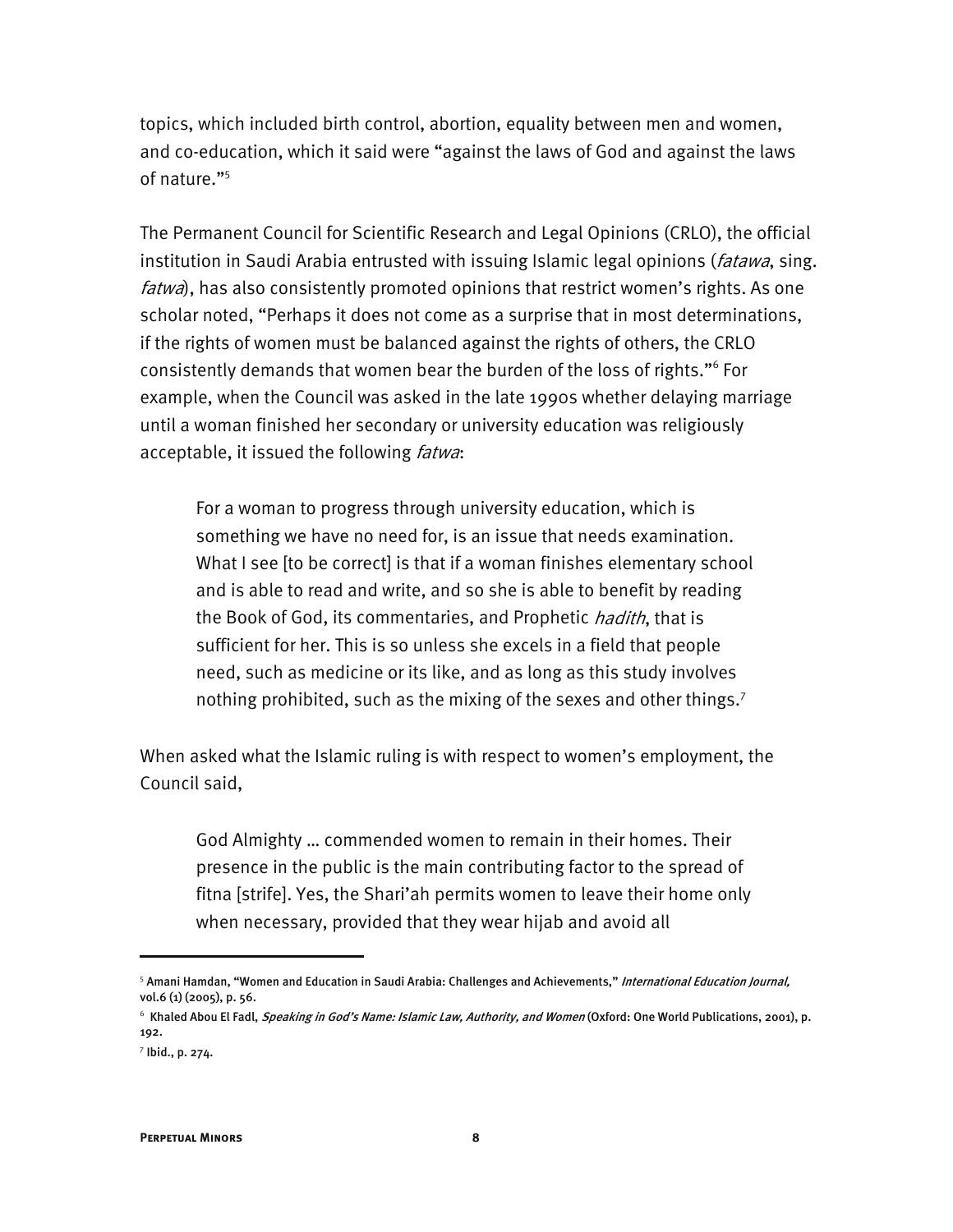suspicious situations. However, the general rule is that they should remain at home. $^8$ 

Much of the support for attributing to women a diminished personhood is found among these conservative religious scholars, and the Saudi royal family, absolute rulers of the kingdom, has been careful in taking measures that would upset the religious establishment and the latter's place in the balance of power in the kingdom. As a reflection of this balancing act, the Saudi foreign minister, Prince Sa'ud al-Faisal, told Human Rights Watch, "Any decision that does not break the social fabric we will take. We are very much sensitive to the social cohesion of the country. We are a new country where social cohesion is very important."9

 $8$  lbid., p. 288.

<sup>9</sup> Human Rights Watch interview with Prince Sa'ud al-Faisal, minister of foreign affairs, Riyadh, December 2, 2006.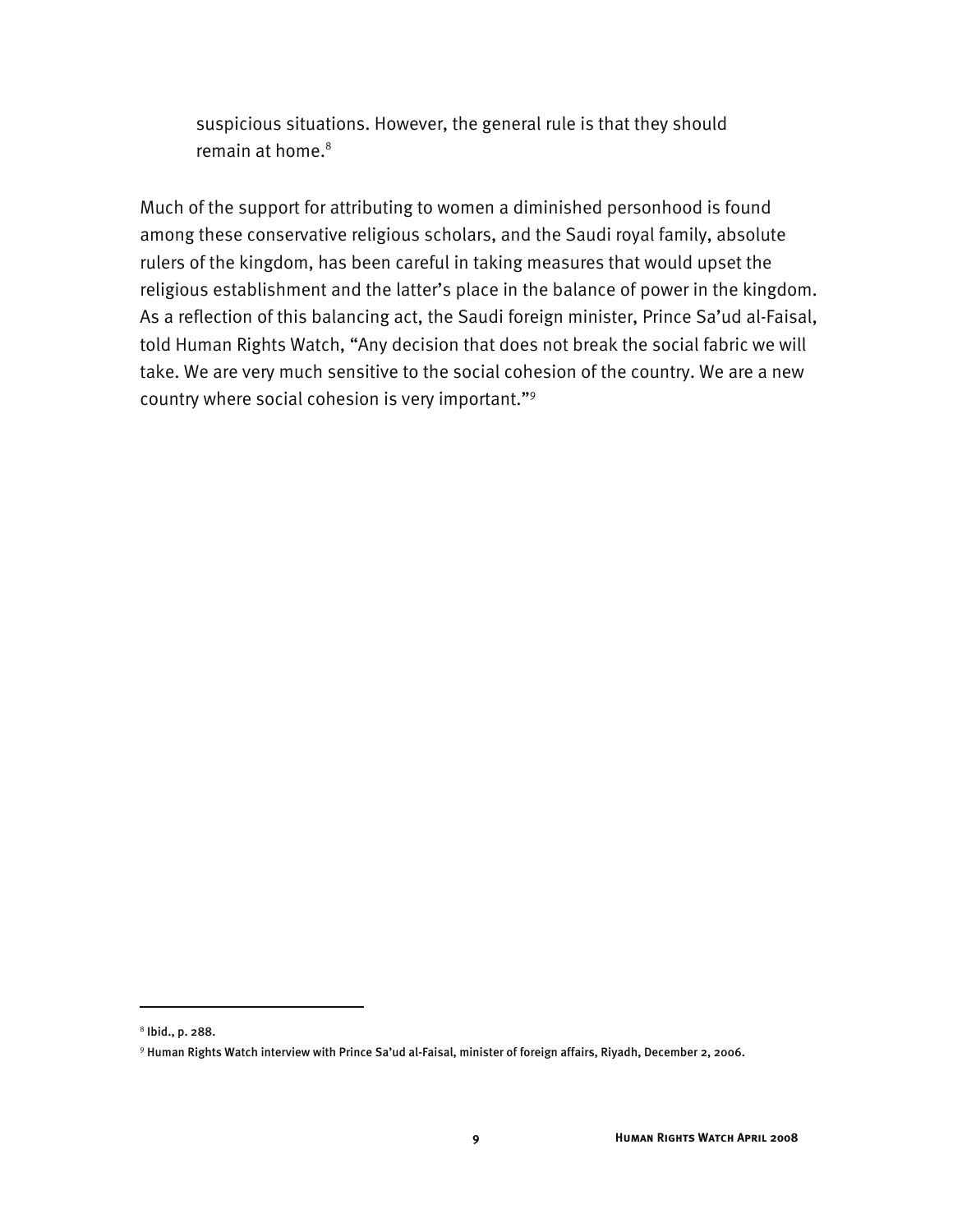# **II. Human Rights Violations Resulting from Male Guardianship and Sex Segregation**

Though interpretations may vary, there is no question that all the world's religions are committed to the pursuit of equality and human rights. However, certain man-made practices performed in the name of religion not only denigrate individual religions but violate internationally accepted norms of human rights, including women's rights.

—Radhika Coomaraswamy, then United Nations special rapporteur on violence against women, 1994<sup>10</sup>

No other policy affects the status of women in Saudi Arabia more fundamentally than the government's imposition of male guardianship over women. This practice is derived from an ambiguous verse in the Quran that some scholars argue has been misinterpreted by the Saudi religious establishment. Sura  $4$  verse 34 of the Quran states, "Men are the protectors and maintainers of women, because God has given the one more [strength] than the other, and because they support them from their means."<sup>11</sup>

Several Islamic law experts have provided analysis of the rationale behind the institution of guardianship in Islamic history and explain its diminishing relevance today. Islamic scholars have argued that male guardianship over women should be done away with since its two basic preconditions no longer hold true: physical strength is not relevant in the modern era and women can now support themselves financially, often sharing in the household expenses.<sup>12</sup> According to some experts, pre-modern jurists argued for an extension of the authority of male guardians over women because women were more vulnerable to poverty, harm, and exploitation

<sup>10</sup> UN Commission on Human Rights, Report of the Special Rapporteur on violence against women, its causes and consequences, Radhika Coomaraswamy, E/CN.4/1995/42, November 22, 1994, para. 66.

<sup>&</sup>lt;sup>11</sup> A. Yusuf Ali, The Holy Qur'an: Text, Translation and Commentary (Maryland: Amana Corp., 1983), p. 190.

<sup>&</sup>lt;sup>12</sup> See Abdullahi Ahmed An-Na'im, "Islam and Women's Rights: A Case Study," *Women Living under Muslim Laws,* dossier 14-15 (1996), p. 7.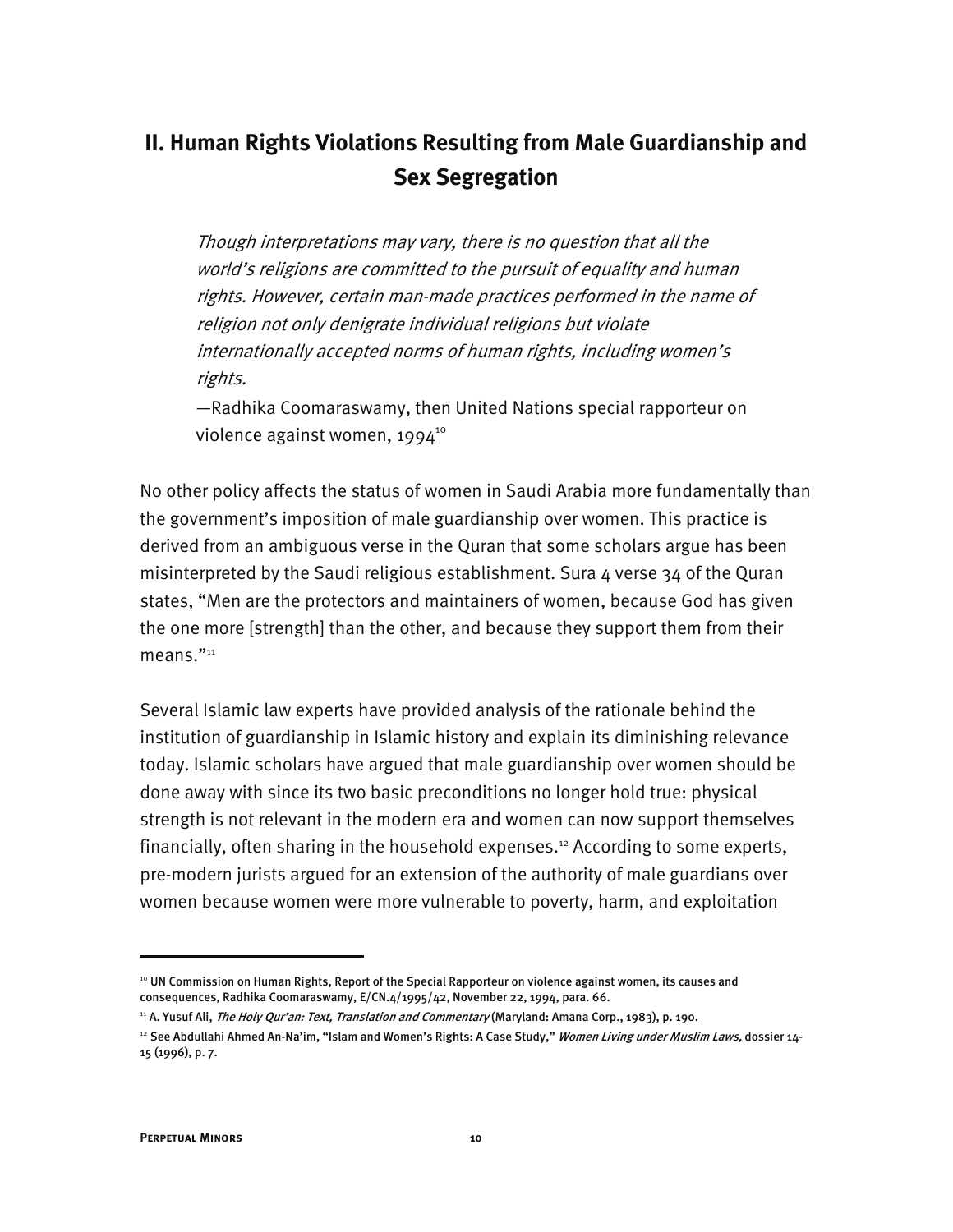than men.13 However, "reasonable modern jurists realize that an argument for extending protection to women by assigning them a guardian is much weaker in the modern context."14 Echoing these views, one Saudi professor argues, "Guardianship is linked to a certain era where there was insecurity. But now the authorities and the government are providing you with your security."15

Another Islamic law expert has argued that there is no basis to conclude that the jurisprudence of the Hanbali School, the official *madhhab* (school of thought) in Saudi Arabia, discriminates between men and women with respect to legal capacity.16 According to Prof. Mohammad Fadel, the vast majority of Hanbali texts reject the notion that a husband has some sort of guardianship powers over his wife that would restrict her independent legal capacity. While some Hanbali jurists believe that a guardian (or ultimately the government) can restrict a woman's private rights in the name of some other good, such as protecting the family name or the sexual boundaries of society, these restrictions are not legally mandatory. Therefore, according to Professor Fadel, "any restrictions in Saudi law or custom which prevent women from exercising their legal rights is a matter of political will and not strict adherence to Hanbali law."<sup>17</sup>

There is also considerable disagreement among Islamic jurists on the extent of a male guardian's authority and its restrictions. For example, different interpretations in the Hanafi and Shafi'i schools of legal thought limit the application of guardianship to minors on the basis that they do not have the full legal capacity to act for themselves. According to Dawoud El Alami, a Sharia expert at the University of Wales, "As to who must have a guardian in marriage, the jurists have taken different positions. The general view is, however, that minors, the insane, and inexperienced

<sup>&</sup>lt;sup>13</sup> Ingrid Mattson, "Law: Family Law, 7th–Late 18th Centuries" in Suad Joseph, ed., The Encyclopedia of Women and Islamic Culture (Leiden: Brill Academic Publishers, 2006).

<sup>14</sup> Ahmad Atif Ahmad, "Women's Freedom and limitations of Guardians' Authority: Based on the Sources of Hanbali Law and Other Sources of Islamic Law," p. 15 (on file with Human Rights Watch). This paper was commissioned by Human Rights Watch.

<sup>&</sup>lt;sup>15</sup> Human Rights Watch interview with Dr. A.A. al-Abdulhai, professor of political science at King Saud University and member of the National Society for Human Rights, Riyadh, November 29, 2006.

<sup>16</sup> The Hanbali School of jurisprudence is named after Imam Ahmad ibn Hanbal. Its hallmark is to go directly to the sources of legislation, the Quran and the Prophetic traditions (Sunna), in an attempt to derive guidance to a legal problem, whereas other schools of jurisprudence rely more on principles established by scholarly consensus, even where there is little guidance from the Quran and the Sunna.

 $^{17}$  Email communication from Prof. Mohammad Fadel, assistant professor of law, University of Toronto Faculty of Law, to Human Rights Watch, June 18, 2007.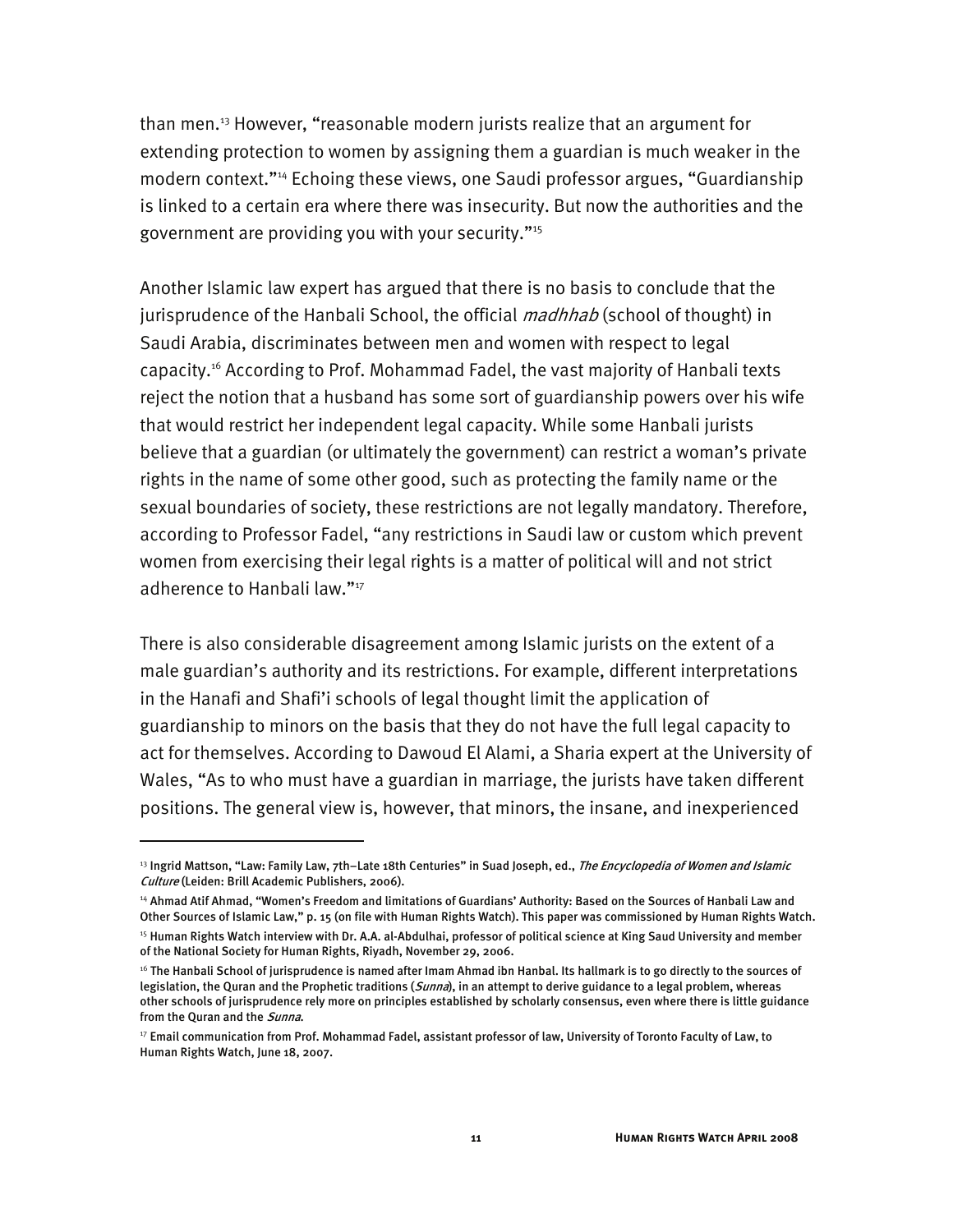or irresponsible persons of either sex, must have a guardian — yet the jurists focus on the woman's need for guardianship while little is said about the need of the man for the same."<sup>18</sup> Even among those who support male legal guardianship over adult women, there exist certain requirements for the exercise of this guardianship. The person must be a Muslim male of sound mind and good character. Even some Hanbali jurists have argued that guardianship must take into account Quranic prohibitions on guardians' overreach ( $ad$ ) and should be limited and conditional.<sup>19</sup>

Disregarding these current debates about the need for guardianship of women, the Saudi government has allowed its clergy to interpret a verse in the Quran in the most restrictive way possible and has institutionalized it into every aspect of a woman's life. A representative of the Ministry of Islamic Affairs argued that the rationale for guardianship of men over women is based on a guardian's financial responsibility or obligations towards his female relatives. "It is not an issue of standards. The issues are clear. A married woman is under her husband's guardianship. He is responsible for her education, her health in all cases. Even if she is very rich, she is not responsible for paying for these costs. She has no responsibility to pay for the house, or for daily expenditures."<sup>20</sup>

The Saudi government is also unique among Muslim-majority countries in that it imposes almost complete sex segregation. While the policy is not discriminatory on its face since it is directed at both men and women, in practice it prevents Saudi women from participating meaningfully in public life. The government's Commission for the Promotion of Virtue and the Prevention of Vice (the religious police) strictly monitors and enforces sex segregation in all workplaces with the exception of hospitals. When they discover unlawful mixing of the sexes, they are authorized to arrest the violators and bring them to the nearest police station where they can be criminally charged. Saudi jurists from the Permanent Council for Scientific Research and Legal Opinions described the rationale behind this policy:

<sup>&</sup>lt;sup>18</sup> Dawoud S. El Alami, "Legal Capacity with Specific Reference to the Marriage Contract," *Arab Law Quarterly,* vol. 6, no. 2 (1991), p. 192

<sup>&</sup>lt;sup>19</sup> Ahmad, "Women's Freedom and limitations of Guardians' Authority," p. 1.

<sup>20</sup> Human Rights Watch interview with Dr. Maged al-Turky, Ministry of Islamic Affairs, Riyadh, March 9, 2008.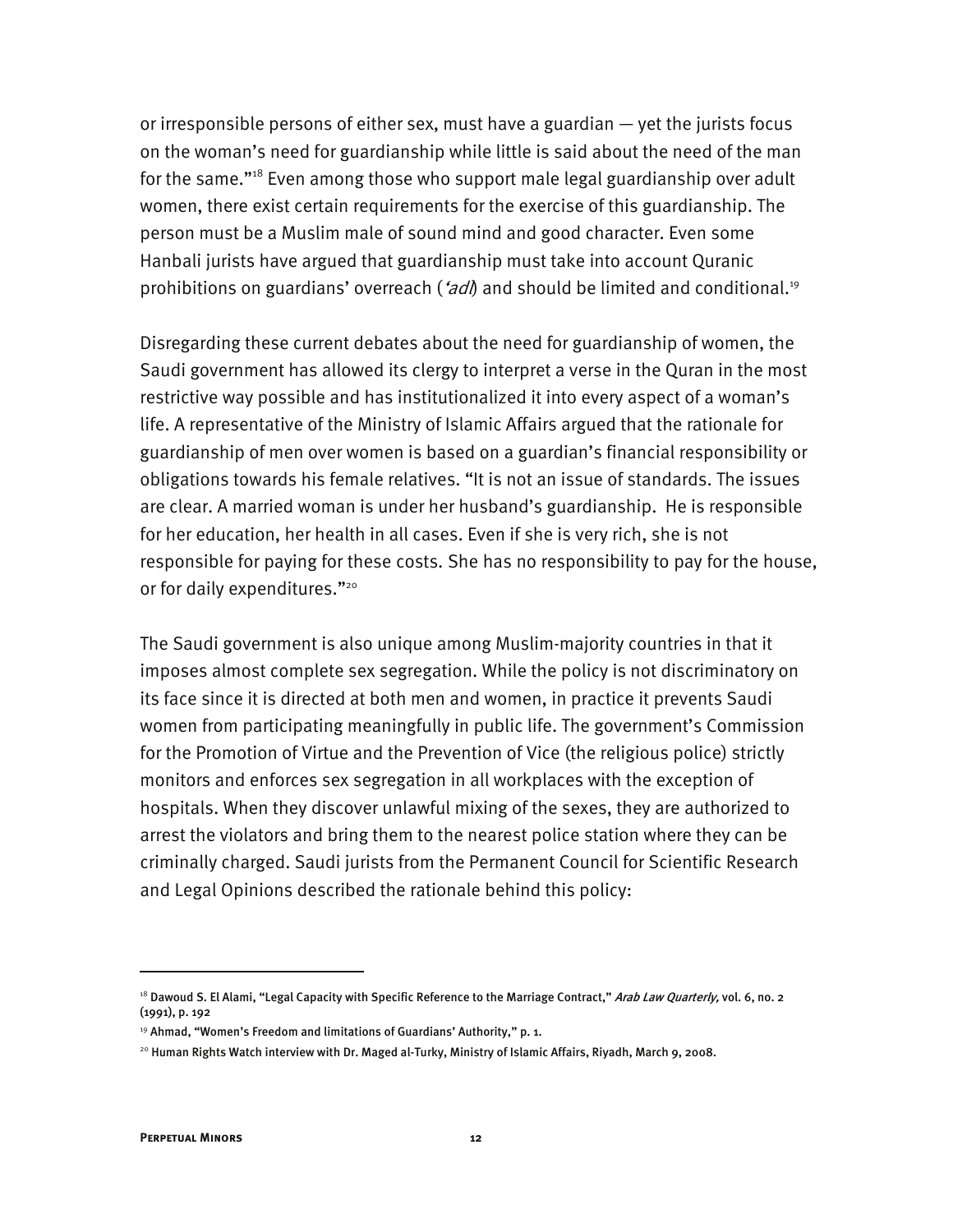In an Islamic society, the call for women to join men in their workplace is a grave matter, and intermingling with men is among its greatest pitfalls. Loose interaction across gender lines is one of the major causes of fornication, which disintegrates society and destroys its moral values and all sense of propriety.<sup>21</sup>

According to Ahmad Ahmad, a professor of religious studies teaching at the University of California, Santa Barbara, specializing in Sharia, the underlying rationale of this ruling is outdated in that it assumes that Saudi women simply have no exposure to public life that would allow them to make informed decisions. "Saudi clergy who are not in favor of women's freedom speak as if the conditions in Saudi society today are the same as they were in a pre-modern society where women's vulnerability to harm is a paramount concern and the realm of women's experience, by and large, is severely limited."<sup>22</sup> He noted that other Islamic jurists argue that "modern transformations of society render certain views restricting women's participation in the public sphere obsolete" and so "if juristic rulings revolve where the rationale revolves, then these outdated rulings must revolve out of the realm of juristic discussion today, as their bases often exist only in distant memory."<sup>23</sup>

#### Denying Women the Right to Education

Education is a compulsory religious duty. No one has the right to deprive women of that. —A Saudi woman, Riyadh, December 2, 2006

Saudi Arabia has made significant progress on female education and literacy in the past 50 years, albeit within restricted parameters.<sup>24</sup> According to a UN report, while in 1970 only 16.4 percent of Saudi women over the age of 15 were literate, by 2005, 83.3 percent of Saudi women within that age bracket were estimated to be literate.<sup>25</sup>

 $21$  El Fadl, *Speaking in God's Name*, p.289.

<sup>&</sup>lt;sup>22</sup> Ahmad, "Women's Freedom and limitations of Guardians' Authority," p. 2.

<sup>23</sup> Ibid., p. 16.

<sup>&</sup>lt;sup>24</sup> The late King Faisal introduced girls' education in Saudi Arabia in the 1950s.

<sup>25</sup> UNESCO, "Adult illiteracy for population aged 15 and above, by country and by gender 1970-2015," July 2002,

http://www.uis.unesco.org/en/stats/statistics/literacy2000.htm (accessed February 21, 2007).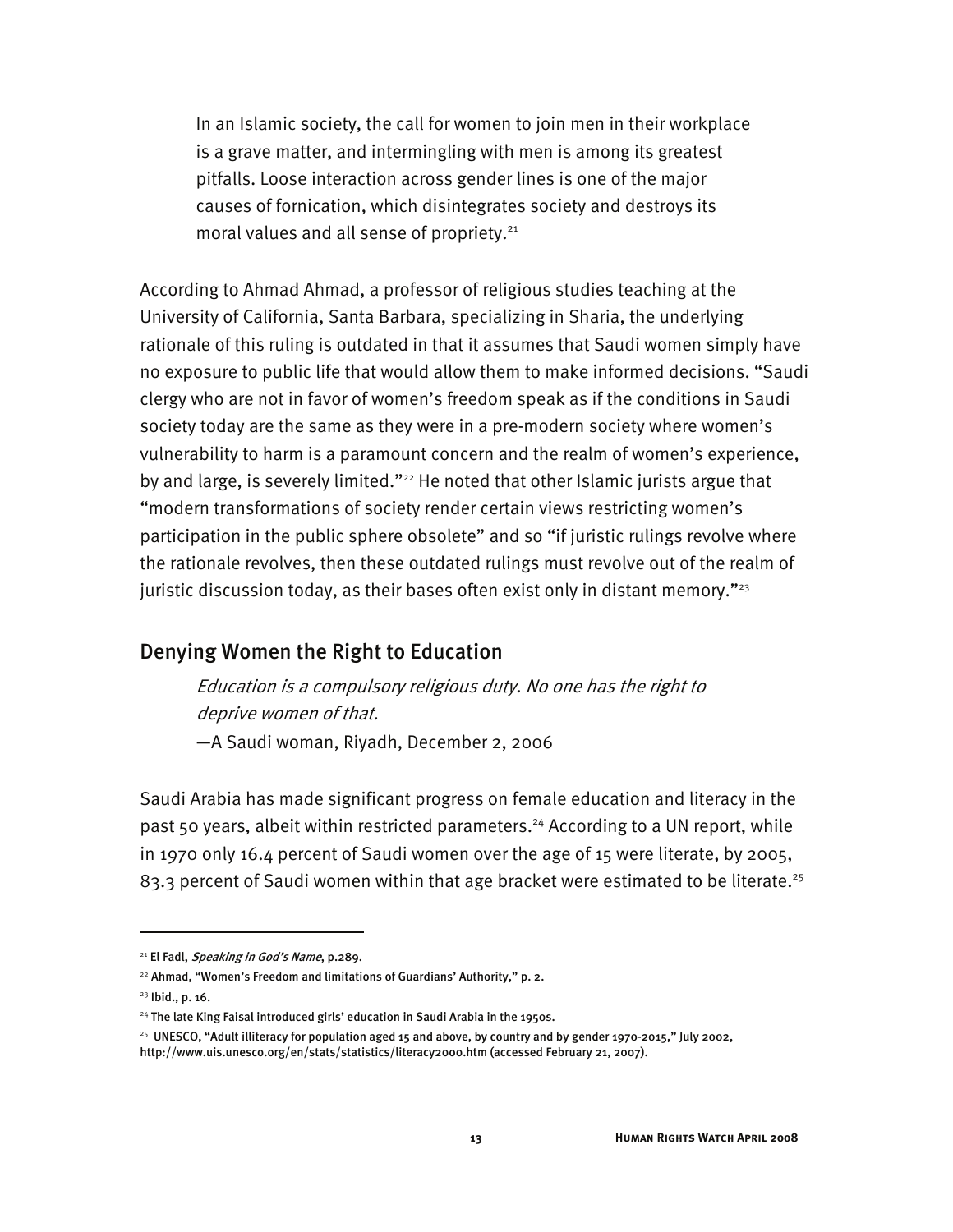Despite these steps forward, the general framework of education continues to reinforce discriminatory gender roles and women's second-class status. Article 153 of the Saudi Policy on Education states, "A girl's education aims at giving her the correct Islamic education to enable her to be in life a successful housewife, an exemplary wife and a good mother." To ensure this aim, the Department of Religious Guidance oversaw girls' schooling at all levels until 2002.<sup>26</sup> Dr. Amani Hamdan, an education expert who has studied Saudi Arabia's approach to female education, wrote that "this was to ensure that women's education did not deviate from the original purpose of female education, which was to make women good wives and mothers, and to prepare them for 'acceptable' jobs such as teaching and nursing that were believed to suit their nature."<sup>27</sup> The UN Committee on the Rights of the Child expressed serious concern in 2001 that Saudi Arabia's "policy on education for girls (e.g. articles 9 and 153 of the 1969 Policy of Education) discriminates against girls and is incompatible with article 29 (a) of the Convention."<sup>28</sup>

Women's and girls' access to education often depends on the good will of male guardians. According to a number of students, school authorities require a guardian's permission to enroll women and girls in all levels of education. Female university students told Human Rights Watch that they cannot pursue a course of study or apply for an academic internship without permission from their guardian. One female student told Human Rights Watch, "Even some of our fathers are disgusted by this. They have to come all the way to the university to approve our courses and register us."29 Another student said, "In order to ensure that a woman's education will not interfere with her household chores, the husband of one of my peers had to come to the university and give permission to allow his wife to do an internship during her studies."<sup>30</sup> A representative of King Saud University (KSU) in Riyadh denied that this was a Ministry of Higher Education policy and told Human

<sup>&</sup>lt;sup>26</sup> In 2002 the government combined the General Presidency for Girls' Education (overseen by the Department of Religious Guidance) and the Ministry of Education. The latter has always overseen boys' education.

 $^{27}$  Hamdan, "Women and Education in Saudi Arabia: Challenges and Achievements," p. 44.

 $^{28}$  UN Committee on the Rights of the Child, "Consideration of Reports Submitted by States Parties under Article 44 of the Convention, Concluding Observations, Saudi Arabia, U.N. Doc. CRC/C/15/Add.148, February 21, 2001, para. 39 (a). Article 29(d) of the Convention on the Rights of the Child states that education "shall be directed to the preparation of the child for responsible life in a free society, in the spirit of understanding, peace, tolerance, equality of sexes, and friendship among all peoples, ethnic, national and religious groups and persons of indigenous origin…." Saudi Arabia acceded to the Convention on the Rights of the Child in 1996.

 $29$  Human Rights Watch interview with a female medical student, Khobar, December 9, 2006.

 $30$  Human Rights Watch interview with a female medical student, Khobar, December 9, 2006.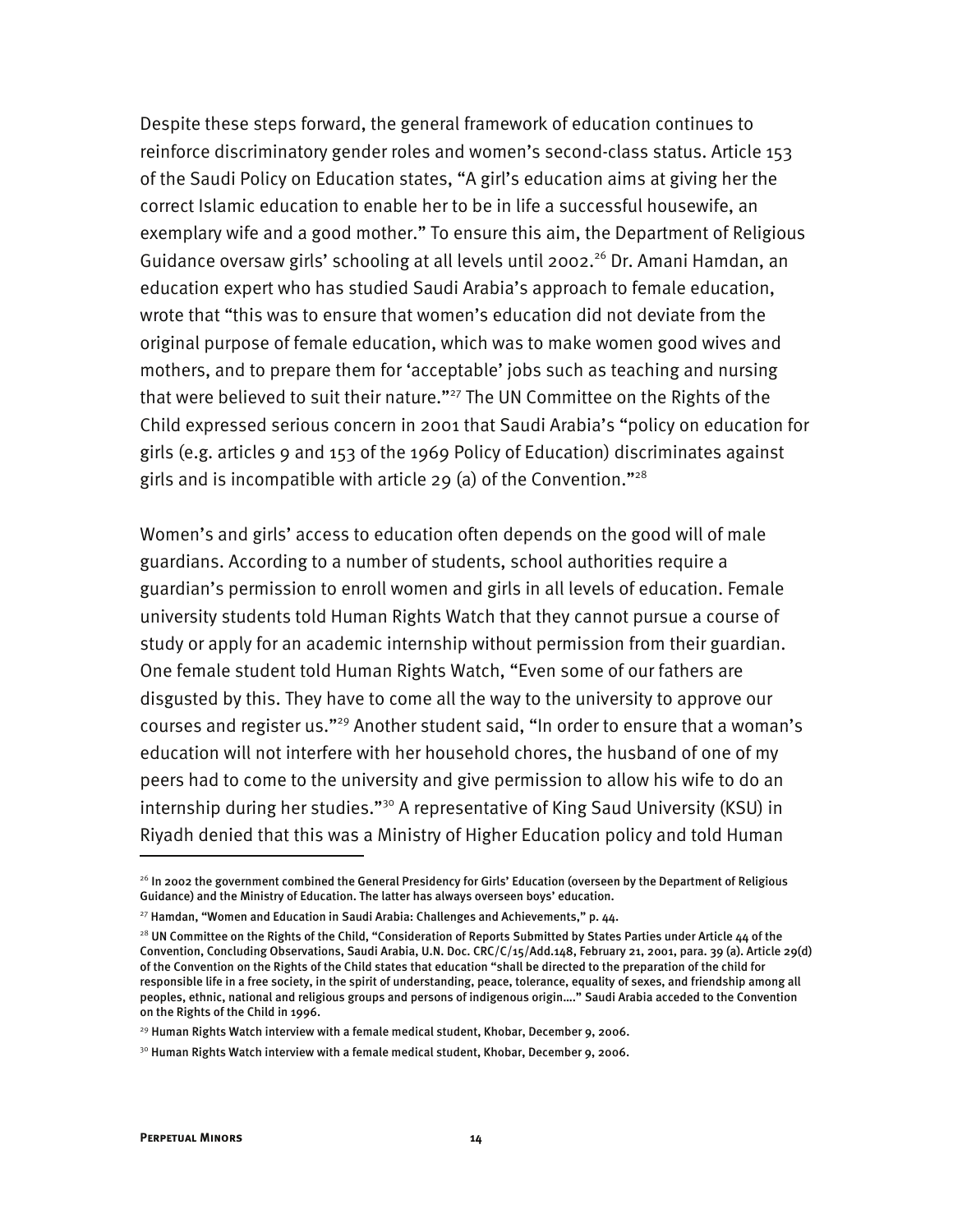Rights Watch her university does not require permission from a guardian in order to enroll female students in any discipline. She said that the dean of the university even intervened when a father refused to allow his daughter to study dentistry because it would require her to interact with male students. $31$ 

To be eligible for government scholarships to study abroad, the Ministry of Higher Education requires female students—unlike their male counterparts—to be married and accompanied by their husband, or otherwise accompanied by a male guardian.<sup>32</sup> The Saudi press has reported on the increasing phenomenon of "*mesfaar* marriages" (derived from the Arabic word for travel) whereby female university students desperate to continue their studies overseas marry simply in order to meet these scholarship requirements.<sup>33</sup>

The practice of strict sex segregation also undermines the right of women to equality in education. Female university students and professors are often relegated to unequal facilities with unequal academic opportunities: for example, at KSU, a public university, female students study in the older buildings with an inferior library, and the administration only allows them to use the main library in the male colleges one day per week, from 8 a.m. to 5 p.m.<sup>34</sup> No women are allowed in the King Fahd public library in Riyadh; women must call in advance for materials and send their drivers to pick these up.<sup>35</sup>

University policy also restricts the number and types of programs offered to female students. While Saudi women make up  $58$  percent of university graduates,<sup>36</sup> the vast majority study at teachers' colleges. The state fully funds undergraduate education for Saudi men and women, but there are still no public university programs for women in engineering, architecture, or political science, and women are prohibited

- http://www.arabnews.com/?page=1&section=0&article=94783&d=10&m=4&y=2007 (accessed September 15, 2007). <sup>34</sup> Human Rights Watch interview with a professor at King Saud University, Riyadh, November 29, 2006.
- <sup>35</sup> Ibid.

-

<sup>31</sup> Human Rights Watch interview with Dr. Halam al-Oudan, registrar's officer, King Saud University, Riyadh, March 12, 2008. <sup>32</sup> See "Ministry Enforces Travel Rules for Women Students," Saudi Gazette, September 18, 2007,

http://www.saudigazette.com.sa/index.php?option=com\_content&task=view&id=37324&Itemid=1 (accessed October 1, 2007).

<sup>&</sup>lt;sup>33</sup> "Mesfaar Marriage Travel Solution for Women," Arab News, April 10, 2007,

<sup>&</sup>lt;sup>36</sup> Tabitha Morgan, "Saudi Arabia: More female graduates but no more jobs," *University World News*, March 16, 2008, http://www.universityworldnews.com/article.php?story=20080314090309746 (accessed March 31, 2008).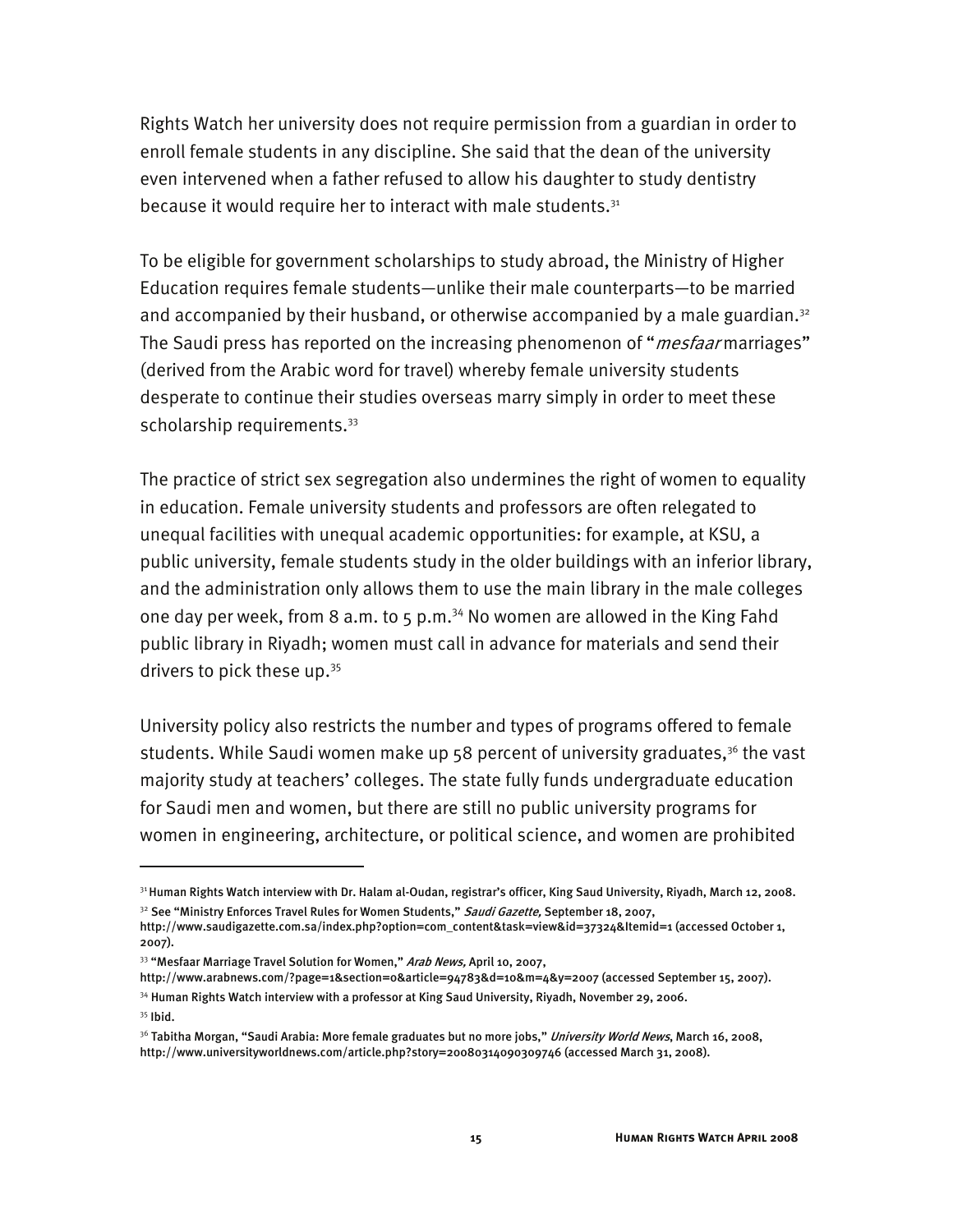from studying these disciplines in the male colleges. The prestigious King Fahd University of Petroleum and Minerals in Dhahran continues to exclude female students entirely. According to a Saudi professor at King Saud University, while there are 14 languages taught in the male departments, only two are taught in the female departments.37 Several female medical students at King Fahd Teaching Hospital in Khobar told Human Rights Watch that some professors do not allow women to pursue studies in those professors' specialization or department.<sup>38</sup> At the Teaching Hospital in Khobar, female students are restricted from pursuing a specialization in general surgery, orthopedic surgery, and pediatrics. One student said, "In all hospitals, there are certain departments headed by people who are against women being in the medical profession."39

Female university students at public universities told Human Rights Watch that university administrators prohibit women from leaving the premises unless they verify the identity of the person picking them up. A female university professor confirmed that female departments are locked during the teaching hours and female students cannot leave the campus unless a legal guardian or designated driver comes to collect them.40 Female students living in dormitories said they are prohibited by school authorities from leaving (even in the case of illness) except with a legal guardian. They said school authorities require a guardian's authorization even to allow ambulance personnel (who are always male) into the school, so if an emergency arises and academic administrators cannot reach a guardian to authorize the student's removal, her health and life could be at risk.

The risk sex segregation can present to life and health is illustrated by reports of a tragedy in March 2002, when a fire at an elementary girls' school in Mekka resulted in the death of 15 girls. According to journalists and eyewitnesses, the religious police did not allow the girls to exit the school without their headscarves, contributing to their deaths.<sup>41</sup> The Ministry of Education denies this version of events.

 $37$  Human Rights Watch interview with a professor at King Saud University, Riyadh, November 29, 2006.

 $38$ Human Rights Watch interview with a female medical student, Khobar, December 9, 2006.

<sup>39</sup> Human Rights Watch interview with a female medical student, Khobar, December 9, 2006.

 $^{40}$  Human Rights Watch interview with a professor at King Saud University, Riyadh, November 29, 2006.

<sup>41</sup> See "Saudi Arabia: Religious Police Role in School Fire Criticized," Human Rights Watch news release, March 15, 2002, http://hrw.org/english/docs/2002/03/15/saudia3801.htm. The fire was followed by the merger of the General Presidency for

Girls' Education (overseen by the Department of Religious Guidance) and the Ministry of Education, mentioned above.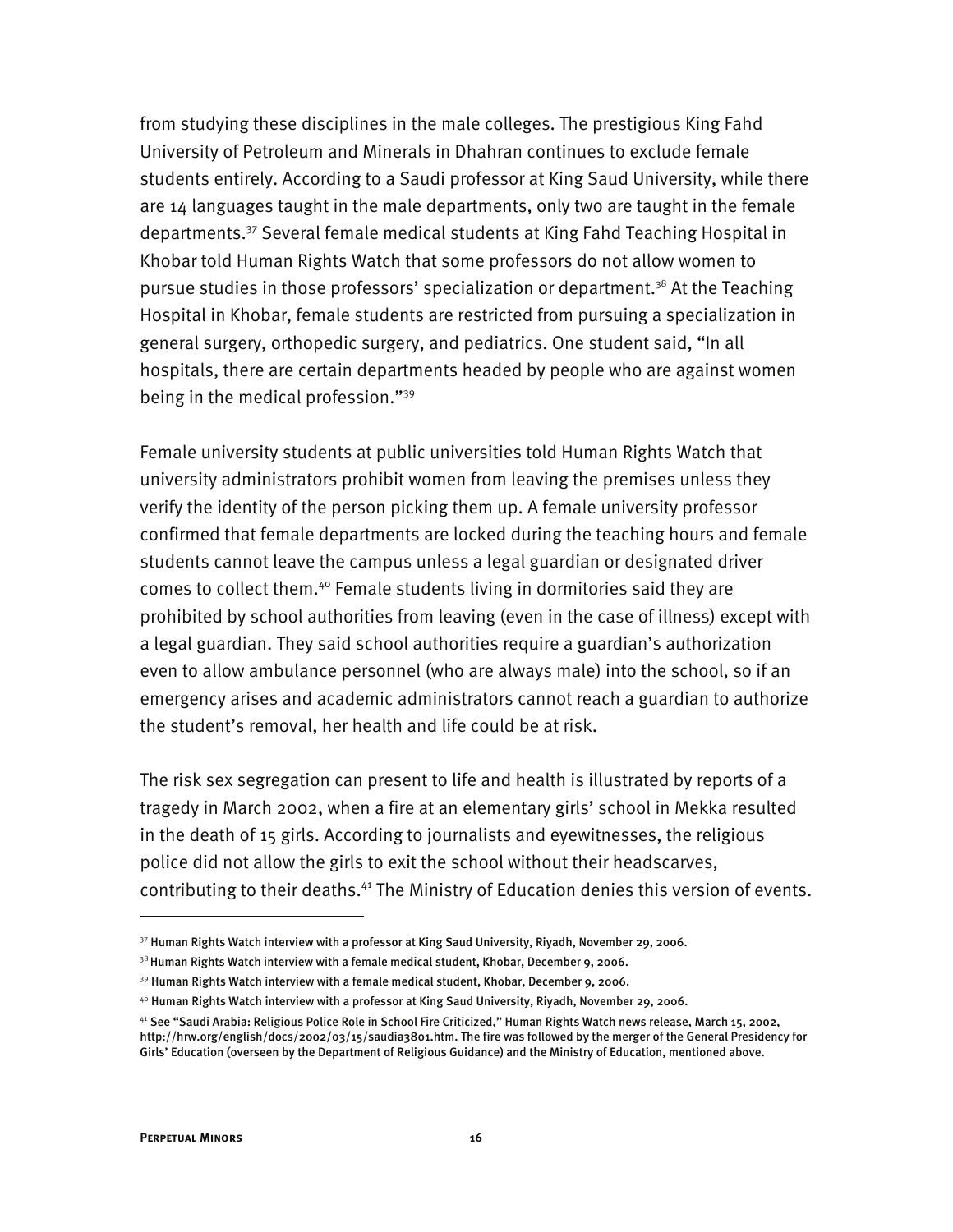#### Denying Women the Right to Employment

Women need jobs and an income, but they are sitting there fighting about technicalities. Women need jobs not only to support their [nuclear] families but also their parents. We need to find a way to bring these women into the labor force.

—A Saudi businesswoman, Jeddah, December 11, 2006

Saudi women continue to be marginalized almost to the point of total exclusion from the Saudi workforce. The kingdom has one of the lowest rates of working women in the world. In 2004, the latest year for which information is available, the United Nations ranked Saudi Arabia 74th out of 75 countries with respect to gender empowerment, an indicator determined by the extent to which women are taking part in economic and political life.<sup>42</sup> Saudi women account for only  $4$  percent of the total workforce and 10.7 percent of the Saudi labor force (excluding migrant workers).<sup>43</sup> As women are prohibited from studying at the engineering colleges (with the exception of interior design), there are no practicing female engineers in the kingdom. There are also no female judges, prosecutors, or practicing lawyers in Saudi Arabia. While King Abdul Aziz University's first class of female law students will graduate in 2008, the Saudi Ministry of Justice continues to prohibit women lawyers from acquiring licenses to practice.<sup>44</sup> Sharia scholar Shaikh Ahmad bin Hamad al-Mazyad, who served as a senior advisor to the Ministry of Justice for more than 20 years, told Human Rights Watch that the appointment of female judges was not under discussion.45

Female professionals told Human Rights Watch that employers in both the private and public sector require female staff to obtain the permission of a male guardian in

 $42$  The United Nations Development Programme (UNDP) calculates gender empowerment by tracking the share of seats in parliament held by women; the number of female legislators, senior officials, managers, and professional and technical workers; and the gender disparity in earned income. See UNDP, Human Development Report 2006 (New York: Palgrave Macmillan, 2006), http://hdr.undp.org/hdr2006/statistics/countries/country\_fact\_sheets/cty\_fs\_SAU.html (accessed April 4, 2007).

<sup>&</sup>lt;sup>43</sup> Raid Qusti and Ali Al-Zahrani, "Obstacles before Women's Employment Discussed," *Arab News*, February 6, 2006, http://www.arabnews.com/?page=1&section=0&article=77368&d=6&m=2&y=2006 (accessed February 5, 2007).

<sup>&</sup>lt;sup>44</sup> See Razan Baker, "Saudi Women Studying Law Wish to Practice It Once They Graduate," Arab News, August 29, 2007 http://www.arabnews.com/?page=1&section=0&article=100554&d=29&m=8&y=2007 (accessed September 27, 2007).

<sup>45</sup> Human Rights Watch interview with Shaikh Dr. Ahmad bin Hamad al-Mazyad, board member, Human Rights Commission, Riyadh, March 10, 2008.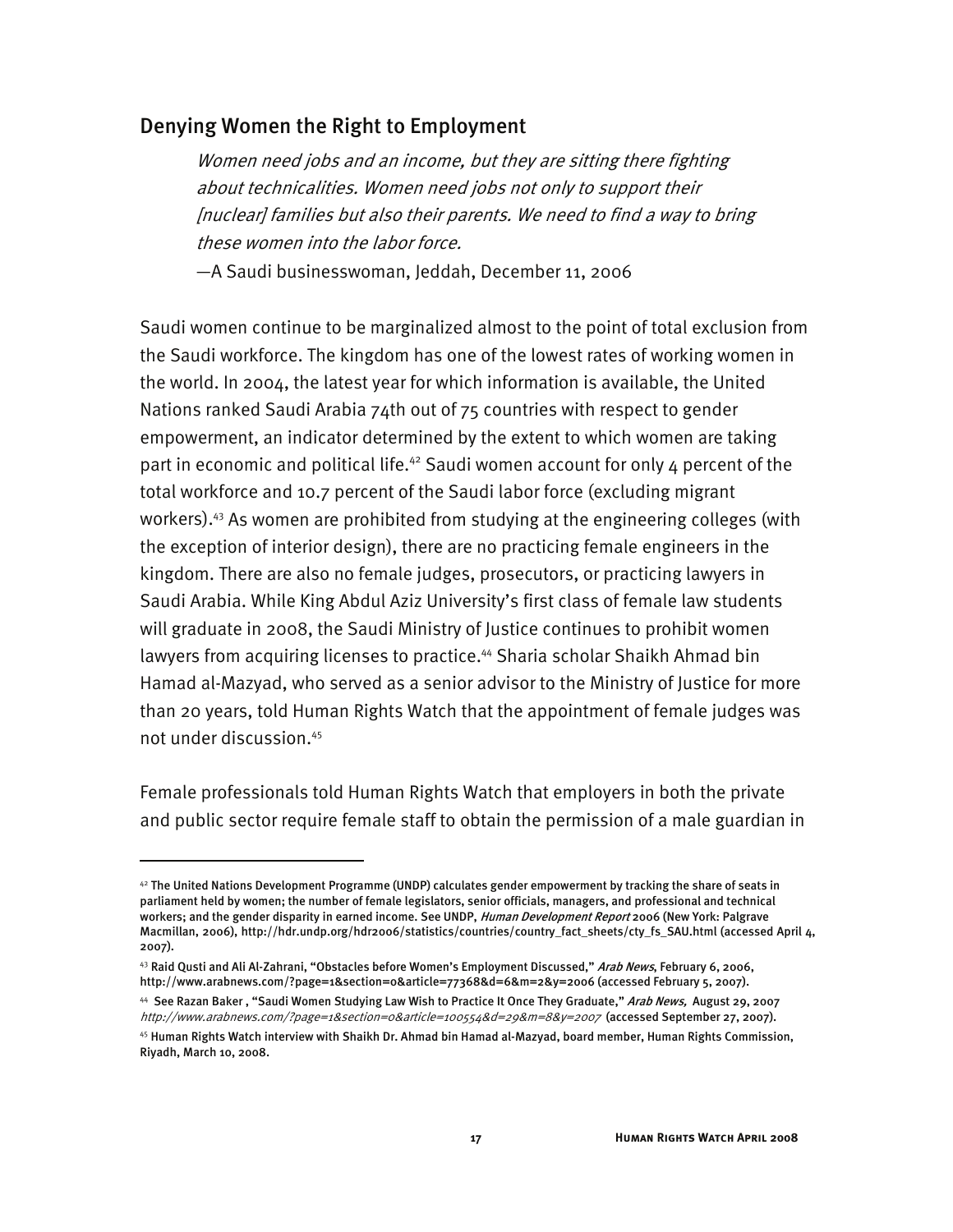order to be hired. One woman told Human Rights Watch, "I was applying for a job as a teacher. All my papers were in order, and everything was fine. But before I started work, they asked me to get written permission from my guardian to take the job."<sup>46</sup> A representative of the Ministry of Labor confirmed that under the current system, women are required to provide proof of a guardian's permission in order to be hired in some sectors. While he initially told Human Rights Watch that, in practice, when women reach working age "employers often do not ask for permission," he admitted that the government requires teachers, the profession of the vast majority of Saudi women, to provide such permission. "We ask [female] teachers to provide permission since they often teach far away, so yes, they need permission from a guardian. But we often don't ask in the medical sector."<sup>47</sup>

Employers can force a woman to resign or fire her at any time if her guardian decides (for any reason) that he no longer wants her to work outside the home.

Although the new Saudi Labor Code, which came into force in 2006, does not include a provision requiring sex segregation in the workplace, there is little evidence that this has in any way affected the current work environment, which remains highly segregated. The Code states that "all Saudi workers have equal right to work in all parts of the kingdom, without discrimination,"<sup>48</sup> but other provisions within the Code counteract the equality provision, notably article 149, which states, "Taking into consideration the provisions of article 4 [vaguely requiring adherence to Sharia] of this law,<sup>49</sup> women shall work in all fields suitable to their nature."<sup>50</sup>

Sex segregation in the workplace has particularly adverse and discriminatory consequences for women by making them unattractive as employees. For employers, the need to establish separate facilities for women, and women's inability to interact with government agencies without a male representative, provide significant

 $46$  Human Rights Watch interview with a Saudi woman, Riyadh, December 14, 2006.

<sup>47</sup> Human Rights Watch interview with Fawzi al-Dahhan, general manager of the manpower planning department, Ministry of Labor, Riyadh, March 9, 2008.

 $^{48}$  Labor Code, Royal Decree No.M/51, 23 Sha'aban 1426 (September 27, 2005), art. 48. The law came into force 180 days later.  $49$  Article 4 of the Labor Code (Part I: Definitions and General Provisions) reads, "When implementing the provisions of this law, the employer and the worker shall adhere to the provisions of Sharia."

<sup>&</sup>lt;sup>50</sup> Labor Code (Part IX: Employment of Women), art. 149.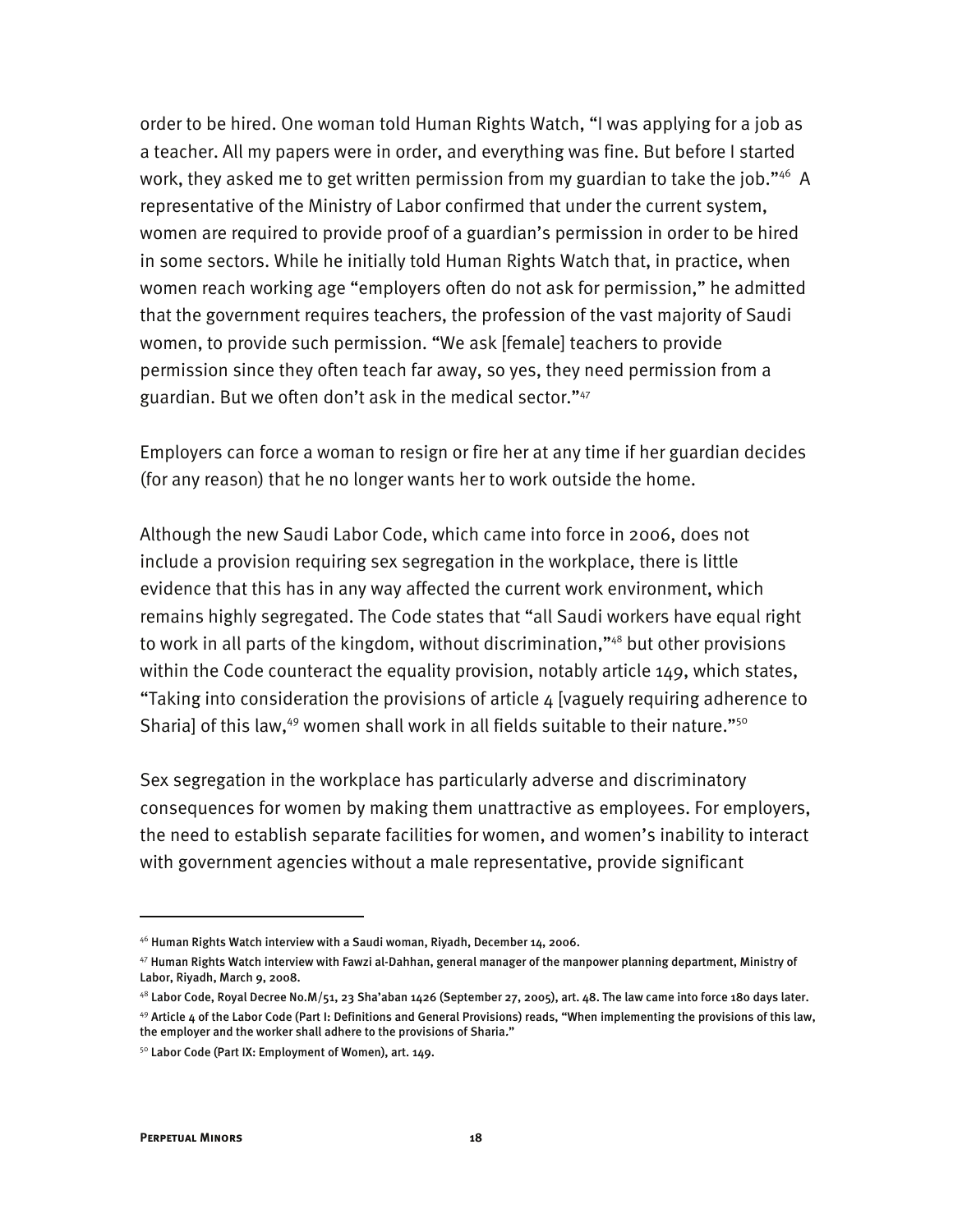disincentives to hiring them.<sup>51</sup> An additional disincentive is that employers must sometimes coordinate their female employees' transportation since women are barred from driving. One businesswoman told Human Rights Watch that she is forced to raise the salaries of her female employees to compensate for their transportation costs:

Otherwise her salary will go solely to pay for transportation. If a cleaning lady gets 1500 SR [US\$400], 500 SR [US\$133] goes to the driver. Transportation is a big problem. As a businesswoman, I'll always hire a man over a woman; for the woman, I have to figure out how she's going to come into work every morning. Some will tell me the driver didn't come today or came an hour late. How can I blame her for that? I'm not talking about rich women who can get a driver, but everyone else. You can't depend on your brother or father or uncle to take you where you need to go. It's not a luxury; it's one of the basic needs of life.<sup>52</sup>

In 2005 the Council of Ministers passed Resolution 120 aimed at expanding employment opportunities for women. Section 8 of the resolution stipulates that only Saudi women would be allowed to work in shops for women's products. However, opposition from influential religious authorities hostile to women's participation in the public space is said to have blocked these efforts.<sup>53</sup> Minister of Labor Ghazi al-Qusaibi told Human Rights Watch, "We want to expand the horizon for women to participate in the labor force. We thought to go about it in a way that doesn't clash with our mores. We started with places that sell women's clothing and lingerie. We want to start with those, then at least get some support. We were surprised by the most ferocious and orchestrated attack against us."<sup>54</sup> As the government did not establish any implementing authority to execute the resolution, the resolution was never put into practice.

 $51$  Human Rights Watch interview with a Saudi businesswoman, Rivadh, December 2, 2006.

 $52$  Ibid.

<sup>53</sup> See The Middle East Media Research Institute, "Public Debate in Saudi Arabia on Employment Opportunities for Women," Inquiry and Analysis Series - No. 300, November 17, 2006,

http://memri.org/bin/articles.cgi?Page=archives&Area=ia&ID=IA30006 (accessed February 5, 2007).

<sup>54</sup> Human Rights Watch interview with Ghazi al-Qusaibi, minister of labor, Riyadh, December 3, 2006.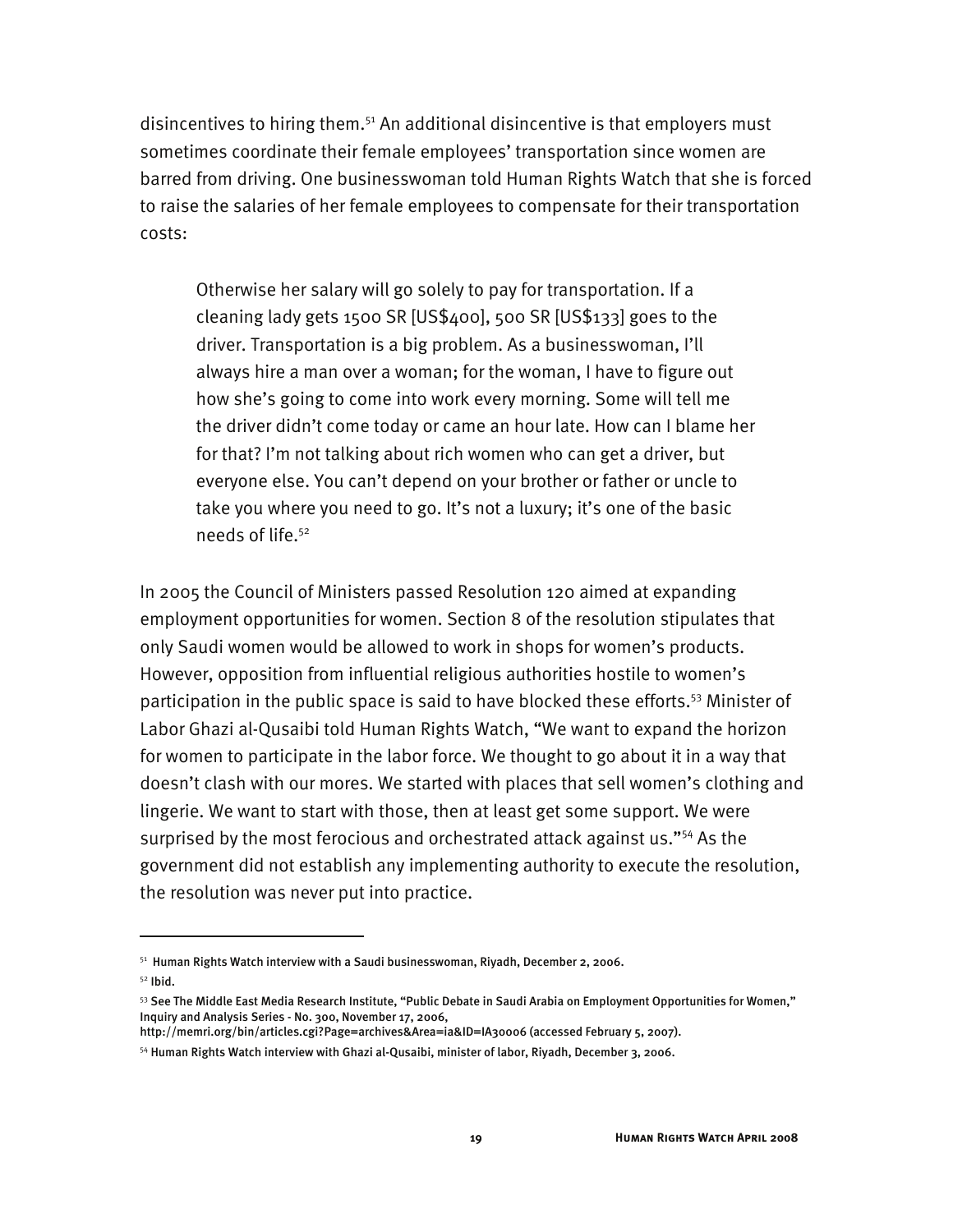#### Denying Women the Right to Health

Even if you go to a hospital for an operation, you need a guardian. It's your life. Why do you need his signature? —A Saudi woman, Riyadh, November 29, 2006

Saudi women's fundamental right to health is jeopardized by the male guardianship system. At some hospitals, health officials require a guardian's permission for women to be admitted, discharged, or to administer a medical procedure on her or her children. The requirement for guardian consent is not based on any regulation, but as one physician explained to Human Rights Watch, "It depends on the [hospital] administration, whether those responsible hold extremist religious views or not."<sup>55</sup> The head of the General Directorate of Hospitals told Human Rights Watch,

The law is written and clear that a woman has the right to be admitted without permission. It is the right of any lady or male to be admitted and discharged if [they are] over 18. Any procedure can be signed by the patient himself if they are wise enough. It is well known that a physician must provide medical care whenever a patient needs it. But a lot of social factors play a role limiting the application of the law. What we need right now is to work hard to educate the people about their rights. The law is there; that it is not applied is something else.<sup>56</sup>

Given the all-encompassing guardianship system in place in the kingdom, it is clear that the Ministry of Health has a vital role to play in informing female patients of their rights and ensuring that health professionals do not violate their medical obligations by requiring a guardian's permission for a woman to receive care of any kind. Health professionals told Human Rights Watch that healthcare providers require husbands to approve, in particular, any treatments that may affect the fertility of their spouses.57 However, a representative of the Ministry of Health told Human Rights Watch that under their guidelines the only medical procedure requiring a

-

<sup>55</sup> Human Rights Watch interview with a clinical psychologist, 2006 (location and date withheld). The physician pointed out that his own workplace does not ask for the guardian to approve an operation.

<sup>56</sup> Human Rights Watch interview with Dr. Ali al-Qahtani, head of the General Directorate of Hospitals, Riyadh, March 12, 2008.

 $57$  Human Rights Watch interview with a physician, Riyadh, 2006 (exact date withheld).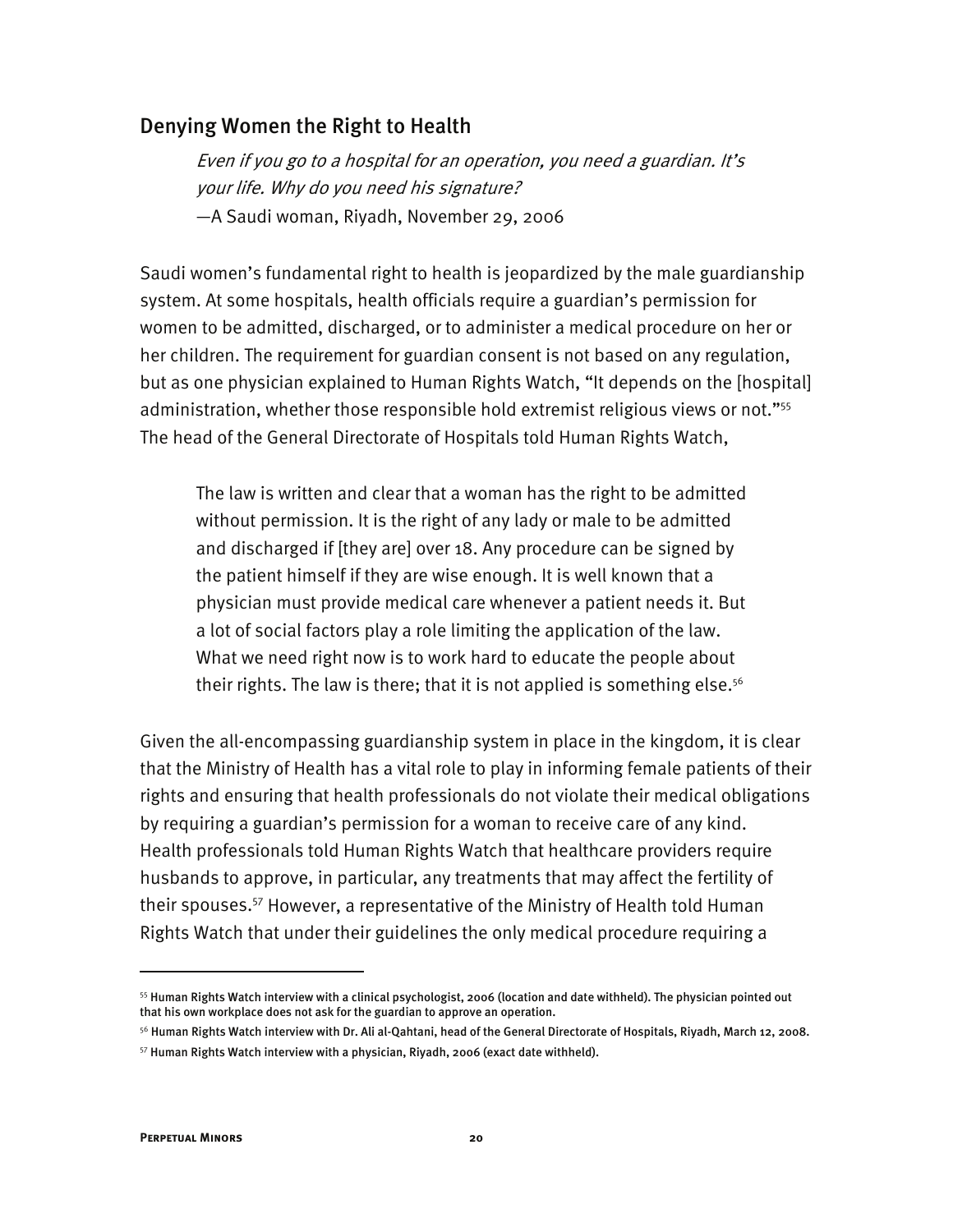guardian's permission was sterilization.<sup>58</sup> One woman told Human Rights Watch, "I had a problem with my cervix. The doctor told me that I needed an operation and wouldn't be able to have any more children. I needed to bring my husband to the hospital to sign and approve the operation."59 One physician described her frustration with this policy: "Why does a husband need to sign and approve these procedures? Why should she wait to be treated? What if he doesn't care about her physical well-being?"<sup>60</sup>

Another physician told Human Rights Watch, "When no guardian is available, some hospitals require medical procedures to be approved by two medical consultants and a medical director. If it's an emergency, we can proceed."<sup>61</sup> One woman told Human Rights Watch, "My sister needed to get approval to have an IV inserted. We got the driver to sign and approve it."62

Women in labor who arrive at a hospital without a guardian are particularly at risk since the authorities could contend that the pregnancy was the result of an extramarital relationship, a criminal offense. A clinical psychologist told Human Rights Watch,

If a [pregnant] woman comes in to the hospital with a guardian, then she can leave with anyone, even the driver. If she comes in without a guardian, it becomes a "police case," and she'll need a guardian to come to the hospital in order for her to get discharged. She stays here if no one picks her up. $63$ 

A physician at the Riyadh military hospital told Human Rights Watch that two years previously, a woman came into the hospital in labor without her guardian and required an emergency caesarian section. Her husband was traveling and could not provide permission for the procedure. The physician carried out the operation

<sup>58</sup> Human Rights Watch interview with Dr. Ali al-Qahtani, March 12, 2008.

<sup>59</sup> Human Rights Watch interview with a Saudi woman, Dammam, December 8, 2006.

 $60$  Human Rights Watch interview with a physician, Riyadh, 2006 (exact date withheld).

 $61$  Human Rights Watch interview with a physician, Riyadh, 2006 (exact date withheld).

 $62$  Human Rights Watch interview with a Saudi woman, Dammam, December 8, 2006.

 $63$  Human Rights Watch interview with a clinical psychologist, Dammam, December 9, 2006.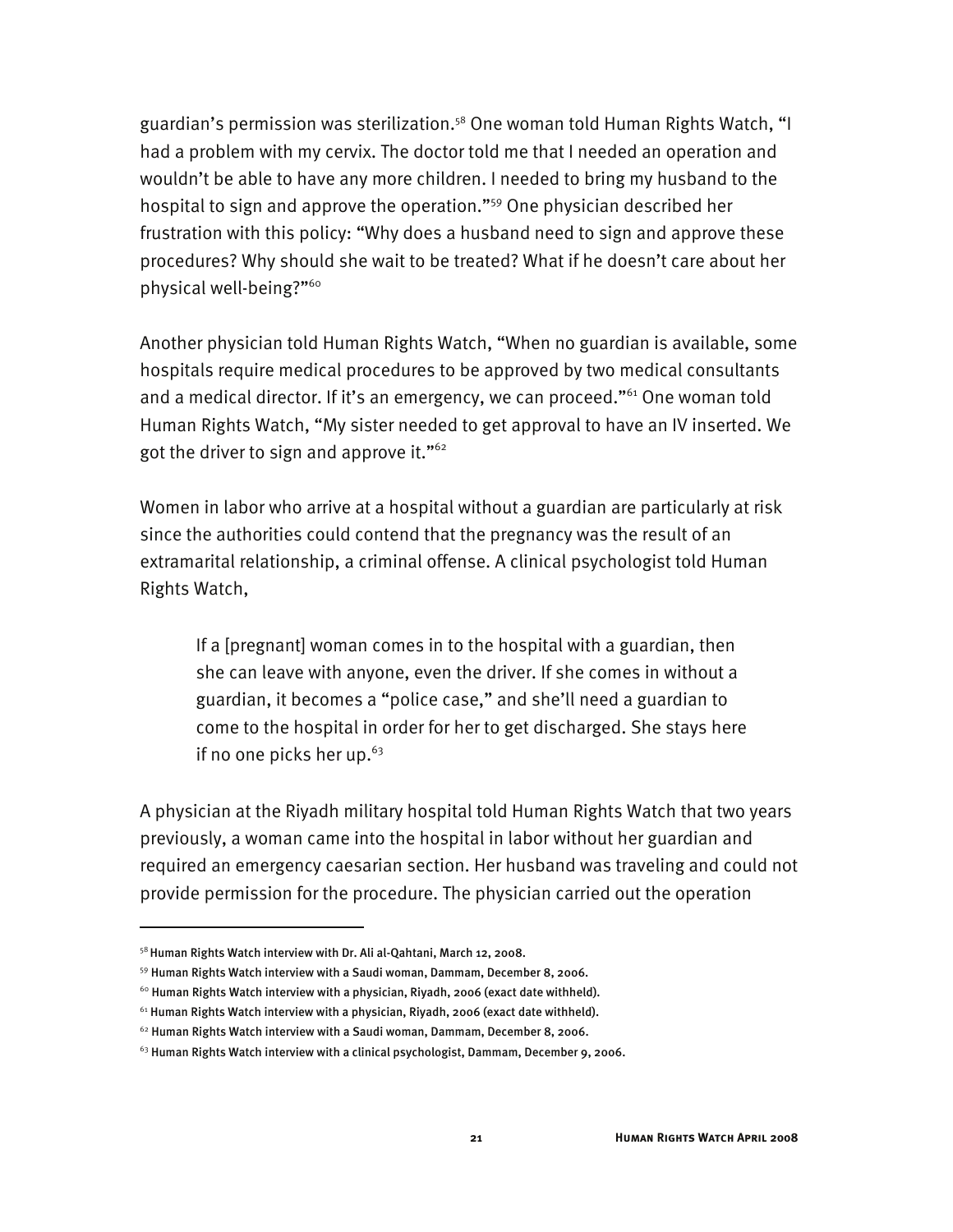anyway, taking on considerable personal responsibility. Once the husband was able to arrive at the hospital, they managed to falsify the date of approval to predate the procedure.<sup>64</sup>

#### *Contributing to Women's Risk of Violence*

There's no other place we can send her. We're always going to run into the problem of guardianship. We treat all the abuse cases, and then they go home. The police advise the women to go back to their husbands. They don't do anything that will cause a scandal. They will advise them that it's important to avoid scandal and then they are convinced.

—A Saudi social worker, Riyadh, December 7, 2006

The imposition of male guardianship on women makes it nearly impossible for victims of domestic violence to independently seek protection or to obtain legal redress. Police frequently require women and girls to obtain their guardian's permission to file a criminal complaint, even when the complaint is against the guardian.<sup>65</sup> A social worker at the National Guard Hospital in Riyadh described her frustration with this policy and gave an illustration of her hospital's inability to respond to cases of violence against women. The social worker told Human Rights Watch about a case of a Saudi woman in her late thirties who came to the hospital after her husband shot her. "Her husband was a retired police officer, an alcoholic and drug addict. She came in twice with bullet wounds. After we treated her the first time, I came in with the police to ask her whether she wanted to file a complaint. To do that, she would need a legal guardian to file it on her behalf at a police station in her neighborhood," she said. Understandably, the woman chose not to file the complaint. When her husband later shot her a third time, she died of her wounds at the hospital.<sup>66</sup>

-

 $64$  Human Rights Watch interview with a physician, Riyadh, 2006 (exact date withheld).

 $^{65}$  Individuals working with victims of domestic violence told Human Rights Watch that police frequently cited the lack of a guardian's permission to file the complaint when refusing to intervene in cases of domestic violence. Human Rights Watch interview with a clinical psychologist, Riyadh, December 4, 2006; and Human Rights Watch interview with a social worker, Riyadh, December 7, 2006.

 $66$  Human Rights Watch interview with a social worker, Riyadh, December 7, 2006.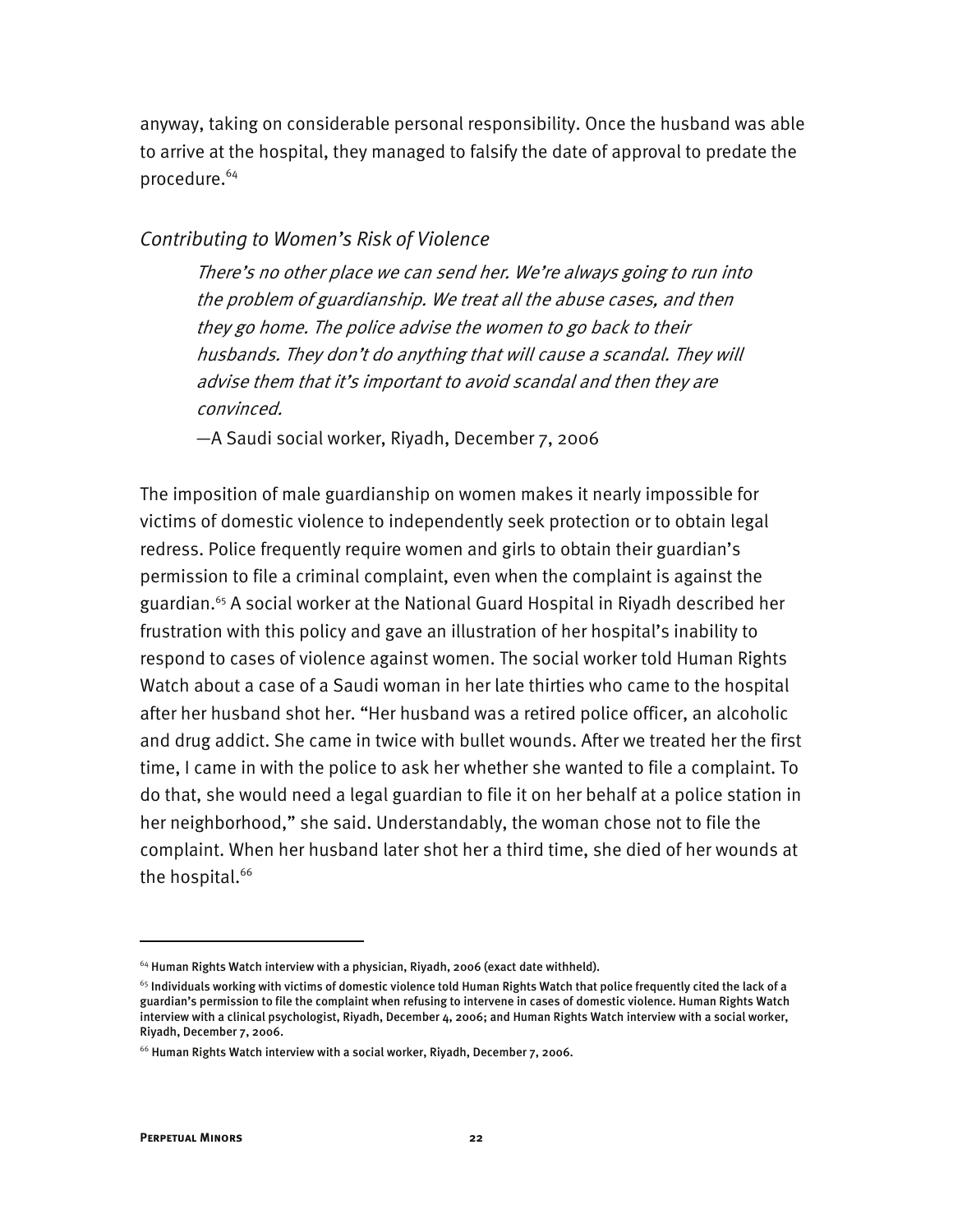The lack of specific legislation criminalizing all forms of family violence and the near impossibility of removing guardianship from abusive relatives can condemn women and children to a life of violence. According to an attorney working with the National Society for Human Rights (the only recognized quasi-independent human rights organization in the country), removing guardianship from a father, even an abusive one, is one of the most difficult legal processes they undertake. Only 1–2 percent of these cases succeed. $67$  In one case it took the courts five years to remove the guardianship from a father who was sexually abusing his children.<sup>68</sup> One clinical psychologist told Human Rights Watch of a case in which a father sexually abused his five daughters. When one of them complained to the police, they asked her to bring her guardian to the station to file the report.<sup>69</sup> Another physician who runs a private clinic told Human Rights Watch, "There are no laws that protect women. Every day we see cases, and there is nothing we can do to protect them. This is his daughter or wife, so he can do whatever he wants with her. There are no laws that protect women from abusive situations."70

The prevailing environment of sex segregation makes women hesitant to walk into a police station (all police officers are male). Some Saudi women voiced reluctance about even calling the police without a guardian in the house. One social worker told Human Rights Watch, "A woman cannot just walk into any police station. She needs a legal guardian."71 The Saudi authorities did not respond to Human Rights Watch's request for information about whether the police officially require a guardian's permission to admit women into the station.72

#### Denying Women the Right to Equality before the Law

You're faced with being humiliated daily. We really do not have an identity.

—A female Saudi professor, Riyadh, November 29, 2006

 $^{67}$  Human Rights Watch interview with an attorney, National Society for Human Rights, Riyadh, December 12, 2006.

 $68$  Human Rights Watch interview with a social worker, National Society for Human Rights, Riyadh, December 12, 2006.

 $69$  Human Rights Watch interview with a clinical psychologist, Riyadh, December 4, 2006.

 $^{70}$  Human Rights Watch telephone interview with a physician operating a private clinic, December 9, 2006.

 $71$  Human Rights Watch interview with a social worker, Riyadh, December 7, 2006.

 $72$  Human Rights Watch letter to the Saudi Human Rights Commission, May 10, 2007.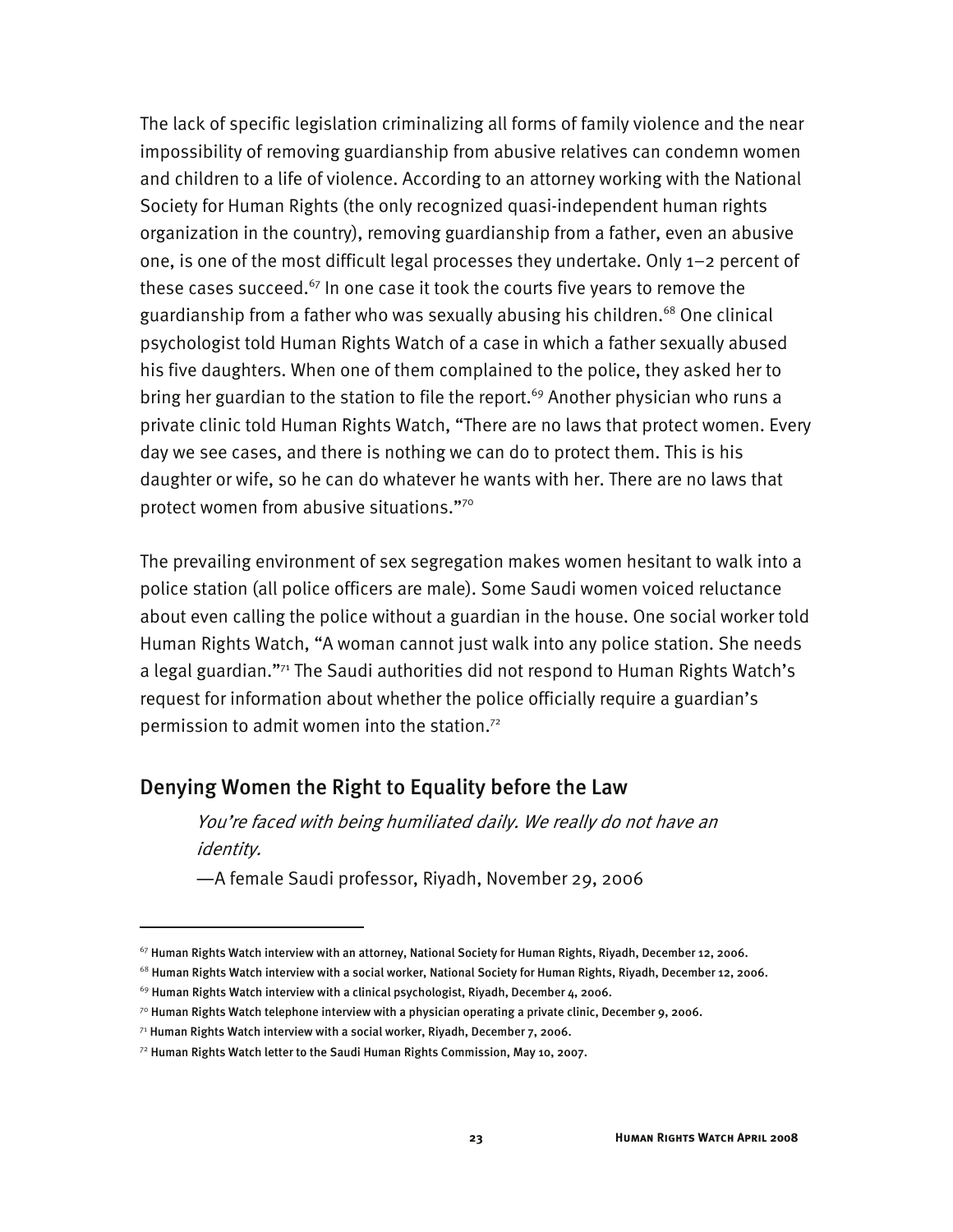While in the vast majority of countries governments only deny minors and those with certain mental disabilities the right to make decisions for themselves, in Saudi Arabia the government extends these limitations on legal capacity to fully competent adult women. At its core, the imposition of male guardianship denies Saudi women their right under the UN Convention on the Elimination of all Forms of Discrimination against Women to "a legal capacity identical to that of men and the same opportunities to exercise that capacity."73 The Saudi authorities essentially treat adult women as legal minors who are entitled to little authority over their own lives and well-being.

#### Women and the courts

As legal minors, women are severely constrained in their ability to access and engage with the courts and the government bureaucracy without a male representative. Women continue to have trouble filing a case or being heard in court without a legal guardian. Courts generally refuse to accept a Muslim woman's testimony as a witness in criminal cases.74 Two women told Human Rights Watch that judges had refused to allow them to speak in the courtroom because they deemed their voices to be shameful ('*awra*).<sup>75</sup> Judges granted only their *mahram* (chaperone) the right to speak on their behalf. When asked about this, a former representative of the Ministry of Justice told Human Rights Watch that women are entitled to be present in the courtroom and speak to judges if they are wearing a full face veil (*niqab*). He added that any restrictions "could be an exceptional case. It depends. No one should raise their voices or speak in too feminine a manner in the courtroom."<sup>76</sup> Saudi courts require a  $mu'$ arif (a person able to identify a woman wearing *niqab*) to confirm a woman's identity before she enters the courtroom; it is not enough to have an ID card. This same representative confirmed that without

 $73$  UN Convention on the Elimination of All Forms of Discrimination against Women (CEDAW), adopted December 18, 1979, G.A. res. 34/180, 34 U.N. GAOR Supp. (No. 46) at 193, U.N. Doc. A/34/46, entered into force September 3, 1981, art. 15. Saudi Arabia ratified the CEDAW in 2001 (see Chapter IV, below).

<sup>&</sup>lt;sup>74</sup> Fu'ad Abd al-Mun'im Ahmad, *On Criminal Lawsuits in Islamic Jurisprudence* (Riyadh: Modern Arab Bureau, 2001), p. 177. In addition, the testimony of non-Muslims is admissible only in cases of "necessity," especially while "traveling." Ibid., p.101. See also US Department of State, Bureau of Democracy, Human Rights, and Labor, "Country Reports on Human Rights Practices –2006: Saudi Arabia," March 6, 2007, http://www.state.gov/g/drl/rls/hrrpt/2006/78862.htm (accessed November 13, 2007).

 $^{75}$ Human Rights Watch interview with a Saudi woman, Riyadh, December 5, 2006; and Human Rights Watch interview with a female member of the National Society for Human Rights, Riyadh, December 15, 2006.

 $^{76}$  Human Rights Watch interview with Shaikh Dr. Ahmad bin Hamad al-Mazyad, March 10, 2008.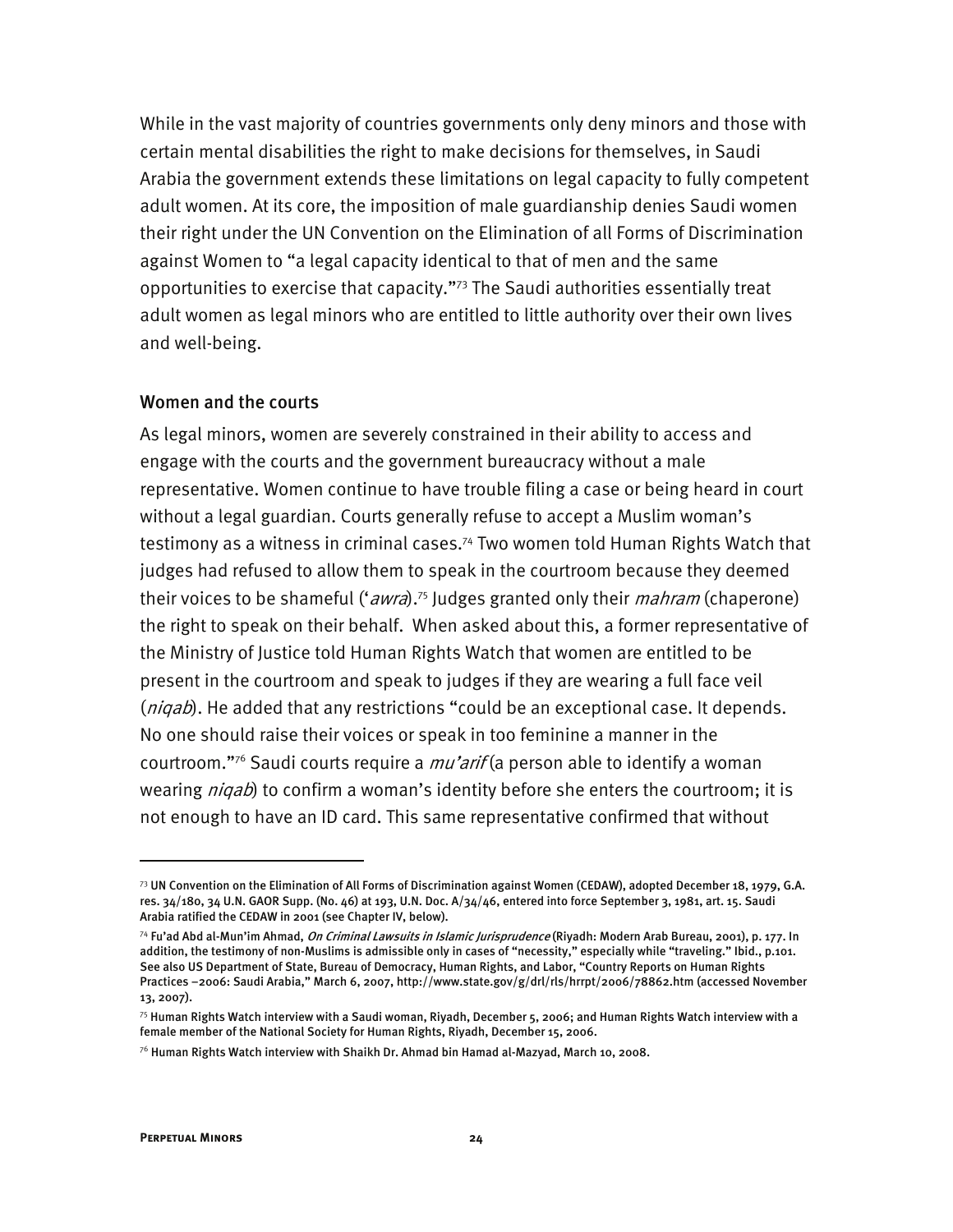female sections in the courts with female staff able to confirm a woman's identity, all women are required to bring a *mu'arif*.<sup>77</sup> One attorney told Human Rights Watch**,** "The attitude in the Sharia courts is that people don't need lawyers to deal with the sheikh. Of course a woman shouldn't address the sheikh herself. If she does, she needs to wear *niqab*. It's preferred that a *mahram* speaks for her."<sup>78</sup> According to another attorney, "Unfortunately, judges consider women to be lacking in 'aql [reason] and faith, so generally do not agree with her arguments."79

The government's guardianship policy has created a legal paradox that holds women legally responsible for any crimes they commit while at the same time not considering them to have full legal capacity. In fact Saudi Arabia has established no minimum age of criminal responsibility for girls. While there is no law determining a uniform age when children can be treated as adults in criminal cases, the Council of Senior Scholars decreed puberty as the threshold for trying a child as an adult in murder and manslaughter cases.<sup>80</sup> While the Saudi government denies women their right to make decisions throughout their lives, it has no apparent qualms about holding them responsible for their actions at puberty. "If we commit a crime, we will be held responsible just like any man. But when we want to deal with our own affairs and finances, we cannot," said one woman.<sup>81</sup>

#### Identity documents

The government only granted Saudi women the right to an independent identification card in 2001. Prior to 2001 the authorities registered all Saudi women under their father or husband's family card. Obtaining a separate identification card is optional and still requires a guardian's permission. According to the Saudi Civil Affairs Law, "Whoever completes fifteen years of age of the male Saudi nationals shall check with one of the civil status department to obtain his own identity card, and obtaining such card shall be optional for women and for those between ten and fifteen years of

<sup>77</sup> Ibid.

 $^{78}$  Human Rights Watch interview with an attorney, Riyadh, December 7, 2006.

 $^{79}$  Human Rights Watch interview with an attorney, National Society for Human Rights, Riyadh, December 12, 2006.

<sup>&</sup>lt;sup>80</sup> For a detailed discussion of juvenile justice in Saudi Arabia, see Human Rights Watch, *Adults Before Their Time: Children in* Saudi Arabia's Criminal Justice System, vol. 20, no. 4(E), March 2008, http://hrw.org/reports/2008/saudicrdo308/.

 $81$  Human Rights Watch interview with a member of the National Society for Human Rights, Riyadh, December 15, 2006.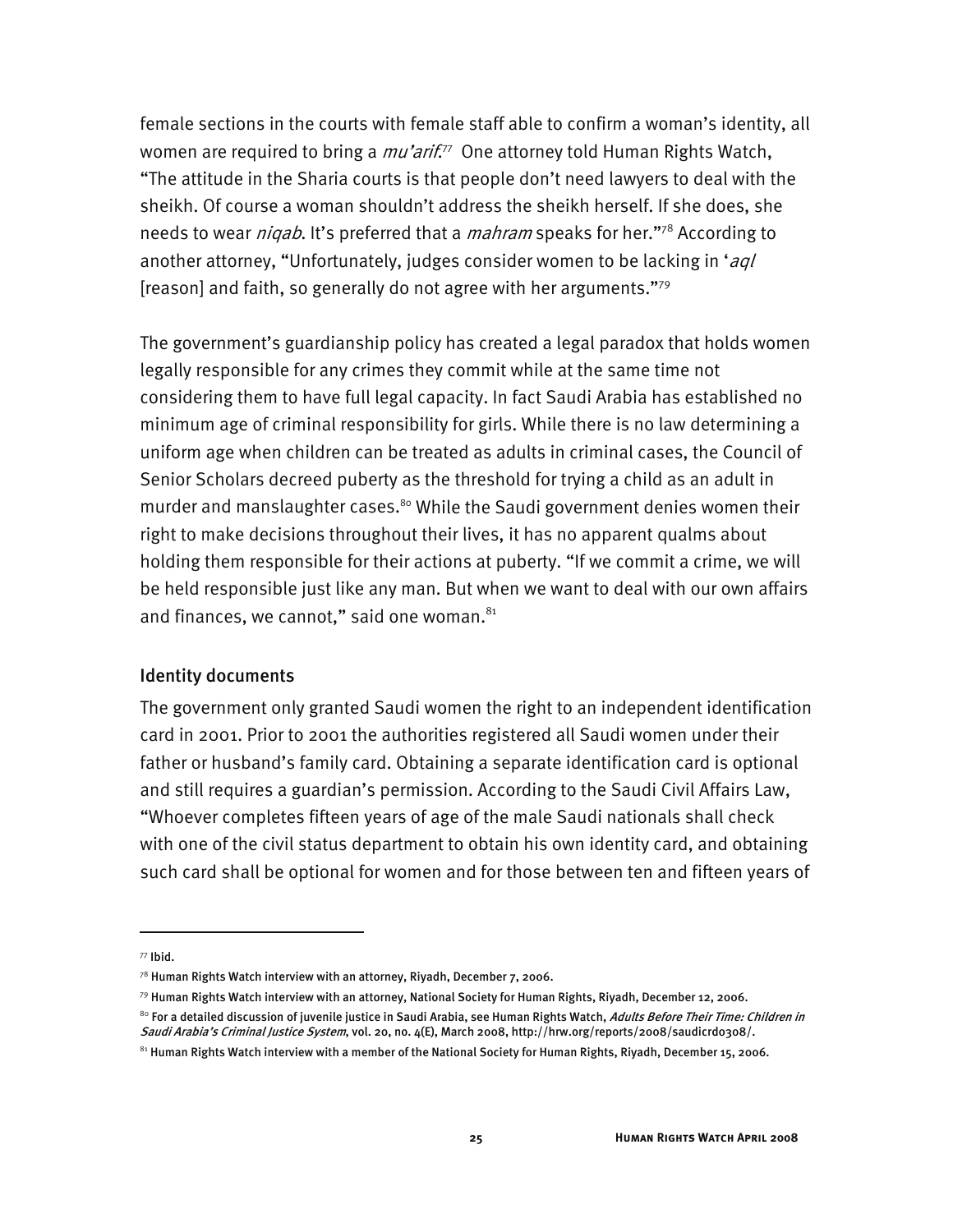age after agreement of their guardians."<sup>82</sup> One 22-year-old woman told Human Rights Watch, "I don't have a right to ask for my identity. The law says that all women should have an ID card, but we need permission from our guardian. I've been asking my father to take me to get one for a year, but he has refused."<sup>83</sup> While the Ministry of Interior is said to have taken a decision recently eliminating the need for a guardian's permission for women to issue ID cards for themselves or their children, Human Rights Watch was not able to find any written evidence of this decision. As late as March 2008, Saudi women complained that officials continued to ask for a guardian's permission to issue the cards.

While the religious police put pressure on Saudi women to wear full *niqab* in public, as a security measure they appear with their faces uncovered in their identification cards. Saudi women who wear full *niqab* must bring a *mu'arif* to identify them in order to carry out any administrative actions that would require a verification of their identity in offices without women's sections. One woman told Human Rights Watch, "Nobody recognizes our ID cards. I can't even pick up my divorce papers with it. If I try, they will ask me to bring someone in to verify who I am." Even the most mundane tasks often require a *mu'arif.* For example, some cellphone stores prohibit women from buying cellphones without their guardian. One woman told Human Rights Watch, "My daughter tried to get [a cellphone] and told the salesman that she could uncover her face to verify her identity but the salesman refused."<sup>84</sup>

#### Particular difficulties facing divorcees and widows

The lack of full legal capacity affects divorcees and widows in particular, many of whom find it extremely difficult to survive in Saudi Arabia without a male guardian who is willing and able to navigate the government bureaucracy on her behalf. One woman told Human Rights Watch, "You need a guardian for everything, and poverty makes this need even worse. Women are lost when their guardian is absent. Her whole life gets cut off. She cannot do anything." Another woman told Human Rights Watch that her mother decided to remarry because of the problems she faced with male guardianship: "She had to get married to get things done. She told me, 'I sold

 $82$  See Section 8 (Identity Cards and Family Books), Royal decrees No. 7, dated 20/4/1407H(1) (December 21, 1986), art. 67.

 $83$  Human Rights Watch interview with a Saudi woman, Dammam, December 8, 2006.

 $84$  Human Rights Watch interview with a Saudi woman, Riyadh, December 5, 2006.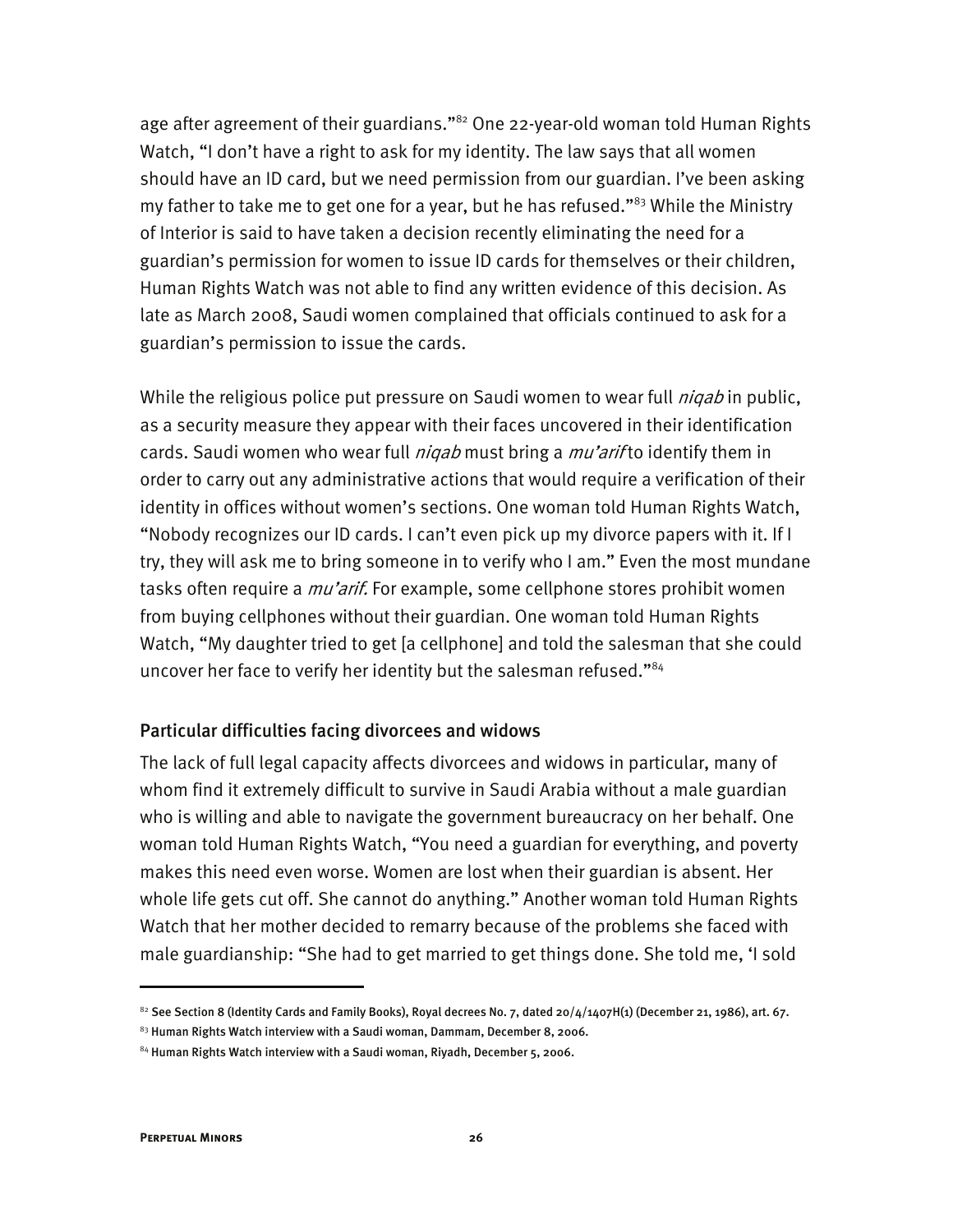my body so that my paperwork can get taken care of. It's tarnished my reputation and dignity, but our affairs are being resolved.' I saw how much my mother suffered from guardianship. We cannot take any step forward without a guardian's approval."85

While the authorities usually transfer guardianship of divorcees and widows to their closest male relative, some foreigners who acquired Saudi nationality through marriage and subsequently divorced remain in the kingdom without a guardian; while most return to their country of origin, some continue to reside in Saudi Arabia in order to ensure contact with their children. One such woman, a divorcee, told Human Rights Watch, "I'm *mahram*-less, which makes me persona non grata in Saudi Arabia … I don't really exist in the system. My passport is a married passport and in order to transfer it to a single passport, I need an ID card."<sup>86</sup> However, she is unable to get an identification card without a guardian and needs her ex-husband's permission in order to travel with her current passport. She is also concerned that if she were to return to her country of origin, the Saudi authorities may deny her a visa to reenter Saudi Arabia to see her children.

#### Denying Women the Right to Freedom of Movement

Does the fact that a son supports his mother, or a brother his sister, empower them to restrict her movements? What if that son or brother were evil, unkind to his parents or sisters, refusing to let his mother travel even in cases of necessity?

—Saudi writer Nura al-Khuraiji's open letter to the Consultative Council, April  $2000^{87}$ 

No country restricts the movement of its female population more than the kingdom of Saudi Arabia. The Ministry of Interior prohibits Saudi women from boarding a plane without the written permission of a male guardian. When traveling without a guardian, the ministry requires Saudi women to travel with yellow cards that stipulate the number of trips and for how many days their guardian has approved

 $^{85}$  Human Rights Watch interview with a Saudi woman, Riyadh, December 16, 2006.

 $^{86}$  Human Rights Watch interview with a naturalized Saudi woman, Riyadh, November 30, 2006.

 $87$  Arab News, April 4, 2000.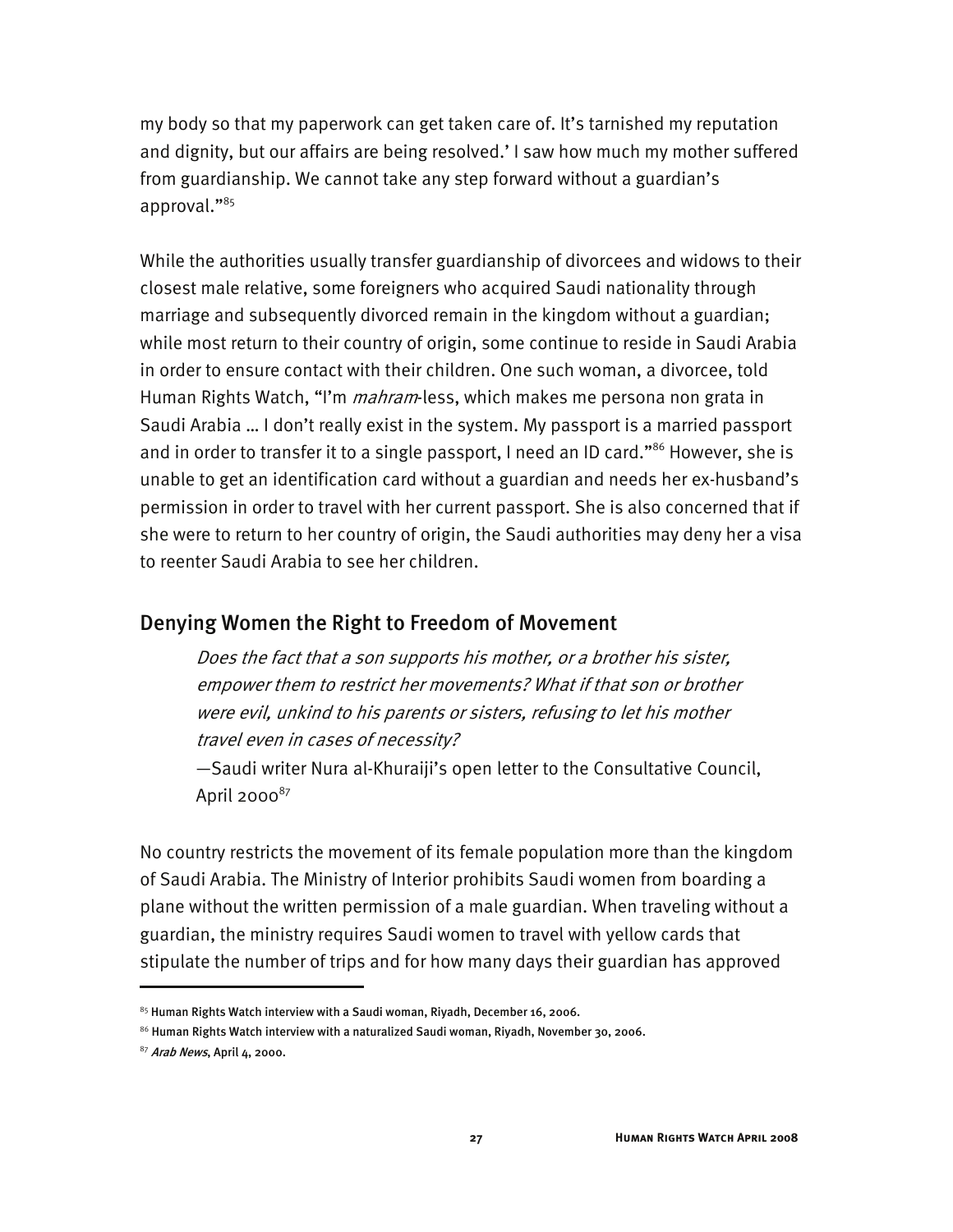their traveling.<sup>88</sup> The authorities also deny women the right to acquire a passport without a guardian's permission.<sup>89</sup> The Ministry of Interior's website contains a specific section on "Travel Permits for Women and Children" where it clearly states, "Passport owners cannot travel before being issued a travel visa from the Ministry of Foreign Affairs and family guardian approval is necessary to issue this visa."<sup>90</sup> Airport officials may stop women from boarding a flight without valid permission. One 35 year-old woman, Wafa A., told Human Rights Watch, "I worked for five years at a bank. I'm completely financially independent. But the major problem that I'm facing is that I'm not allowed to travel even to Jeddah or the Eastern Province without permission. Sometimes I have work in Jeddah but I can't go." Wafa A.'s father transferred guardianship rights to her brother, who is 10 years younger than her: "My father gave him full control and responsibility over me … My father is still my guardian on paper, but my brother is the one in reality."91 Foreign women under the age of 45 traveling to Saudi Arabia for the *hajj* or pilgrimage are required to travel with a male relative as their chaperone.<sup>92</sup>

Saudi Arabia remains the only country in the world that prohibits women from driving. The government's restrictions on driving combined with limited affordable and accessible public transportation options prevent Saudi women from fully participating in public life. While the government claims that there is no official ban,<sup>93</sup> there are no women drivers in the kingdom as it universally understood that it

-

 $88$  See Appendix for a sample yellow card required for female travel outside the kingdom.

 $89$  According to Ministry of Interior guidelines, "Procedures to issue a passport for a Saudi female are the same for Saudi males but the family guardian must be present to approve on issuing the passport." See Ministry of Interior, General Directorate of Passports, "Saudi Procedures," FAQ.

http://www.moi.gov.sa/wps/portal/passports/kcxml/04\_Sj9SPykssy0xPLMnMz0vM0Y\_QjzKLNzSMdwp2AclB2c76kRiiho6uW EVdkETD9aOQzItCMi8KyZQoJL1BqXn63vq-Hvm5qfoB-

gW5oaERBpmeuo6OigDjSg41/delta/base64xml/L0lDU0lKQ1RPN29na21BISEvb0VvUUFBSVFnakZJQUFRaENFSVFqR0VBLzRKRm lDbzBlaDFpY29uUVZHaGQtc0lRIS83XzExX00zNC8y?WCM\_PORTLET=PC\_7\_11\_M34\_WCM&WCM\_GLOBAL\_CONTEXT=/wps/wc m/connect/Passports/FAQs/ (accessed September 15, 2007).

<sup>90</sup> Ibid.

<sup>91</sup> Human Rights Watch interview with a Saudi woman, Riyadh, December 19, 2006.

 $92$  The Saudi Embassy in Washington DC's website states, "All ladies are required to travel for Hajj with a Mahram. Proof of kinship must be submitted with the application form. Any lady over the age of forty-five  $(45)$  may travel without a Mahram with an organized group, provided she submits a letter of no objection from her husband, son or brother authorizing her to travel for Hajj with the named group. This letter should be notarized." See "Hajj Requirements," http://www.saudiembassy.net/Travel/hajj.asp (accessed October 2, 2007).

 $93$  The Saudi government has stated that "There is no legal provision banning women from driving cars. However, this matter is the subject of study and requires time for implementation." See Committee on the Elimination of All Forms of Discrimination against Women, Responses to the list of issues and questions contained in document number CEDAW/C/SAU/Q/2, A.H. 1428 (A.D. 2007), UN Doc. CEDAW/C/SAU/Q/2/Add.1 (2007), p. 5.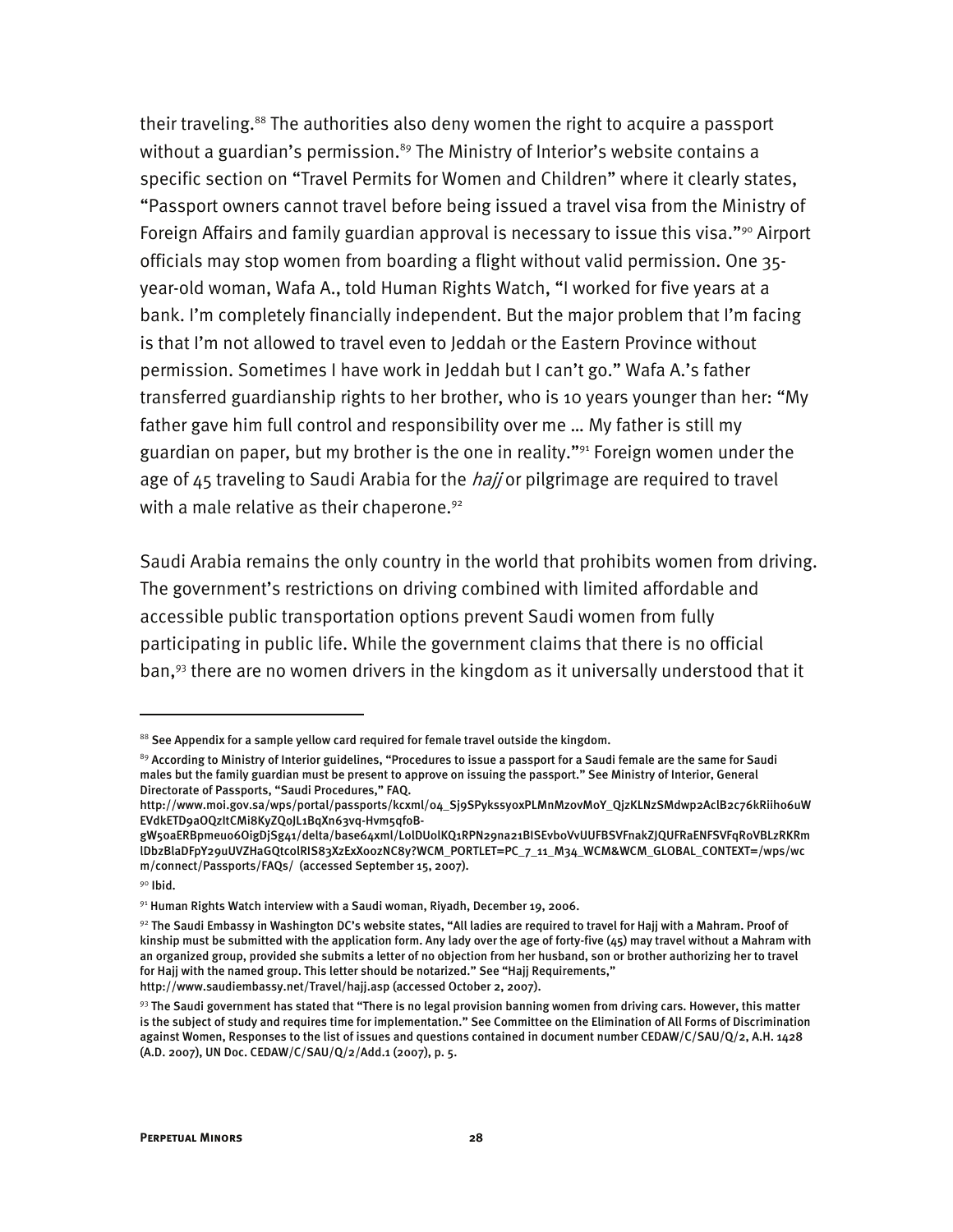is not allowed. A *fatwa* (religious ruling) issued by the late Shaikh 'Abd al-'Aziz bin Abdullah bin Baz, then chairman of the Council of Senior Religious Scholars, reinforced the prohibition. The *fatwa* stated,

There is no doubt that such [driving] is not allowed. Women driving lead to many evils and negative consequences. Included among these is her mixing with men without her being on her guard. It also leads to the evil sins due to which such an action is forbidden.<sup>94</sup>

On November 6, 1990, 47 Saudi women drove in a Riyadh parking lot in protest against the driving ban. The traffic police stopped the protesters, took them into custody, and released them only after their male guardians signed statements that they would never attempt to drive again. The government suspended the women from their government jobs, confiscated their passports, and told them not to speak to the press. Several of the women were forced out of their jobs for three years.<sup>95</sup> Sixteen years on, one such woman told Human Rights Watch she believes she has been denied many opportunities for career advancement due to her participation in the protest.<sup>96</sup>

#### Denying Women the Right to Equality in Marriage

#### *The Right to Enter Freely into Marriage*

Like other Muslim-majority countries, Saudi Arabia relies on a personal law system based on Sharia, which treats marriage as a contract concluded by mutually consenting parties where one party makes an offer (ijab) and the other accepts (*qabul)*.<sup>97</sup> The Saudi authorities limit a woman's ability to enter freely into marriage by requiring her to have the permission of a male guardian (wali al-ami).

<sup>&</sup>lt;sup>94</sup> Muhammad bin Abdul-Aziz Al-Musnad, *Islamic Fatawa Regarding Women* (Riyadh: Darussalam Publications, 1996), p. 310.

<sup>95</sup> Human Rights Watch interview with a professor who took part in the protest, Riyadh, November 29, 2006.

<sup>&</sup>lt;sup>96</sup> Ibid.

 $97$  Saudi law has established no minimum age of marriage. Saudi Arabia's submission to the Committee on the Rights of the Child explained why: "With regard to social status, the law does not define a specific minimum age for marriage; the Islamic Shariah regulates discrepancies relating to capacity for marriage and promotes marriage in a manner that ensures the happiness of both spouses and averts the countless social dangers inherent in the deferment of marriage. This flexibility of the Islamic Shariah helps to satisfy the disparate needs of men and women and serves the interests of both parties." See Government of Saudi Arabia, Second Periodic Report to the Committee on the Rights of the Child, CRC/C/136/Add.1, April 21, 2005, para. 37.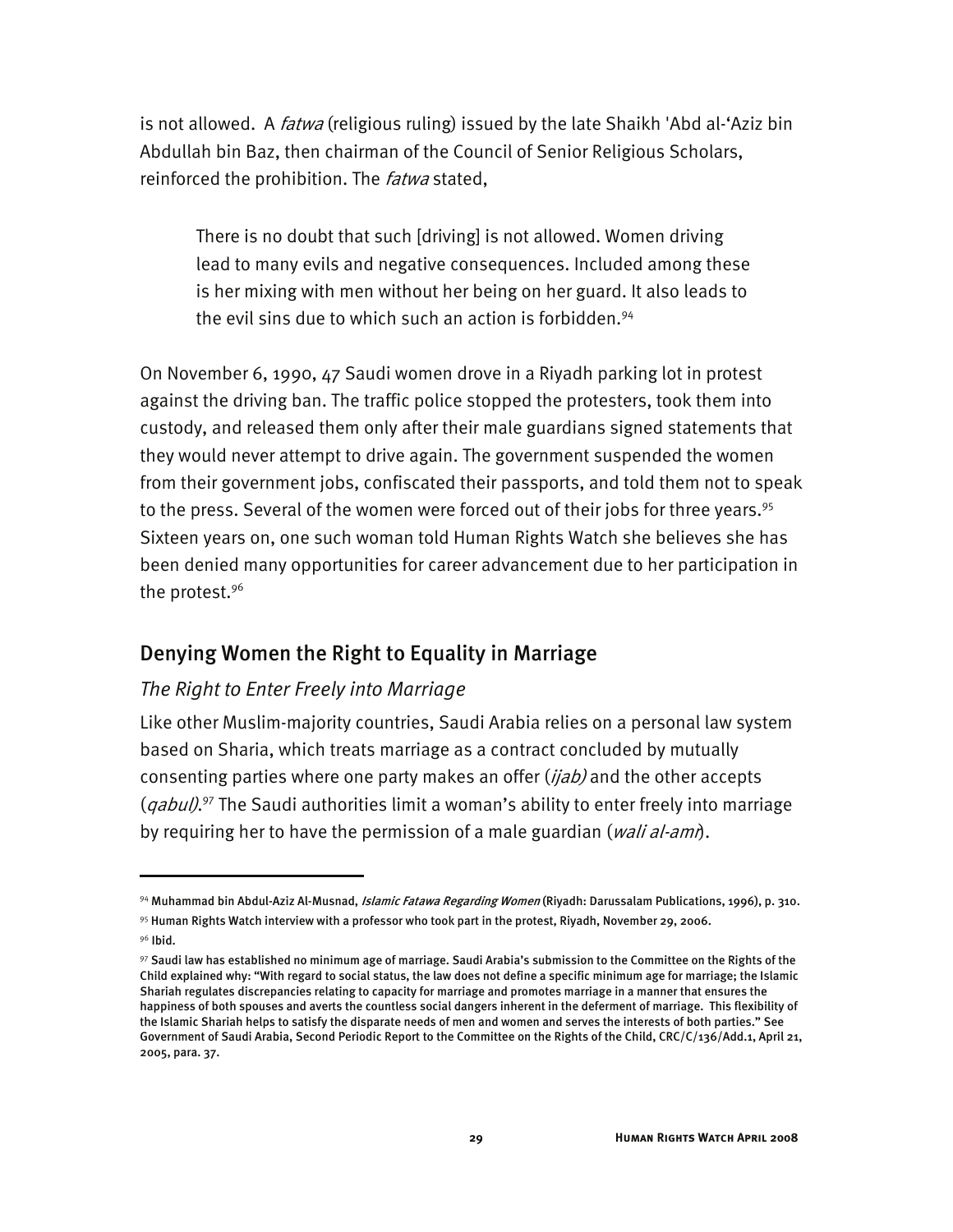Guardianship in marriage falls under two categories: guardianship with the right of compulsion (*wilayat-ul-ijbar)*, and guardianship without the right of compulsion (wilayat-un-nadb).<sup>98</sup> According to scholars, the opinion of the jurists in the Hanbali School is that "[a] guardian who is the father or grandfather of a minor or virgin girl is free to approve a marriage for his ward without her consultation."99 However, Hanbali scholars recommend that the approval of virgin women who have reached majority be given as well as the approval of minor girls who have already been married.<sup>100</sup> In Saudi Arabia guardians also have the unilateral authority to dissolve marriages they deem unfit.

In April 2005 Grand Mufti Shaikh Abd al-'Aziz Al al-Shaikh, the head of the Council of Senior Religious Scholars, spoke out against forced marriages, stating, "Forcing a woman to marry someone she does not want and preventing her from wedding that whom she chooses  $\ldots$  is not permissible" under Islamic law.<sup>101</sup> However, to date the government has done nothing to prevent Sharia court judges from preventing women from choosing their spouse or forcing their divorce when their guardians insist on it.

A recent case given a high profile in the Saudi press highlights the overarching power legal guardians have to dissolve marriages they deem unacceptable. It concerns the forcible divorce of 34-year-old Fatima `Azzaz from Mansour al-Timani.102 Fatima `Azzaz's half-brothers took legal action following the death of their father, claming that Mansour had misrepresented his tribal affiliation when he asked for permission to marry Fatima. While Fatima, who was pregnant at the time of the first hearing, informed Judge Ibrahim al-Farraj at a court in the northern city of Juf that she wanted to remain married, he ruled in favor of the brothers and ordered the divorce in August 2005. He found that Timani's tribal lineage was socially inadequate for him to marry `Azzaz, essentially declaring that the marriage could harm the reputation of

<sup>98</sup> Jamal J. Nasir, *The Status of Women under Islamic Law and Under Modern Islamic Legislation* (London: Graham & Trotman, 1990), p. 9

<sup>99</sup> Ibid., p.10

<sup>100</sup> Ibid.

<sup>&</sup>lt;sup>101</sup> "Saudi Arabia bans forced marriage," *BBC News Online*, April 12, 2005,

http://news.bbc.co.uk/2/hi/middle\_east/4437667.stm (accessed April 4, 2007).

<sup>&</sup>lt;sup>102</sup> For more information, see Andrew Hammond, "Saudi court to rule on reluctantly divorced couple," *Reuters News,* 

November 21, 2006; Suzan Zawawi, "An Avalanche of Support for Fatima," *The Saudi Gazette*, February 7, 2007; and Ebtihal Mubarak, "Fatima Case Verdict Opens Door to More Forced Divorced," Arab News, February 6, 2007.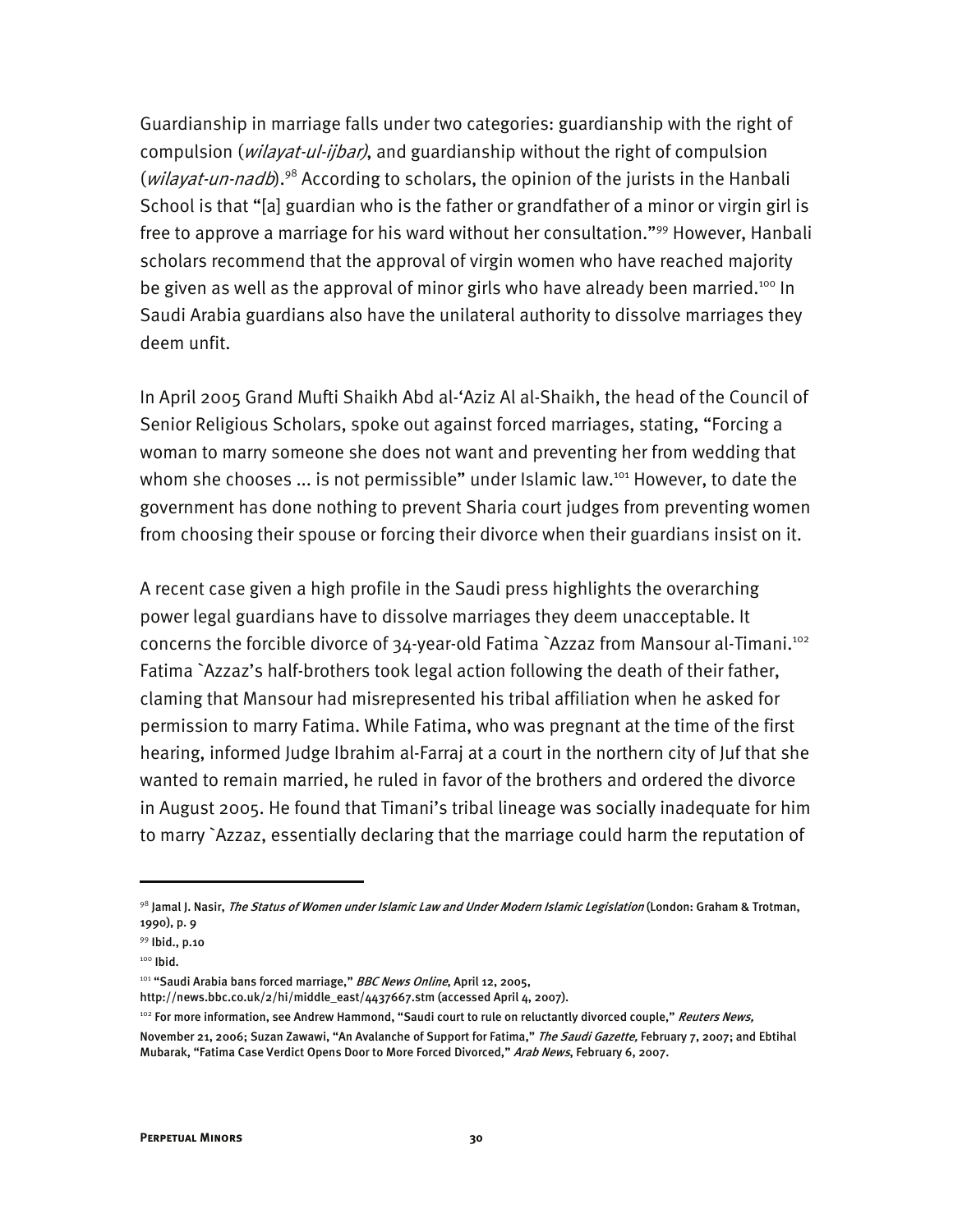`Azzaz's family since Timani is of a lower social class. Following the court ruling, Eastern Province governorate officials, who answer to the Ministry of Interior, harassed and persecuted the couple, including by detaining `Azzaz and her two children in Dammam Public Prison because of her unwillingness to return to her halfbrothers, whom she feared because of violence directed against her and a history of family disputes. In April 2006 she was transferred to another detention center in Dammam under the administration of the Ministry of Social Affairs, where she remains at this writing. The Riyadh Court of Appeals in January 2007 upheld the original court verdict, ending judicial appeals.<sup>103</sup>

In February 2007 a group of Saudi women launched a petition to King Abdullah urging him to forward the couple's case to the Supreme Judicial Council in an effort to reverse the appellate court's decision. The petition also asked the king to reevaluate the "laws pertaining to guardianship of competent, adult women."104 The government did not respond to this petition. The chairman of the Human Rights Commission of Saudi Arabia told Human Rights Watch in March 2008 that he has asked the king to intervene several times in the case. The Commission has commissioned a study by a Sharia expert on the unlawfulness of divorces based on differing tribal lineage that they plan to send to the Supreme Judicial Council.105

#### *The Right to Equality with Respect to Guardianship of Children*

I

The Saudi government deprives women of the right not only to act as their own guardian but also to be the legal guardian of their children during marriage and following divorce.<sup>106</sup> In the event of divorce the law automatically transfers legal and physical custody to fathers when boys are nine and girls are seven; even when

<sup>&</sup>lt;sup>103</sup> See "Saudi Arabia: Officials Harass Forcibly Divorced Couple," Human Rights Watch news release, July 17, 2007, http://hrw.org/english/docs/2007/07/18/saudia16399.htm.

<sup>&</sup>lt;sup>104</sup> See Aishah Schwartz, "Will Forced Divorce Become Rule-of-the-Day in Saudi Arabia?" MWANET, February 8, 2007, http://muslimahwritersalliance.com/articles/king\_abdullah\_petitioned.html (accessed February 15, 2007).

<sup>105</sup> Human Rights Watch interview with Shaikh Turki bin Khalid al-Sudairy, chairman of the Saudi Human Rights Commission, Riyadh, March 8, 2008.

<sup>106</sup> Custody laws in Saudi Arabia favor men and are not based on any determination of the best interest of the child. Judges do not award custody to non-Saudi women or non-Muslims. As recently as March 2006 the UN Committee on the Rights of the Child expressed concern that the "general principle of the best interests of the child contained in article 3 of the Convention is not systematically included in laws, regulations and practices concerning children, for example regarding the status of the child, the custody decisions and in the area of alternative care." See UN Committee on the Rights of the Child, "Consideration of Reports Submitted by States Parties under Article 44 of the Convention, Concluding Observations, Saudi Arabia, U.N. Doc. CRC/C/SAU/CO/2, March 17, 2006, para. 30. See also Abdullahi An-Na'im, Islamic Family Law in a Changing World (London: Zed Books, 2002), p. 102.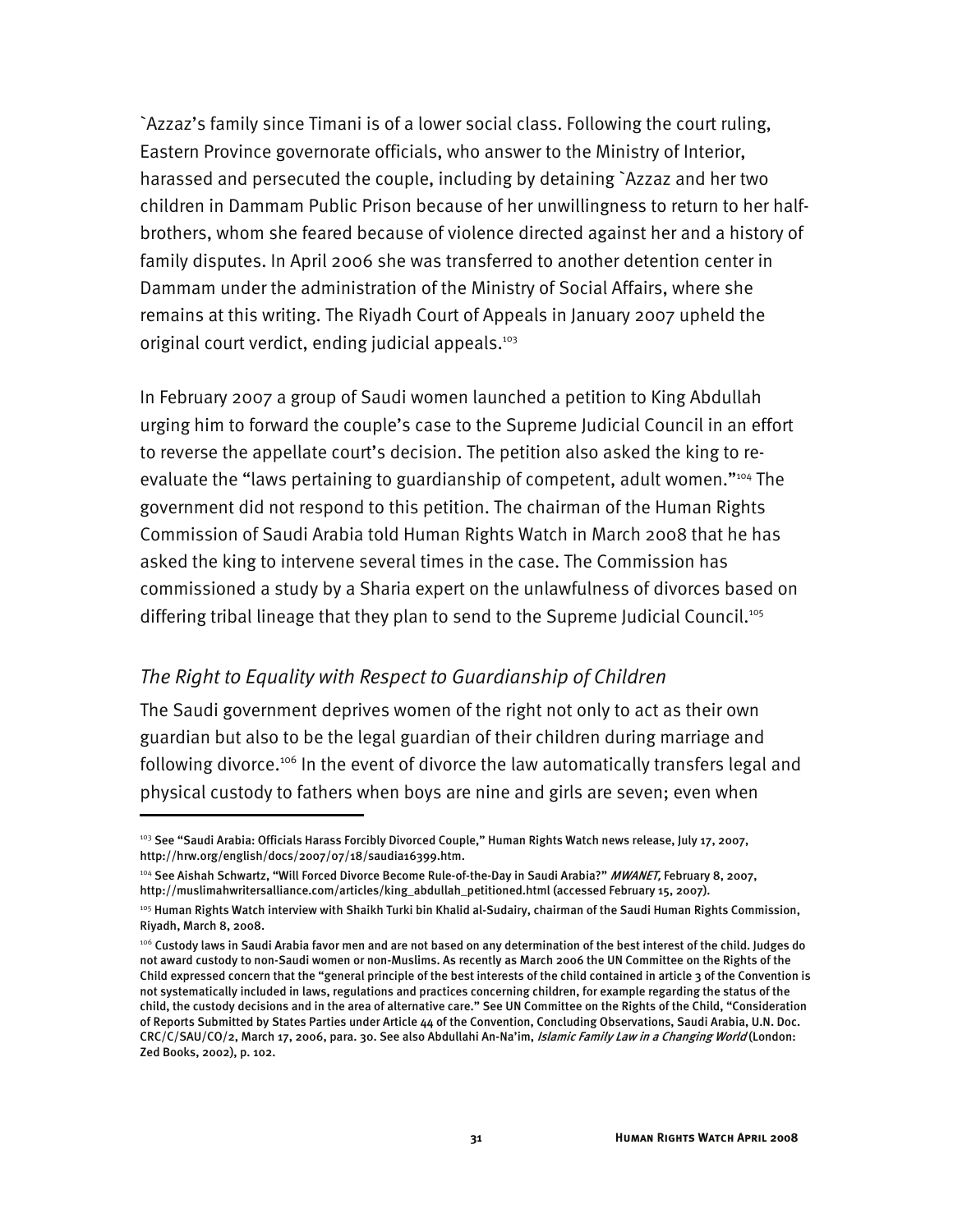women succeed in getting a court to grant them physical custody of their children (for example, because the father is found unfit), fathers always retain legal custody and the right to make virtually every decision for the children. Married and divorced Saudi women alike told Human Rights Watch that they cannot open bank accounts for their children, enroll them in school, obtain school files, or travel with their children without written permission from their children's father. One woman told Human Rights Watch, "I tried to have a birth certificate issued for my one-year-old child but I couldn't. They needed the legal guardian [to make the request]. I can't even deposit a birthday check into his account for him."<sup>107</sup>

Human Rights Watch spoke to a divorced woman in her thirties who has physical custody of her children while their father retains legal guardianship. In December 2006 two doctors recommended that her 11-year-old son have a minor operation. Her husband refused to provide permission for the operation, which he deemed to be unnecessary. "I spoke to the insurance company, and they said they received approval to carry out the operation but it was cancelled. I asked them why, and they said that it was because the father had prohibited it." In an effort to override his decision, she wrote letters to the minister of justice, the governor of Riyadh, and the head of the Human Rights Commission. Initially, the governor's office told her that there was nothing they could do, but two weeks later they provided permission to go ahead with the operation.<sup>108</sup>

A pediatrician confirmed to us that while either a mother or father can sign for an operation under the Ministry of Health's guidelines, some doctors assume that only the child's father is empowered to do so. "A mother can sign for her child. But there are some problems with doctors. We need to educate them that a wali al-amr [guardian] is a mother or father."<sup>109</sup>

In exceptional cases when no male guardian is present, the Saudi authorities allow women to play an advisory role (*wisaya*) of children, with legal guardianship rights. Human Rights Watch spoke to a woman in her thirties who is the legal advisor of two

<sup>&</sup>lt;sup>107</sup> Human Rights Watch interview with a Saudi woman, Riyadh, December 7, 2006.

<sup>108</sup> Human Rights Watch interview with a Saudi woman, Jeddah, December 12, 2006.

<sup>109</sup> Human Rights Watch interview with Dr. Maha al-Munif, pediatrician, National Guard Hospital, Riyadh, March 12, 2008.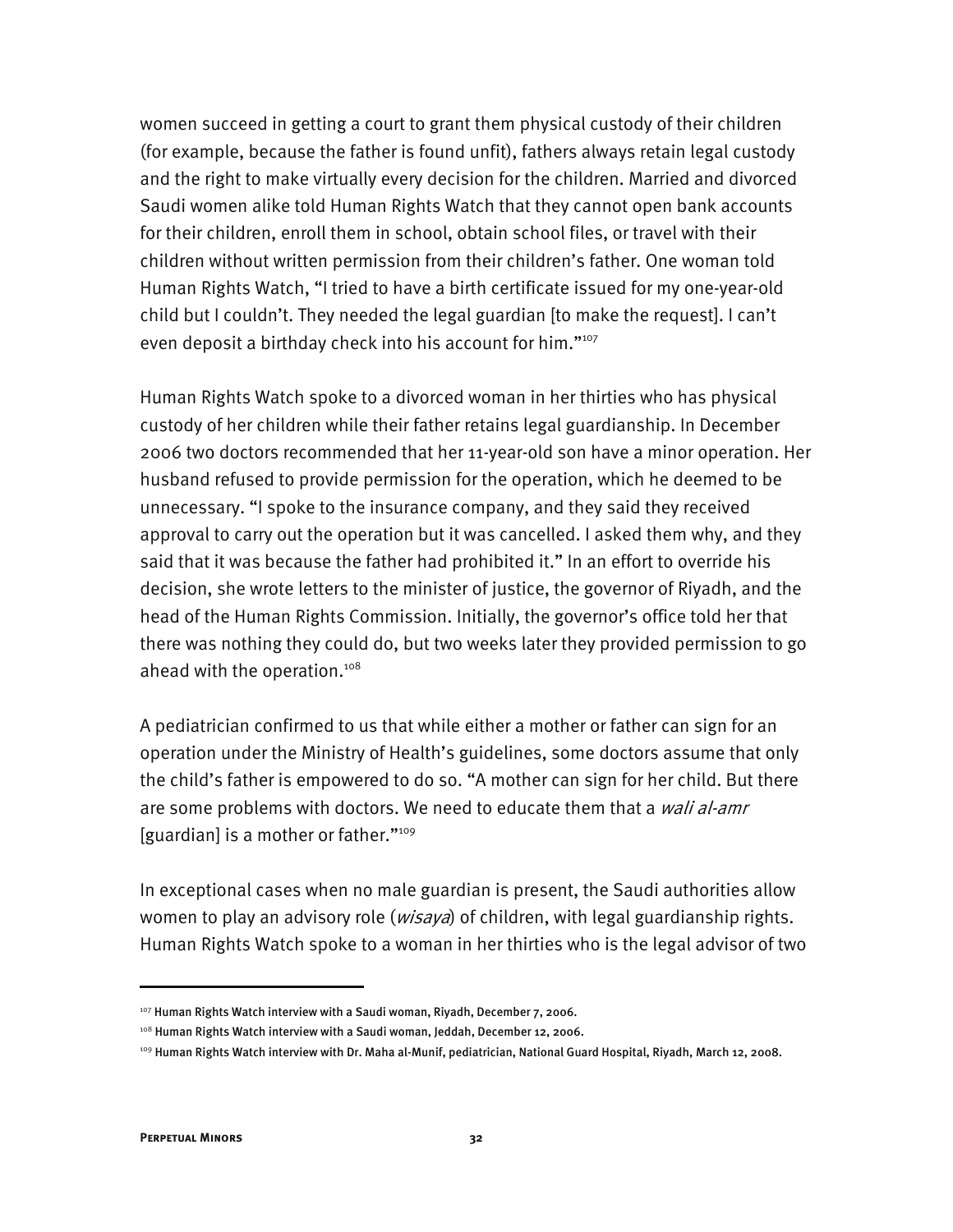teenage half-sisters, while her own guardian is her uncle. "I'm a responsible person ... I have the wasiya of two younger siblings and can take responsibility for these two girls but I can't take responsibility for myself. Instead, someone who doesn't support me in any way or even contact me can make decisions about my life."110 This creates the paradox that women may have legal authority over others while they themselves still require a guardian's permission in major aspects of their lives.

-

<sup>110</sup> Human Rights Watch interview with a Saudi woman, Riyadh, December 14, 2006.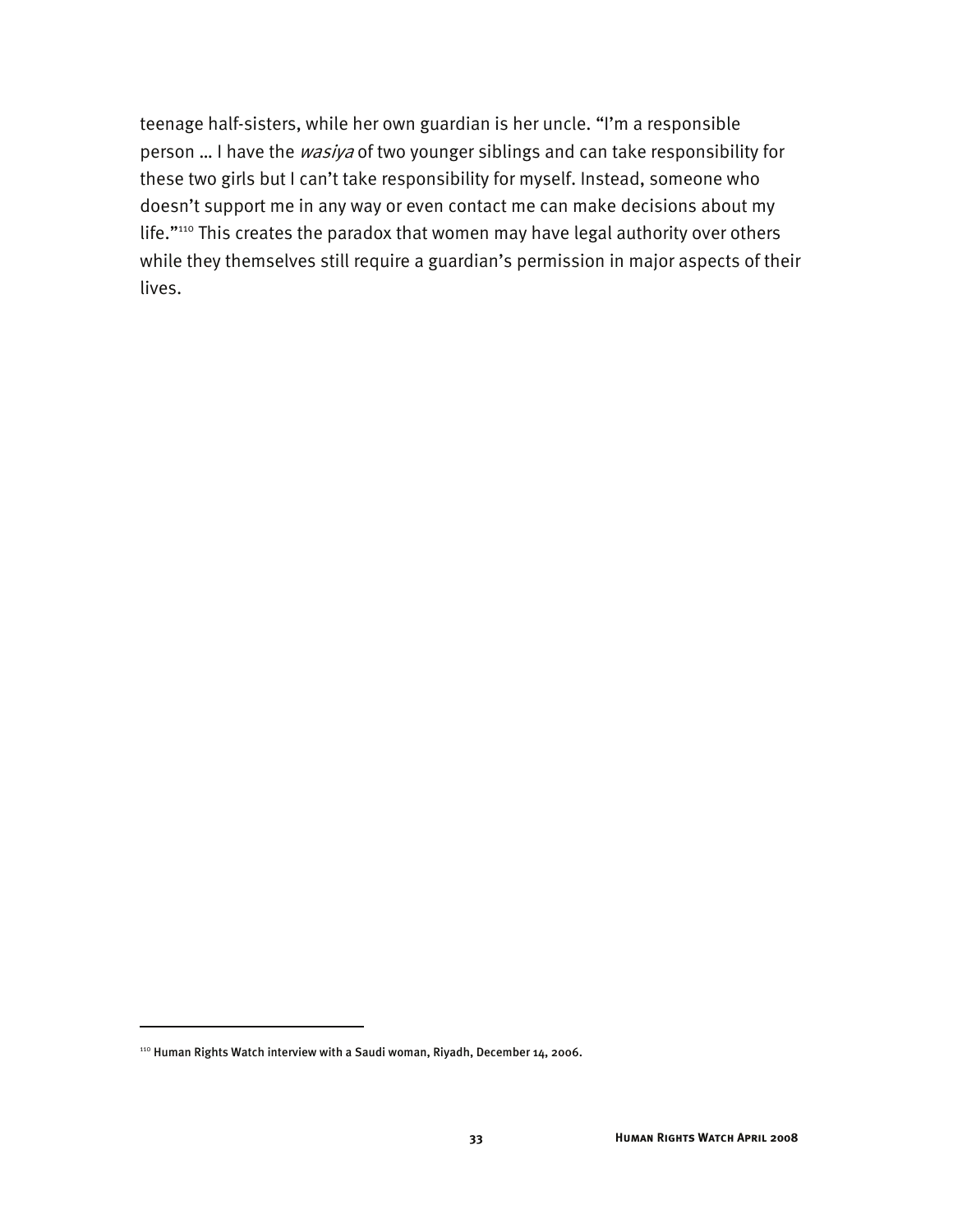#### **III. Saudi Arabia's Obligations under International Law**

The Committee urges the State party to take immediate steps to end the practice of male guardianship over women. —Concluding Observations of the CEDAW Committee, February 2008

Through its ratification of the UN Convention on the Elimination of all Forms of Discrimination against Women (CEDAW) in 2001, Saudi Arabia assumed the obligation to take action to end discrimination against women in all its forms.<sup>111</sup> The convention obliges Saudi Arabia "to pursue by all appropriate means and without delay a policy of eliminating discrimination against women" including "any distinction, exclusion or restriction made on the basis of sex which has the purpose of impairing or nullifying the recognition, enjoyment or exercise by women … of human rights and fundamental freedoms in the political, economic, social, cultural, civil or any other field."112

Saudi Arabia's reservations to critical articles in CEDAW and its general reservation to the treaty cast doubt on its commitment to advance women's rights. The Saudi government entered a general reservation upon ratification of CEDAW stating that "In case of contradiction between any term of the Convention and the norms of Islamic law, the kingdom is not under obligation to observe the contradictory terms of the Convention." Saudi Arabia is asserting full authority on the basis of religion to discriminate against women in any of the areas specified in the treaty. Saudi Arabia also "does not consider itself bound by paragraph 2 of article 9 of the Convention" granting women equal rights with men with respect to the nationality of their children. Reservations that are incompatible with the object and purpose of a treaty violate international law<sup>113</sup> and are unacceptable precisely because they would render a basic international obligation meaningless.

<sup>111</sup> CEDAW , art.2. Saudi Arabia's accession to the convention was formalized through the adoption of Royal Decree No. 25 of 28/5 [Concerning the kingdom's accession to the Convention on the Elimination of All Forms of Discrimination against Women] on 28 August 2000.

<sup>112</sup> CEDAW, art. 1.

<sup>&</sup>lt;sup>113</sup> See art. 19(c), Vienna Convention on the Law of Treaties, adopted May 23, 1969, entered into force on January 27, 1980. United Nations, Treaty Series, vol. 1155, p. 331.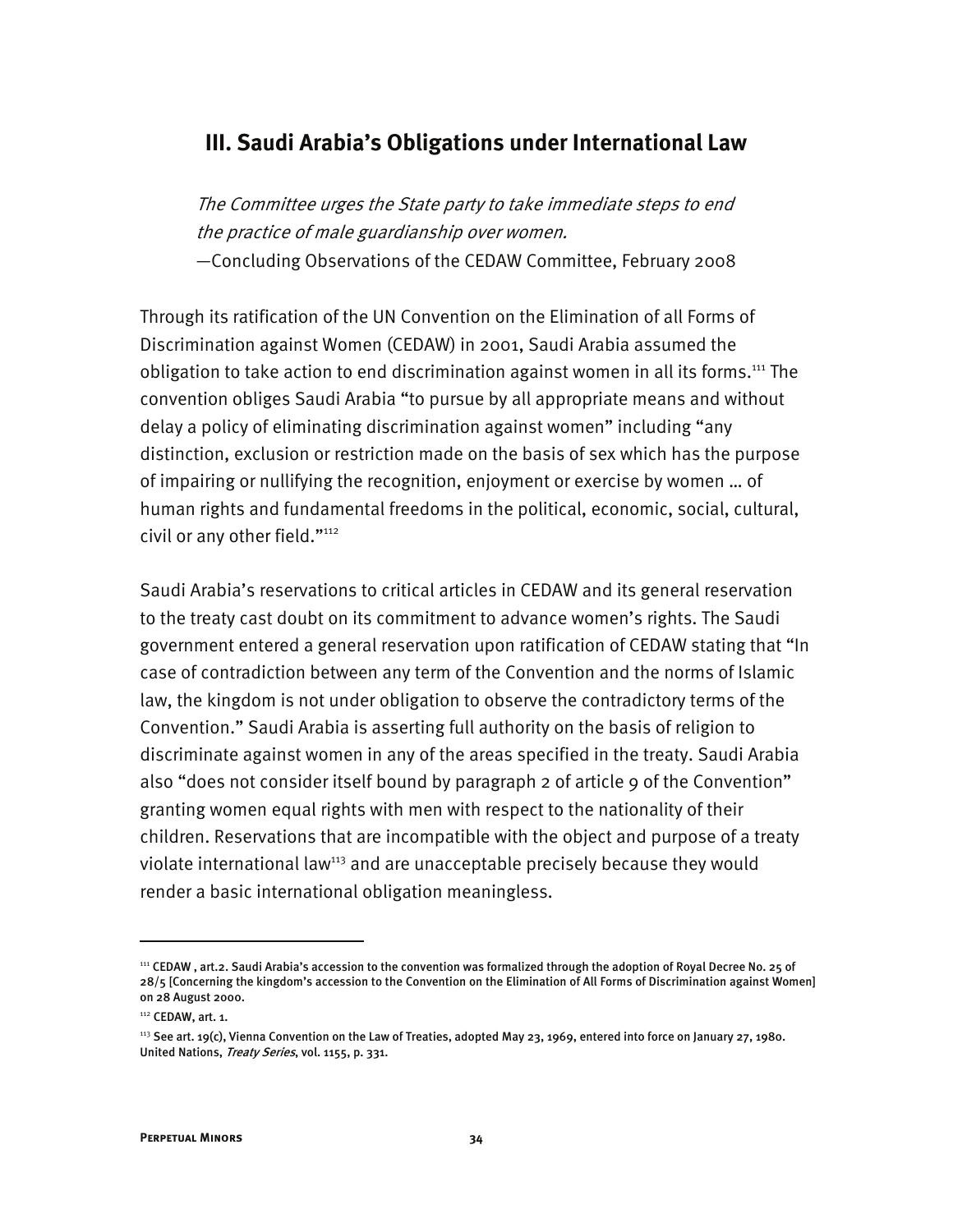CEDAW explicitly acknowledges social and cultural norms as the source of many women's rights abuses, and obliges governments to take appropriate measures to address such abuses. Article 5(a) of the convention obliges states to "modify the social and cultural patterns of conduct of men and women, with a view to achieving the elimination of prejudices and customary and all other practices which are based on the idea of the inferiority or the superiority of either of the sexes or on stereotyped roles for men and women."<sup>114</sup> As the findings of this report demonstrate, the Saudi government has not only done little to tackle these customary laws and practices, it has instituted an entire system that is premised on the inferiority of women.

Saudi Arabia's imposition of male legal guardianship on adult women violates article 15 of CEDAW, which requires states to "accord to women, in civil matters, a legal capacity identical to that of men and the same opportunities to exercise that capacity." States parties are further required to ensure that "all contracts and all other private instruments of any kind with a legal effect which is directed at restricting the legal capacity of women shall be deemed null and void."<sup>115</sup> In Saudi Arabia the government only grants adult men the right to full legal capacity. The authorities deprive women of this right and subsequently deny them the ability to act not only on their own behalf but also on behalf of their children.

Numerous treaties and treaty bodies acknowledge women's equal rights to travel, work, study, access health care, and marry without discrimination. Article 15(4) of CEDAW obliges states to "accord to men and women the same rights with regard to the law relating to the movement of persons and the freedom to choose their residence and domicile."116 Restrictions imposed on women's freedom of movement in Saudi Arabia also violate the Universal Declaration of Human Rights, which is considered customary international law. Article 13 provides that "Everyone has the right to freedom of movement and residence within the borders of each state" and that "Everyone has the right to leave any country, including his own, and to return to his country." Article 12 of the International Covenant on Civil and Political Rights also sets out the right to freedom of movement. The UN Human Rights Committee, in its

<sup>114</sup> CEDAW, art. 5(a).

<sup>115</sup> Ibid., art.15.

 $116$  Ibid., art. 15(4).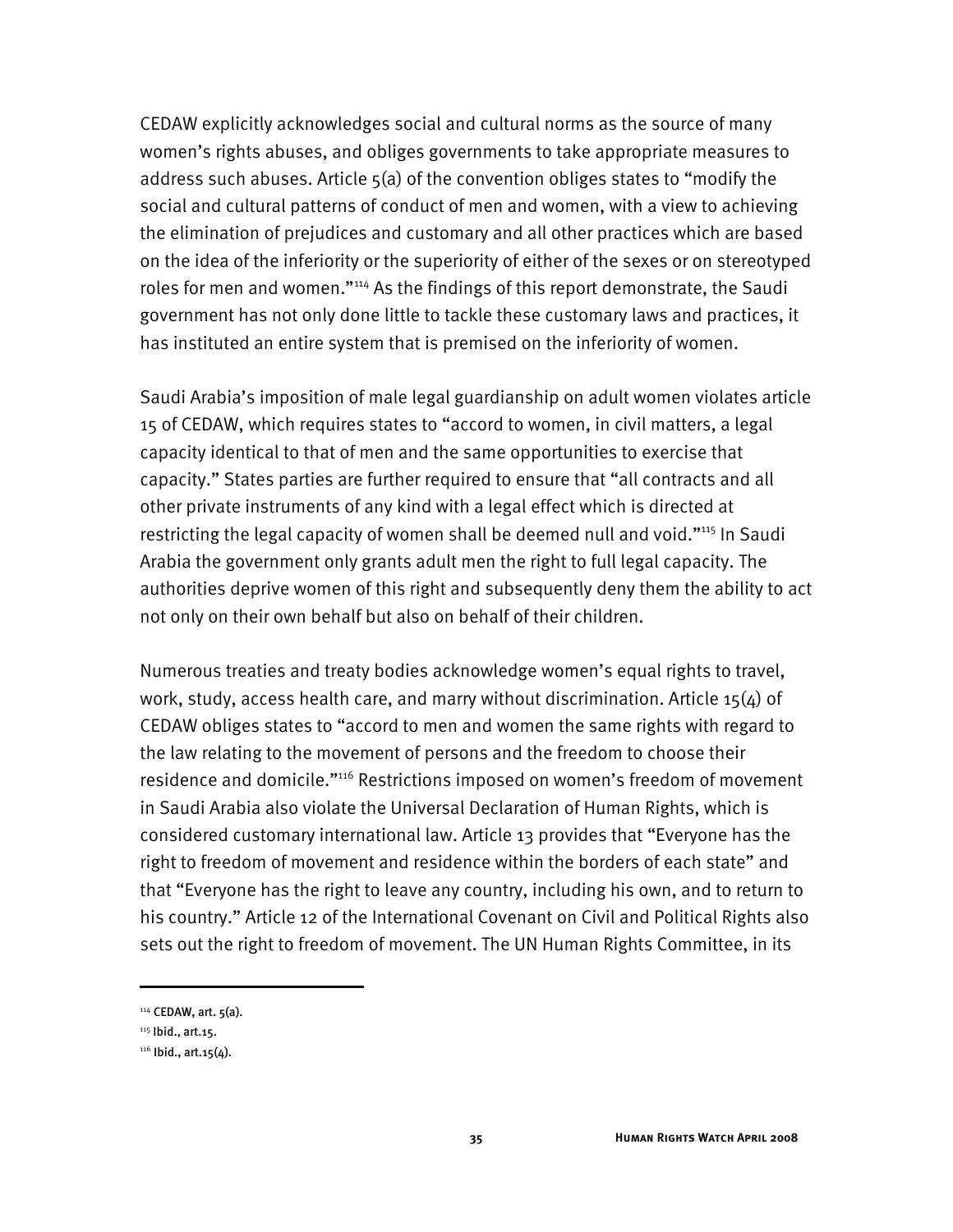General Comment on the right to freedom of movement, stated that states' obligation to protect freedom of movement is particularly pertinent in the case of women. It went on to say, "[I]t is incompatible with article 12, paragraph 1, that the right of a woman to move freely and to choose her residence is made subject, by law or practice, to the decision of another person, including a relative."<sup>117</sup> While Saudi Arabia is not a party to the International Covenant on Civil and Political Rights, the government informed a United Nations committee in March 2003 that it would "soon accede" to this treaty.<sup>118</sup>

With regard to nondiscrimination in employment, Saudi Arabia has additional obligations as a member of the International Labour Organization (ILO) and as a party to ILO Convention No. 111 dealing with discrimination in employment.<sup>119</sup> Since 1991 the ILO's Committee of Experts has repeatedly expressed concern about the government's policy on sex segregation in the workplace codified in section 160 of the 1969 Labor Code. The Committee has said the following in relation to segregation in the workplace:

The Committee notes once again that Section 160 of the Labour Code has the effect of prejudicing equality of opportunity and treatment between men and women and is therefore incompatible with the Convention. The prohibition on men and women being together at the workplace results in occupational segregation according to sex since it restricts women to jobs where they will only be in contact with other women and which are deemed to be suitable to their nature and not contrary to current traditions.<sup>120</sup>

The Committee also criticized the restriction of women to occupations deemed suitable to their nature and not contrary to "tradition."<sup>121</sup> It called on Saudi Arabia to

<sup>117</sup> UN Human Rights Committee, General Comment No. 27, Freedom of Movement, UN Doc. CCPR/C/21/Rev.1/Add.9 (1999), para. 6.

<sup>&</sup>lt;sup>118</sup> See Committee on the Elimination of Racial Discrimination, Concluding Observations: Saudi Arabia, 21/03/2003, paragraph 8, CERD/C/62/CO/8. (Concluding Observations/Comments), March 20, 2003.

<sup>119</sup> ILO Convention No. 111 concerning Discrimination in Respect to Employment and Occupation, adopted June 25, 1958, 362 U.N.T.S. 31, entered into force June 15, 1960.

<sup>120</sup> Report of the Committee of Experts, ILO, Geneva 1996.

 $121$  Ibid.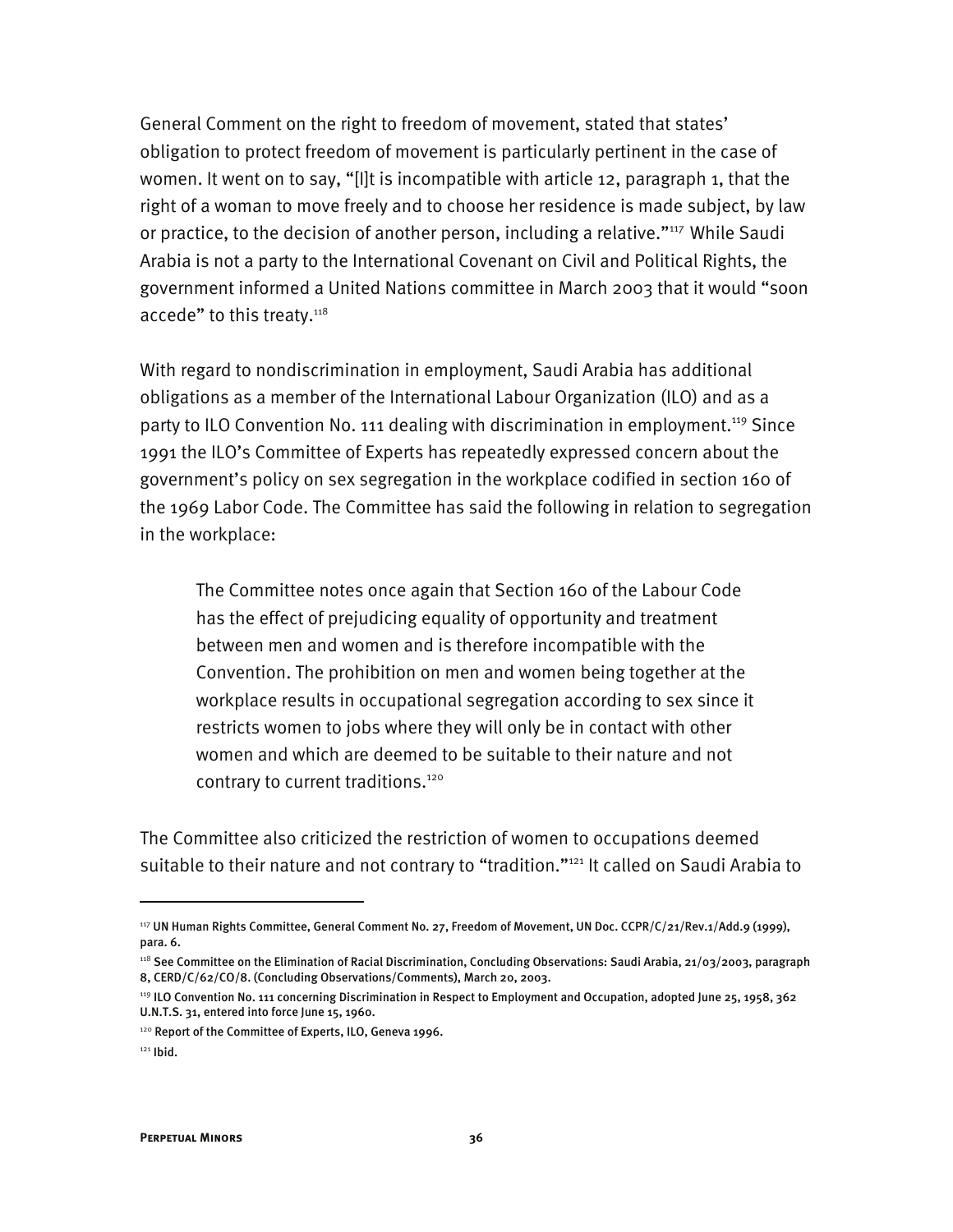review the occupations and activities that women may not perform, in light of current scientific knowledge and technology relevant to those occupations. As noted above, while the new Saudi Labor Code, which came into force on April 23, 2006, does not include a provision enforcing sex segregation in the workplace, there is little evidence that this has in any way affected the current work environment, which remains highly segregated.

The need for a male guardian to grant a woman permission to work and his ability to suspend her employment at any time and for any reason also violates Saudi Arabia's obligations under article 11 of CEDAW. Article 11 stipulates that

States Parties shall take all appropriate measures to eliminate discrimination against women in the field of employment in order to ensure, on a basis of equality of men and women, the same rights, in particular:

(a) The right to work as an inalienable right of all human beings;

(c) The right to free choice of profession and employment, the right to promotion, job security and all benefits and conditions of service.

With regard to education, CEDAW further obliges Saudi Arabia to

take all appropriate measures to eliminate discrimination against women in order to ensure to them equal rights with men in the field of education and in particular to ensure, on a basis of equality of men and women:

(a) The same conditions for career and vocational guidance, for access to studies and for the achievement of diplomas in educational establishments of all categories;

(d) The same opportunities to benefit from scholarships and other study grants;

(e) The same opportunities for access to programmes of continuing education, including adult and functional literacy programmes,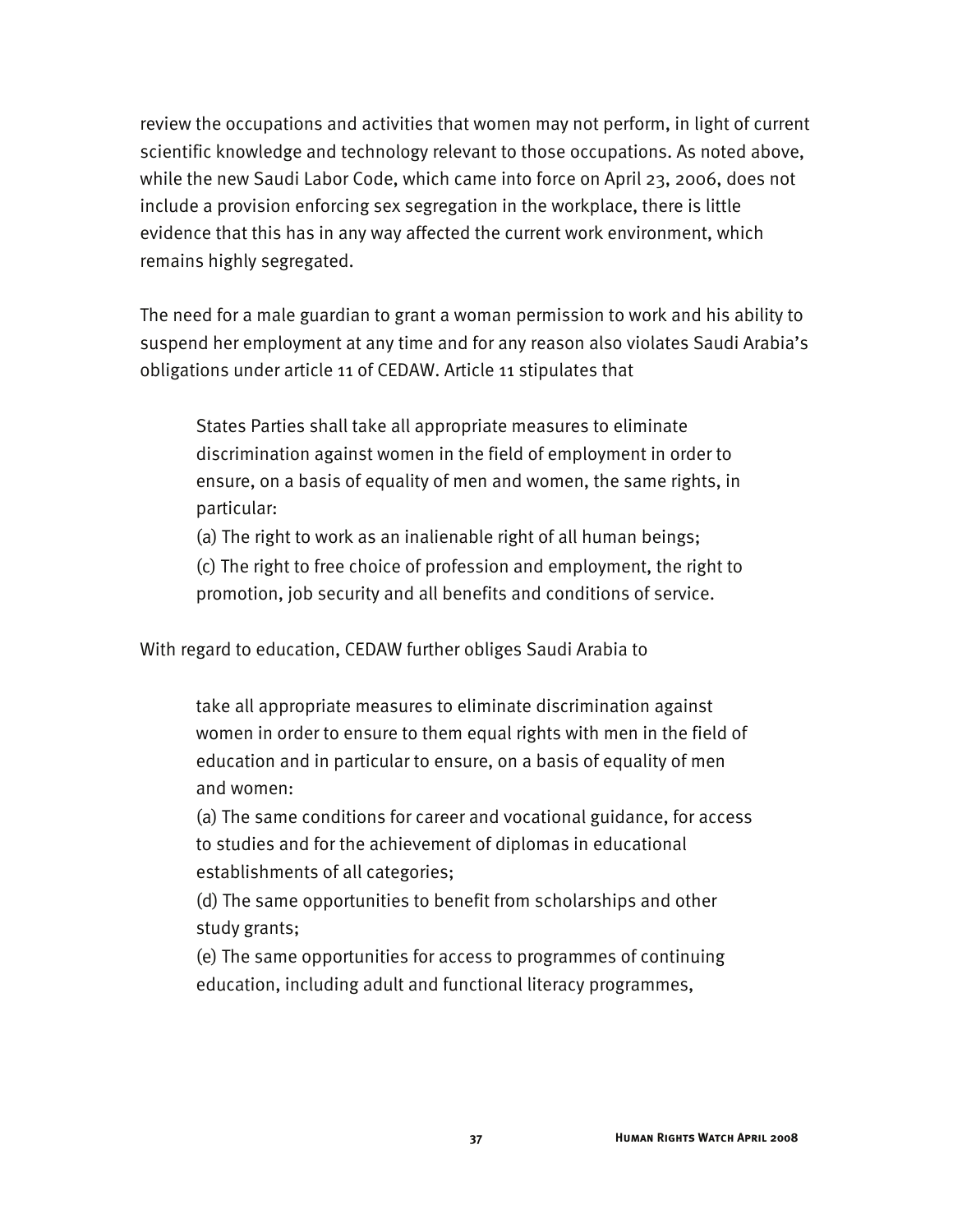particularly those aimed at reducing, at the earliest possible time, any gap in education existing between men and women.<sup>122</sup>

Saudi Arabia has ratified the UNESCO Convention against Discrimination in Education, which specifies that segregation is not in itself a breach of the Convention if "these systems or institutions offer equivalent access to education, provide a teaching staff with qualifications of the same standard as well as school premises and equipment of the same quality, and afford the opportunity to take the same or equivalent courses of study."<sup>123</sup> As noted in Chapter III, in Saudi Arabia, segregation often means that women are relegated to inferior facilities and unequal opportunities.

CEDAW also provides that states "shall take all appropriate measures to eliminate discrimination against women in all matters relating to marriage and family relations."124 In particular, states are required to afford to women the right to enter into marriage only with their free and full consent.<sup>125</sup> Saudi Arabia violates this fundamental right when it allows legal guardians to withhold consent for marriages or dissolve marriages that they see as unfit. By denying women legal guardianship of children, Saudi Arabia is also violating article 16(f) of CEDAW, which clearly notes that state parties should ensure men and women "[t]he same rights and responsibilities with regard to guardianship, wardship, trusteeship and adoption of children, or similar institutions where these concepts exist in national legislation; in all cases the interests of the children shall be paramount."

Saudi Arabia's failure to ensure that all hospitals admit women and provide medical treatment without a male guardian's consent violates its obligations to ensure women's basic health rights. Article 12 of CEDAW obliges states to "take all appropriate measures to eliminate discrimination against women in the field of health care in order to ensure, on a basis of equality of men and women, access to health care services, including those related to family planning."<sup>126</sup>

-

<sup>122</sup> CEDAW, art. 10.

<sup>123</sup> UNESCO Convention against Discrimination in Education, adopted on December 14, 1960, art. 2.

 $124$  Ibid., art. 16(1).

 $125$  Ibid., art. 16(1)(b)

<sup>126</sup> Ibid., art. 12.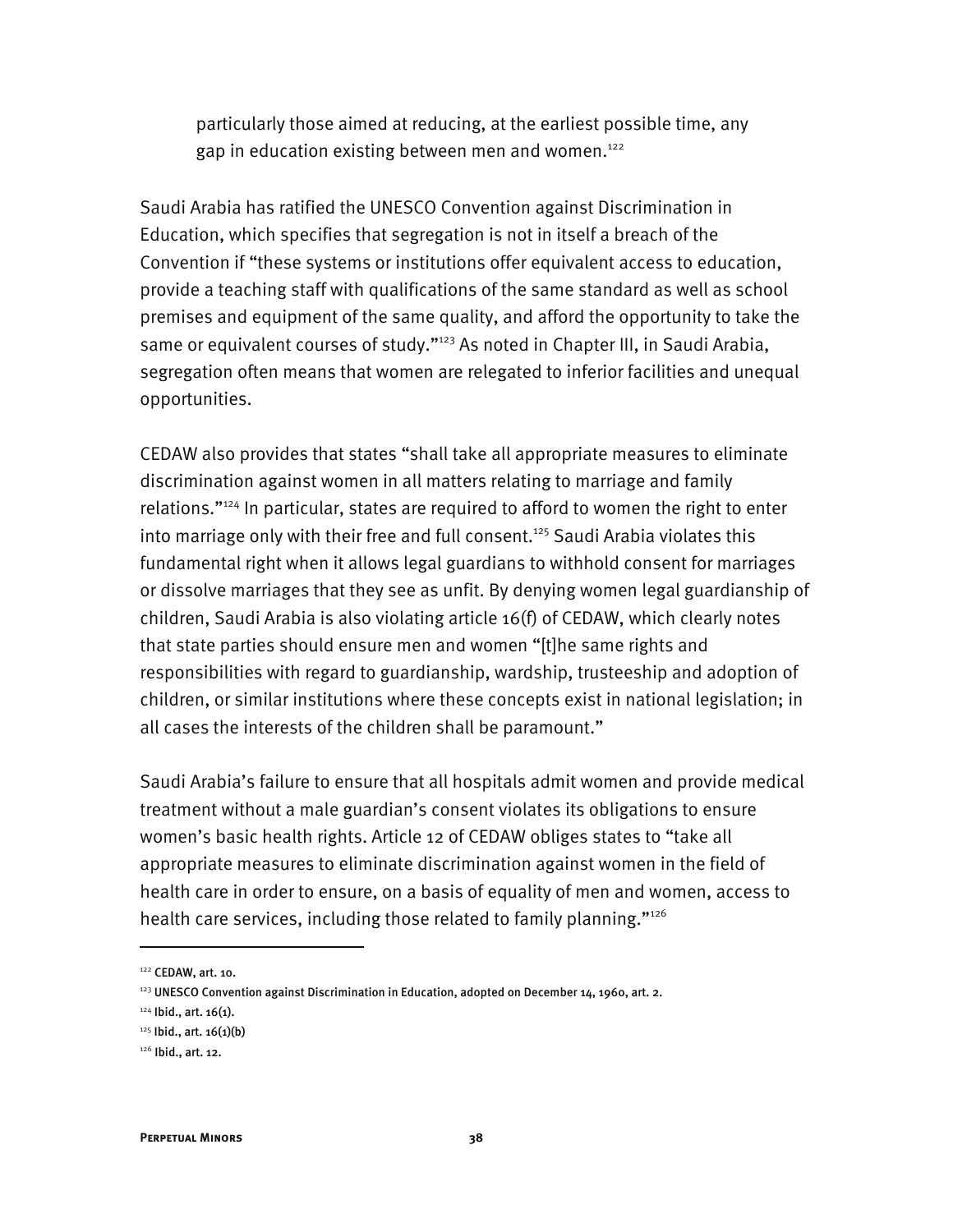The CEDAW Committee, in its General Recommendation on the Right to Health, also explicitly states,

The obligation to respect rights requires States parties to refrain from obstructing action taken by women in pursuit of their health goals … States parties should not restrict women's access to health services or to the clinics that provide those services on the ground that women do not have the authorization of husbands, partners, parents or health authorities, because they are unmarried or because they are women.<sup>127</sup>

When legal guardianship stands in the way of redress for victims of violence, Saudi Arabia is also failing to act with due diligence to prevent, investigate, and punish violence against women, putting women's health and lives in jeopardy. Domestic violence prevents women from exercising a host of other rights. These rights include the right not to be subject to cruel, inhuman or degrading treatment or punishment,<sup>128</sup> security of person,<sup>129</sup> and in extreme cases, the right to life.<sup>130</sup> The CEDAW Committee noted that "gender-based violence is a form of discrimination that seriously inhibits women's ability to enjoy rights and freedoms on a basis of equality with men," including the right to the highest attainable standard of physical and mental health.<sup>131</sup> In 2001 the UN Committee on the Rights of the Child reviewed Saudi Arabia's initial report under the Convention on the Rights of the Child.<sup>132</sup> The Committee expressed concern that "domestic violence is a problem in Saudi Arabia and that this has harmful consequences on children,"<sup>133</sup> and recommended that

<sup>&</sup>lt;sup>127</sup> UN Committee on the Elimination of Discrimination against Women, General Recommendation No. 24, The Right to Health, UN Doc. A/54/38/Rev.1 (1999), para. 14.

 $^{128}$  The right to be free from torture and cruel, inhuman or degrading treatment is provided for in article 7 of the International Covenant on Civil and Political Rights (ICCPR), 999 UNT.S. 171, entered into force March 23, 1976.

<sup>&</sup>lt;sup>129</sup> Universal Declaration of Human Rights (UDHR), adopted December 10, 1948, G.A. Res. 217A(III), U.N. Doc. A/810 at 71 (1948), art.3; ICCPR, art.6.

<sup>130</sup> Article 6 (1) of the ICCPR states that "every human being has the inherent right to life. This right shall be protected by law. No one shall be arbitrarily deprived of his life."

<sup>&</sup>lt;sup>131</sup> UN Committee on the Elimination of Discrimination against Women, General Recommendation 19, Violence against Women, UN Doc. HRI\GEN\1\Rev.1 (1992), paras. 1,7.

<sup>&</sup>lt;sup>132</sup> Convention on the Rights of the Child (CRC), adopted November 20, 1989, G.A. Res. 44/25, annex, 44 U.N. GAOR Supp. (No.  $49$ ) at 167, U.N. Doc. A/ $44/49$  (1989), entered into force September 2, 1990. Saudi Arabia acceded to the convention on January 26, 1996. The Saudi government entered a general reservation upon accession stating that "[The Government of Saudi Arabia enters] reservations with respect to all such articles as are in conflict with the provisions of Islamic law."

<sup>&</sup>lt;sup>133</sup> UN Committee on the Rights of the Child, "Consideration of Reports Submitted by States Parties under Article 44 of the Convention, Concluding Observations, Saudi Arabia, U.N. Doc. CRC/C/15/Add.148, February 21, 2001, para. 35.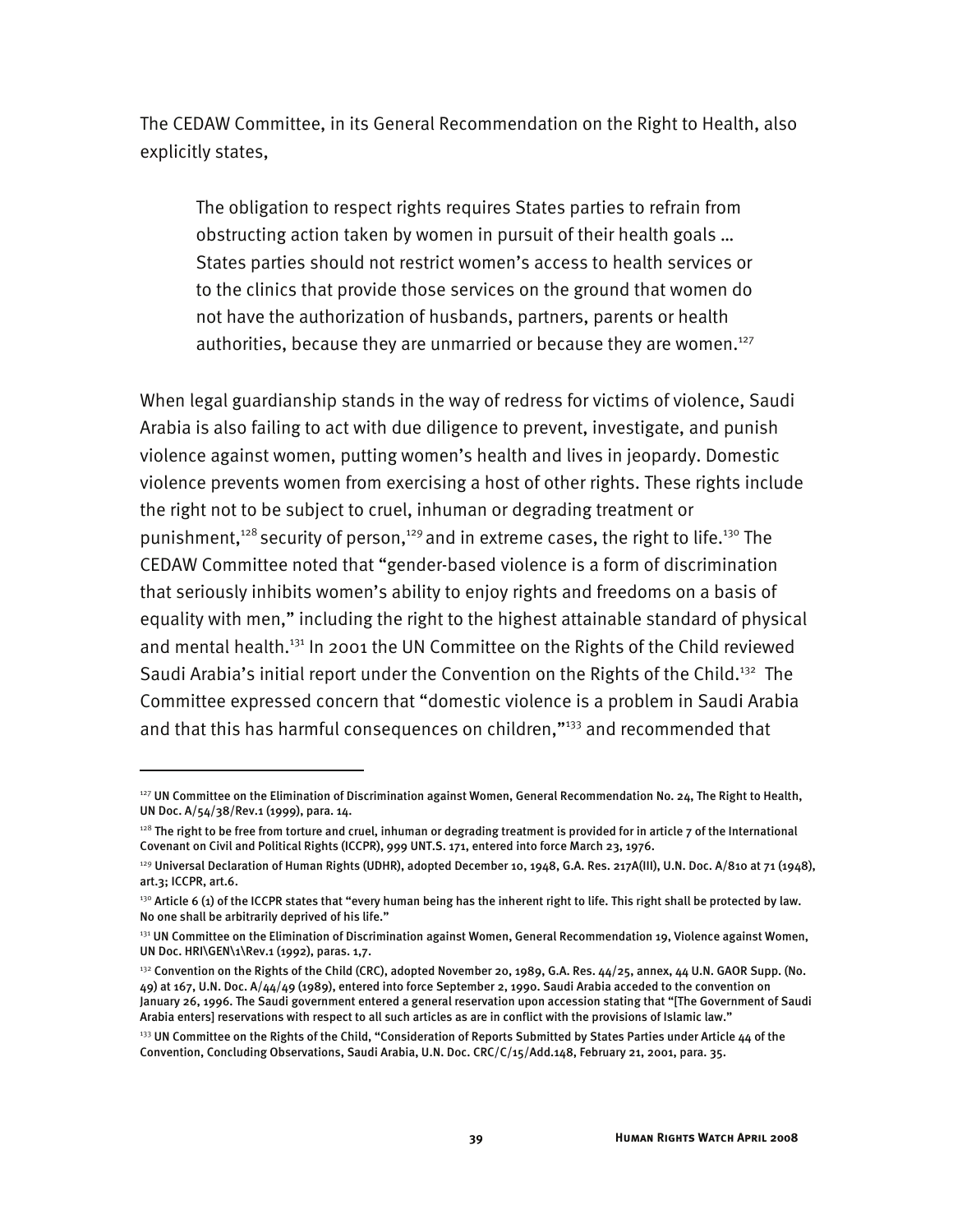Saudi Arabia "establish hotlines and shelters, staffed by women, for the protection of women and children at risk of or fleeing abuse" and "seek assistance from UNICEF [the United Nations Children's Fund] and WHO [the World Health Organization], among others" to carry this out.<sup>134</sup>

The Committee on the Rights of the Child also expressed concern about discriminatory laws and polices in force in the kingdom. It recommended that Saudi Arabia "take effective measures, including enacting or rescinding civil and criminal legislation where necessary, to prevent and eliminate discrimination on the grounds of sex and birth in all fields of civil, economic, political, social and cultural life." The Committee also encouraged Saudi Arabia "to consider the practice of other States that have been successful in reconciling fundamental rights with Islamic texts."135

-

<sup>134</sup> Ibid., para. 36.

<sup>135</sup> Ibid., para. 24.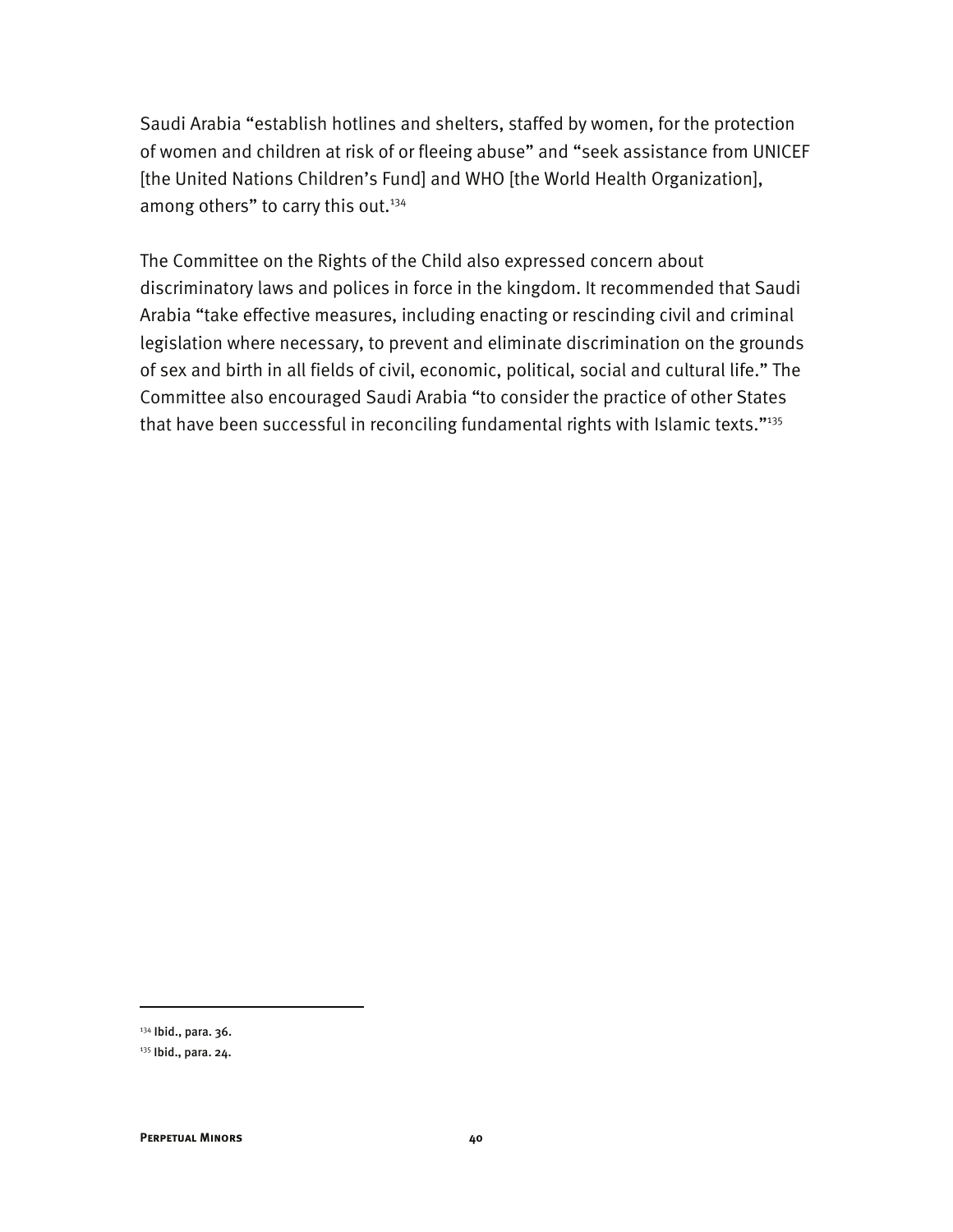## **IV. Recommendations**

#### To the Government of Saudi Arabia

#### *To King Abdullah bin 'Abd al-'Aziz Al Sa'ud*

- Promulgate by royal decree the dismantling of the legal guardianship system for adult women, guaranteeing that women are considered to have reached full legal capacity at 18 years of age. In the interim, ensure that all government agencies no longer request permission from a guardian to allow adult women to work, travel, study, marry, receive health care, or access any public service.
- Appoint a committee tasked with examining the ways in which strict sex segregation prevents Saudi women from fully participating in public life.
- Establish an independent body tasked with monitoring the implementation of laws, royal decrees, and ministerial decisions that advance women's rights, including decisions that limit a guardian's authority, and create female sections in all government offices.
- Appoint women as full members to the consultative council to ensure that women in the kingdom have a voice in decision making.
- Sign and ratify the Optional Protocol to the Convention on the Elimination of all Forms of Discrimination against Women (CEDAW).
- Lift reservations made upon acceding to CEDAW, which violate the object and purpose of the treaty.
- Implement the recommendation made by the Committee on the Rights of the Child to seek technical assistance from the Office of the High Commissioner for Human Rights, the United Nations Children's Fund, and the World Health Organization to support efforts to address violence against women and children.
- Establish an independent mechanism with a mandate to regularly monitor and evaluate progress in the implementation of CEDAW and the Convention on the Rights of the Child at the national and local levels.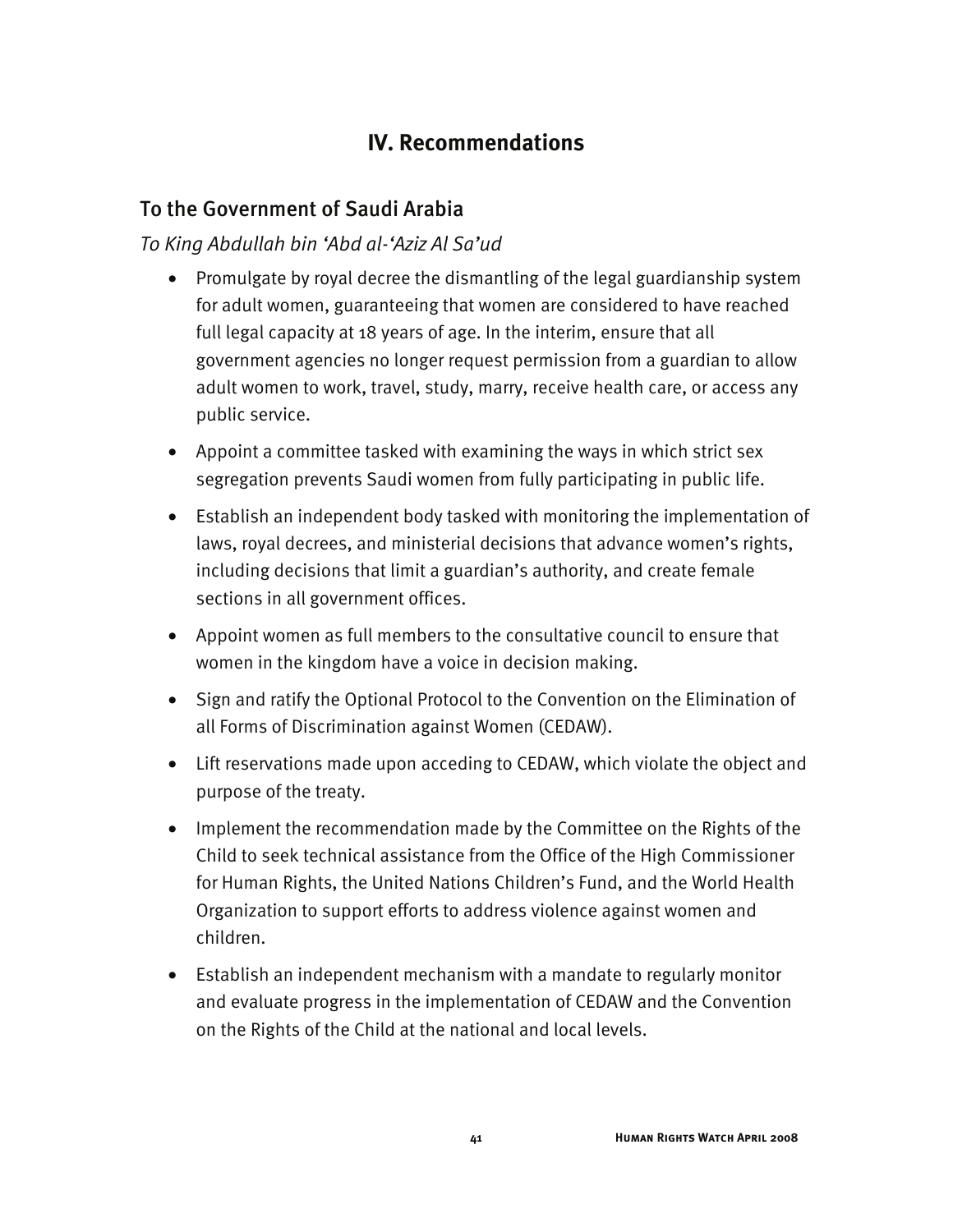#### *To the Ministry of Interior*

- Issue clear and explicit directives to all police stations allowing women to enter the station and file a complaint without the presence or approval of a guardian.
- Revise Saudi travel regulations to remove any barriers specifically imposed on female travelers.
- Amend Section 8 of the Civil Affairs Law requiring women to get permission from a guardian in order to acquire a separate identification card for themselves or their children. Publicize widely any decisions that have been taken to eliminate this requirement, and ensure that all civil servants are aware of any new regulations in this area.
- Eliminate any restrictions on female driving in the kingdom, ensuring that women are afforded the same opportunities to drive and acquire a driver's license as men. The ministry should also approve a system of public transportation for women who cannot afford a car or driver.

#### *To the Ministry of Higher Education*

- Issue clear and explicit directives to all academic institutions prohibiting staff from requesting a guardian's permission to allow a woman to be admitted for any course of study, or from removing a female student from her program at the request of a male relative.
- Uphold the rights of female university students to freedom of movement by removing the need for a male guardian's permission to allow students over the age of 18 to leave university grounds.

#### *To the Ministry of Labor*

• Issue clear and explicit directives to all places of employment prohibiting staff from requesting a guardian's presence or permission to allow a woman to work, or from removing a female employee from her position at the request of a male relative.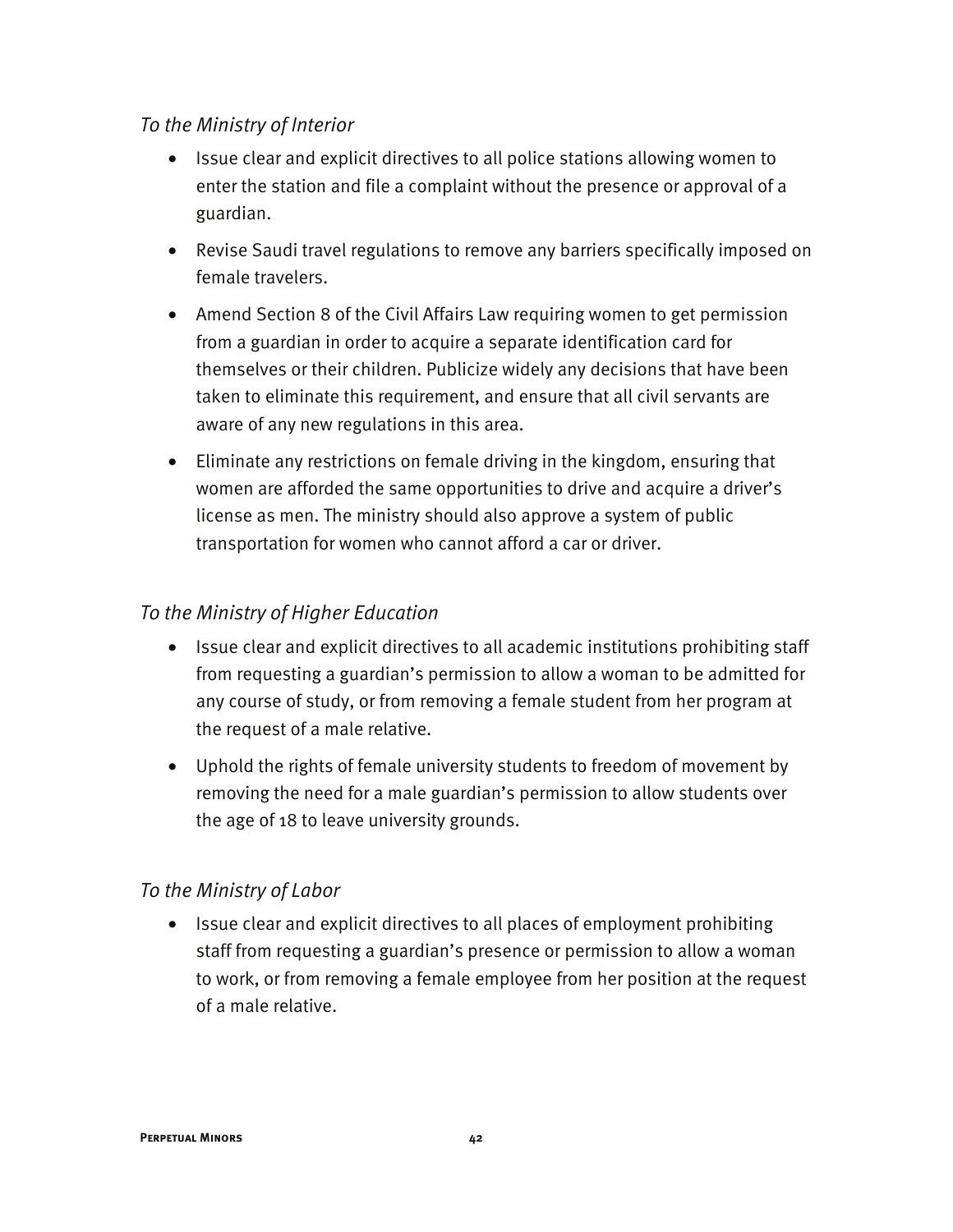• Remove any special procedures imposed on female business owners, including the need for a male proxy to conduct business and the need for permission from a guardian to access a loan.

#### *To the Ministry of Health*

- Issue clear and explicit directives to all government hospitals and private clinics prohibiting their staff from requesting a guardian's presence or permission to allow a female adult patient to be admitted, discharged, or receive care of any kind.
- Ensure that the Patient's Bill of Rights explicitly affords female patients in the kingdom the same access to health care as male patients.

#### *To the Ministry of Justice*

- Ensure that women are afforded the same rights as men to file a case, testify in court on all matters, including criminal matters, and speak on their own behalf in the courtroom.
- Establish women's sections in all courtrooms and in the Ministry of Justice's headquarters in Riyadh in order to ensure that women have equal access to justice and no longer need to bring a relative to identify them in court.
- Eliminate restrictions on the appointment of women as judges, members of the Bureau of Investigation and Public Prosecution, and law enforcement officers. Ensure that all female lawyers who wish to practice law can obtain lawyers' licenses.
- Ensure the right of all adults to freely enter into marriage. The ministry should also instruct judges not to accept law suits from third parties seeking to judicially divorce couples.
- Ensure that upon divorce, custody is determined on the basis of the best interests of the child in line with international standards. The ministry should ensure that during a marriage and following a divorce, both parents should have equal rights to open bank accounts for their children, enroll them in school, obtain school files, or travel with them.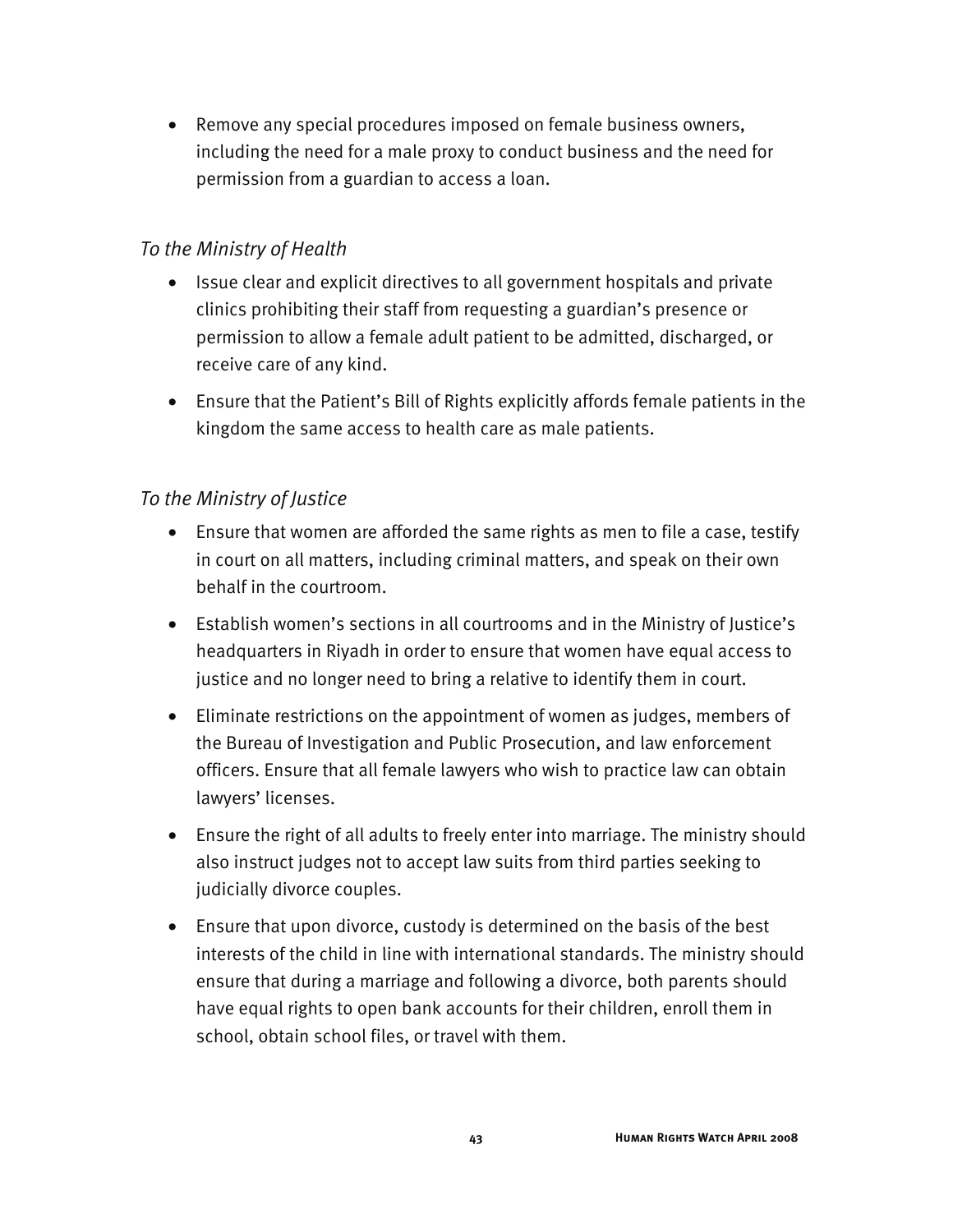## To Governments with Final or Pending Free Trade Agreements with Saudi Arabia

- Condition the ratification of free trade agreements with the government of Saudi Arabia on improved protection for women's rights. In particular, insist that prior to adoption of the agreements, Saudi Arabia dismantle the legal guardianship system that denies Saudi women their most basic rights.
- Include in free trade agreements with the government of Saudi Arabia strong, binding, and enforceable women's rights provisions that require that the kingdom's laws and policies conform to international human rights standards.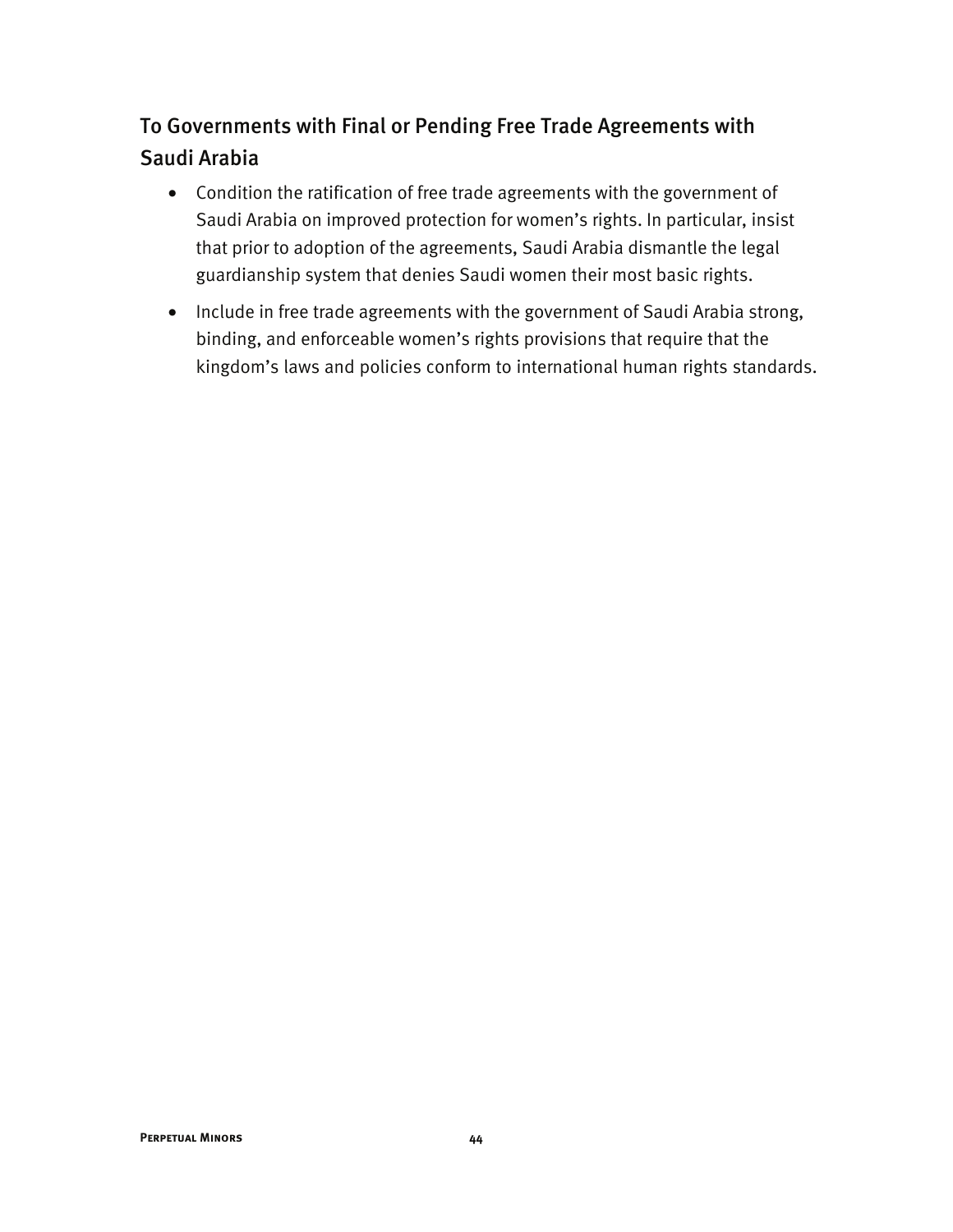#### **Acknowledgments**

Farida Deif, Middle East and North Africa researcher for the Women's Rights Division of Human Rights Watch, authored this report based on research conducted in November and December 2006. LaShawn R. Jefferson, then executive director of the Women's Rights Division; Janet Walsh, acting director of the Women's Rights Division; Sarah Leah Whitson, director of the Middle East and North Africa Division; Joe Stork, Washington Director of the Middle East and North Africa Division; Christoph Wilcke, researcher for Saudi Arabia; Clarisa Bencomo, Middle East and North Africa researcher in the Children's Rights Division; Aisling Reidy, senior legal advisor; and Ian Gorvin, senior program officer, reviewed the report. We are especially grateful for the critical insights and advice on Islamic jurisprudence provided by Prof. Ahmad Ahmad, assistant professor of Religious Studies at the University of California, Santa Barbara, and Prof. Mohammad Fadel, assistant professor of Law at the University of Toronto. Lama Fakih, intern with the Women's Rights Division, provided valuable research assistance. Rachel Jacobson, Emily Allen, Tarek Radwan, Andrea Holley, Grace Choi, Fitzroy Hepkins, and José Martinez provided production assistance.

The Women's Rights Division gratefully acknowledges the assistance of the many individuals in Saudi Arabia who were instrumental in our efforts to investigate human rights violations stemming from male guardianship and sex segregation. Most of all, Human Rights Watch wishes to thank all the courageous Saudi women who were willing to speak to us of their experiences, without whom this report would not have been possible.

We acknowledge with gratitude the financial support of Arcadia, the Frog Crossing Foundation, the Moriah Fund, the Oak Foundation, the Streisand Foundation, the Silverleaf Foundation, the Banky-LaRocque Foundation, the Schooner Foundation, the Jacob and Hilda Blaustein Foundation, the Chicago Foundation for Women. We also gratefully acknowledge the ongoing support of the members of the Advisory Committee of the Women's Rights Division.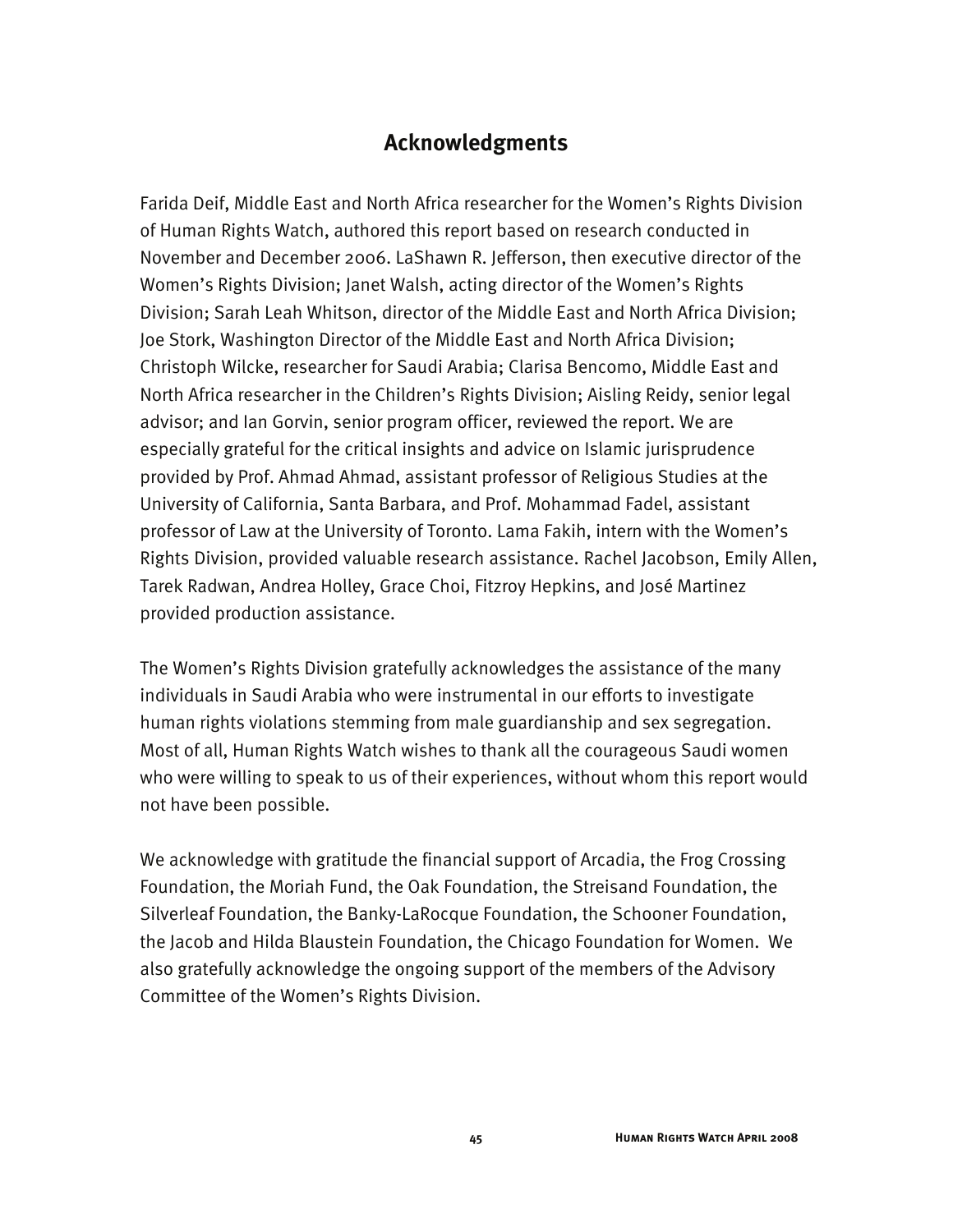## **Appendix A: Yellow Travel Card Compulsory for Saudi Women**

[Translated by Human Rights Watch from the Arabic original]

## Kingdom of Saudi Arabia Ministry of Interior General Directorate of Passports Riyadh Region Passport Office (Saudi Travel Permit)

| Number: _________________________                                        |                                                 | Date: ____ / ____ / 142___ AH |  |
|--------------------------------------------------------------------------|-------------------------------------------------|-------------------------------|--|
|                                                                          |                                                 |                               |  |
|                                                                          |                                                 |                               |  |
|                                                                          |                                                 |                               |  |
|                                                                          |                                                 |                               |  |
| Do not object to the travel of the holder of this permit and dependents: |                                                 |                               |  |
|                                                                          |                                                 |                               |  |
|                                                                          |                                                 |                               |  |
|                                                                          |                                                 |                               |  |
|                                                                          |                                                 |                               |  |
|                                                                          |                                                 |                               |  |
| Stamp:                                                                   | Director of Passports Department, Riyadh Region |                               |  |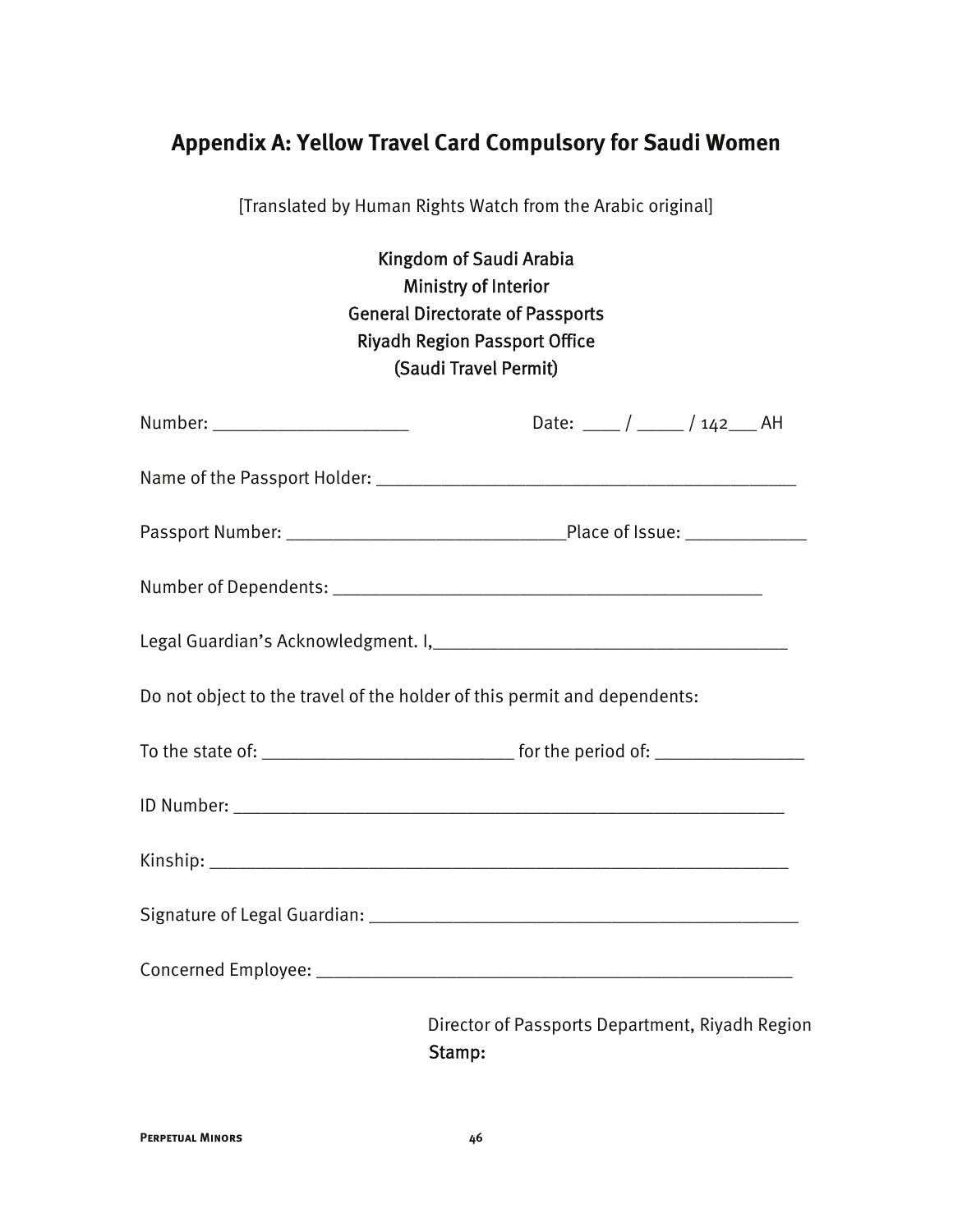# **Appendix B: Study Abroad Form Requiring a Guardian's Consent for Female University Students**

[Translated by Human Rights Watch from the Arabic original]

The Kingdom of Saudi Arabia Ministry of Higher Education Agency of Cultural Relations General Directorate of Research

#### Permission Request Form to Study Abroad at Personal Expense

#### Personal Information:

| 3. Marital Status                                        | Single      | Married               |       |
|----------------------------------------------------------|-------------|-----------------------|-------|
| 4. Number of Civil Registry: Issued on: //Issued in:  // |             |                       |       |
|                                                          |             | Place of Issue:       |       |
| 6. Permanent Address:                                    | PO Box:     | Zip Code:             | City: |
| <b>Phone Number:</b>                                     | Fax Number: | <b>Email Address:</b> |       |

#### Educational History:

| Percentage                 |                                                                | Date [of graduation] |                |                            | Issued by:                 |                                    |
|----------------------------|----------------------------------------------------------------|----------------------|----------------|----------------------------|----------------------------|------------------------------------|
|                            | 2. Last degree issued: Issued by:                              |                      |                |                            |                            |                                    |
|                            | 3. Did you study at a university in Saudi Arabia or elsewhere? |                      |                |                            |                            |                                    |
| No                         | Yes (Please provide the following information)                 |                      |                |                            |                            |                                    |
| Name of University:        |                                                                |                      | Academic Year: |                            |                            |                                    |
| University number/code:    |                                                                |                      |                | Number of hours completed: |                            |                                    |
|                            | 4. Are you a government employee? No                           |                      |                |                            | Yes (Mention the division) |                                    |
| 5. Desired academic level: |                                                                |                      |                |                            |                            |                                    |
|                            | Diploma Baccalaureate                                          | Masters              |                | Fellowship                 | Doctorate                  |                                    |
| 6. Specialty:              |                                                                |                      |                |                            |                            | 7. Enrollment: Full-time Part-time |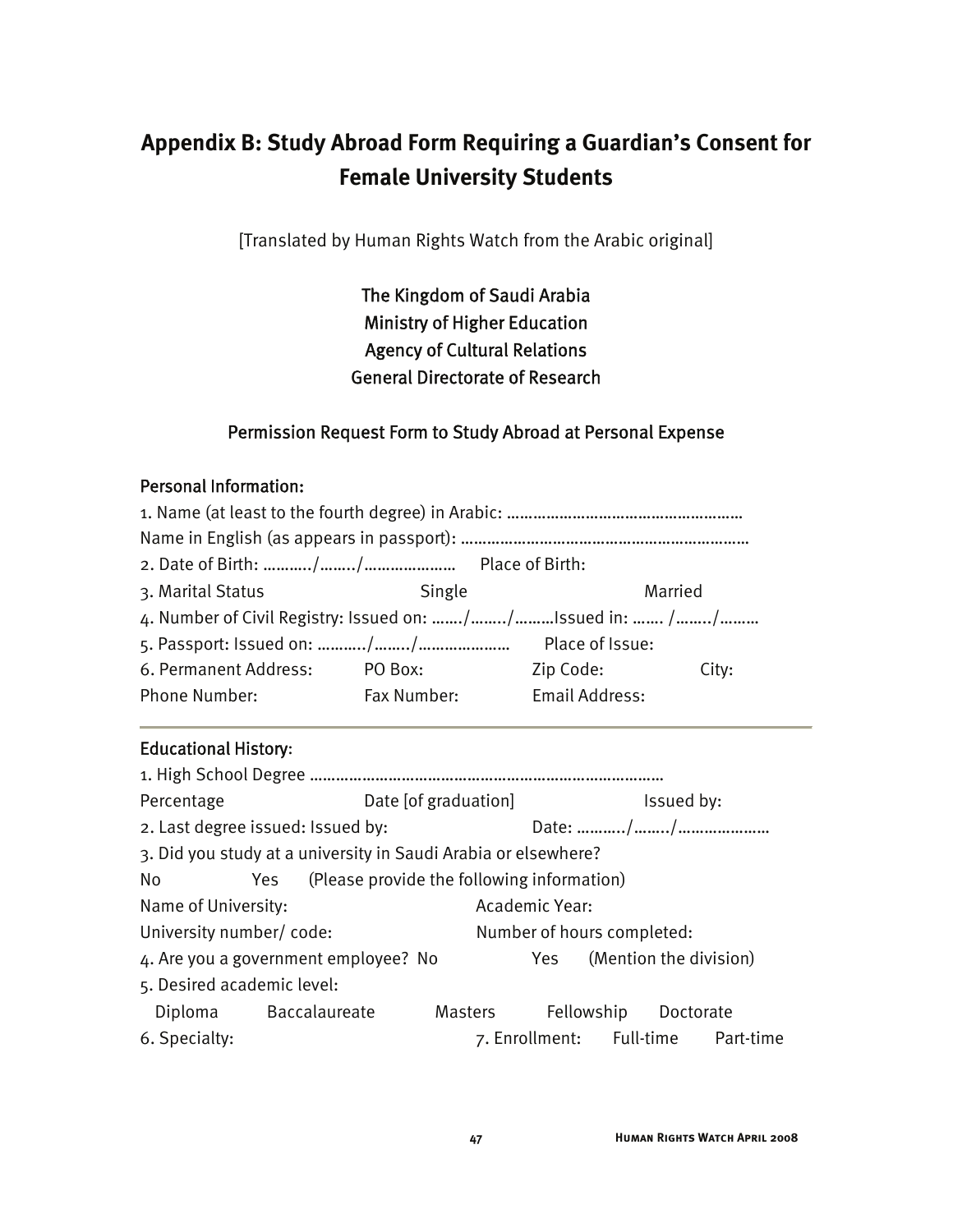8. Name of university: City: Governorate/ District: State: Give the names of three references that you know well and their addresses:

| <b>Full Name</b> | <b>Address</b> | City | <b>Phone Number(s)</b> |
|------------------|----------------|------|------------------------|
|                  |                |      |                        |
|                  |                |      |                        |
|                  |                |      |                        |

I hereby certify that the above provided information is accurate.

The applicant must read carefully the following consent forms and sign the relevant ones: I, student [Name] -------------------------------------------------- hereby certify that:

I am NOT an employee and do NOT work in any government division.

#### Signature:

I commit to not leave my educational institution before paying back all my financial obligations. I also commit to pay back any fees that would cause financial claims after my departure. I commit to provide the cultural attaché office at least an annual report about the progression of my education.

#### Signature:

Certification applicable to students of Medicine

I acknowledge that I will take an exam upon my return with the degree from the Saudi Committee of Medical Specialties, the results of which will determine whether I will be authorized to practice.

I commit to consult the bylaws and the guidelines of the practice of Medicine in Saudi Arabia and abide by them.

#### Signature:

I, guardian of the [female] student ……………………………………………… commit to accompanying her during her entire schooling. Name: Name: Relationship: Signature: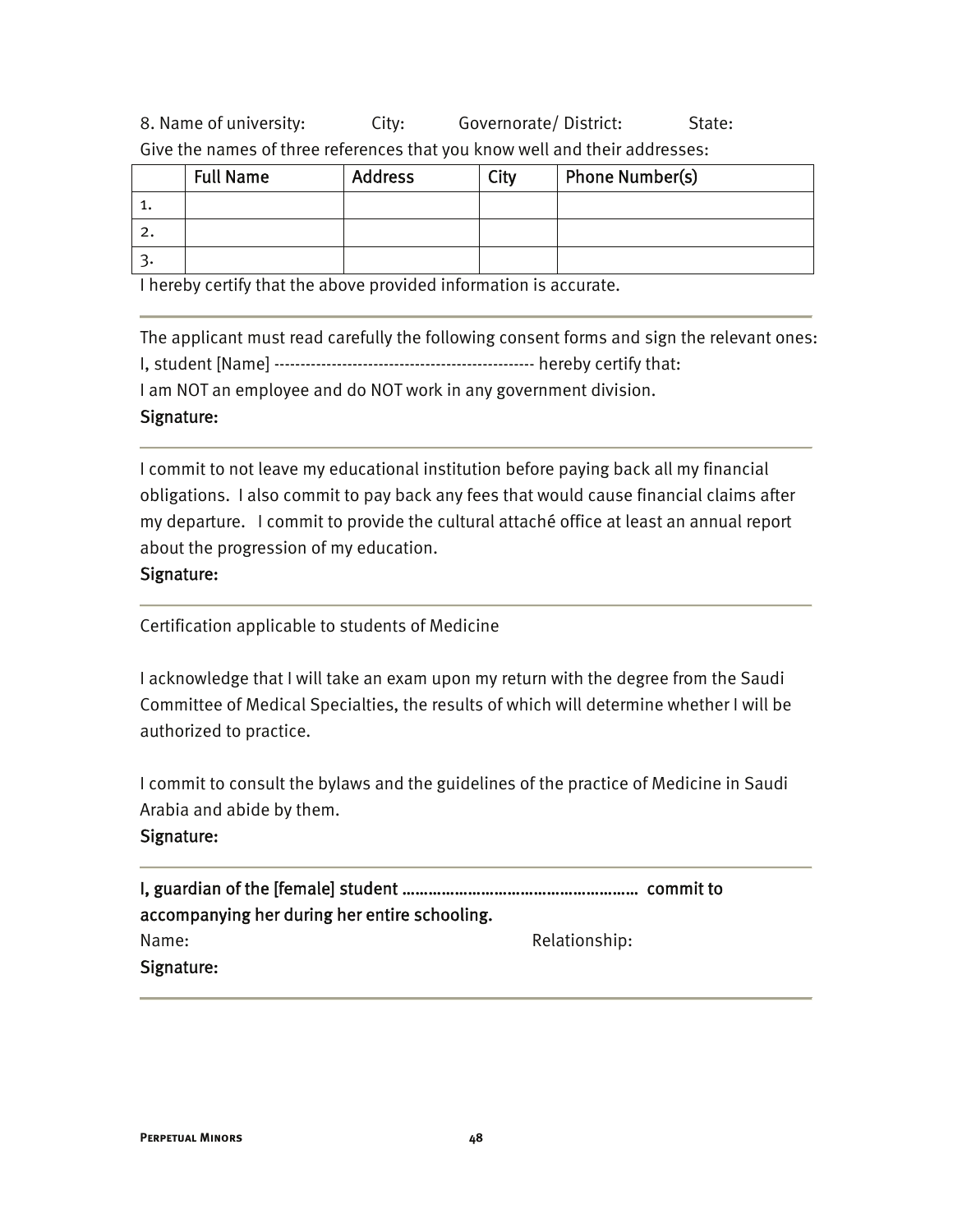# **Appendix C: Surgical Procedure Form Requiring a Guardian's Consent**

| التليفون : سسسسسسسسسسسسسسسسسسسسسسسسسسس سسسسسس Telephone                                                                  |                               |
|--------------------------------------------------------------------------------------------------------------------------|-------------------------------|
|                                                                                                                          |                               |
|                                                                                                                          |                               |
| اسم العملية الجراحية :<br>Intended Surgical Operation:                                                                   |                               |
| أنـا المـوقـع أدنـاه أذنـت ووافقت على اجراء العملية الجراحية<br>I, the undersigned have agreed upon and permitted        |                               |
| the Surgical Operation on my self (or on my relative,                                                                    |                               |
|                                                                                                                          |                               |
| متحملأ بذلك كافة المسئوليات والضاعفات التي تنتج<br>I, do hereby accept all the responsibilities that may                 |                               |
| عن العملية الجراحيـة أو الـتـخـدير عند اجرائها حسب المقتضىي الطبي<br>result from the Surgical Operation or anesthesia in |                               |
| وعليه حررفي / / ١٤هـ<br>accordance with medical practice . Date<br>$/$ / 198                                             |                               |
|                                                                                                                          |                               |
|                                                                                                                          |                               |
|                                                                                                                          |                               |
|                                                                                                                          |                               |
|                                                                                                                          |                               |
|                                                                                                                          |                               |
|                                                                                                                          |                               |
|                                                                                                                          |                               |
|                                                                                                                          |                               |
|                                                                                                                          |                               |
|                                                                                                                          |                               |
| الملككة العرستية السنعة دكة<br>KINGDOM OF SAUDI ARABIA                                                                   | مطبعة جامعة اللك فنصل بالأحسا |
| تكالألكف فيقتل<br>KING FAISAL UNIVERSITY<br>KING FAHD HOSPITAL OF THE UNIVERSITY<br>.<br>مثل الملك فهسد الجامعي<br>الخس  |                               |
| <b>AL-KHOBAR</b>                                                                                                         |                               |
| اقرار بالموافقة على إجراء عملية جراحية                                                                                   |                               |
| <b>CONSENT FOR SURGICAL OPERATION</b><br>دخول المرضى ـــ ١١ (ربيع الأول)<br>ADM - 11 (Dec. 1985)                         |                               |